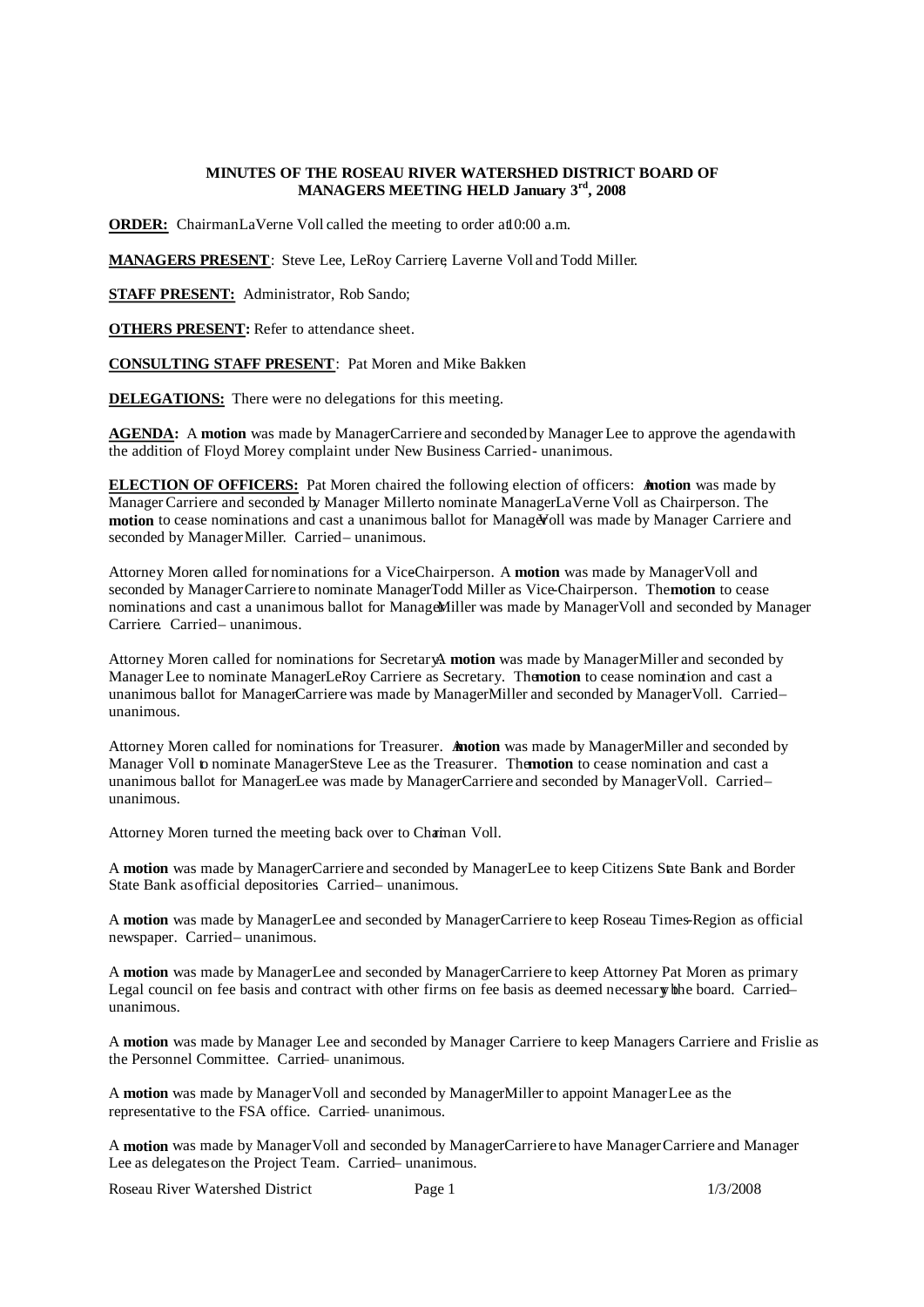A motion was made by Manager Miller and seconded by Manager Carriere to have ManageLee and Manager Voll as delegates on the Roseau River International Watershed Board. Carried unanimous.

A **motion** was made by Manager Voll and seconded by Manager Carriere to have ManagerLee as the delegate to the Red River Watershed ManagementBoard with ManagerMiller as a firstalternate Carried-Unanimous. A motion was made by Manager Miller and seconded by Manager Lee to appoint Administrator Sando as the second alternate. Carried-unanimous.

A **motion** was made by Manager Miller and seconded by Manager Lee to have no primary engineering firm and contract with a firm on an as needed basis. Carried Unanimous

MINUTES: A motion was made by Manager Lee and secondd by Manager Voll to approve the December 4<sup>h</sup>, 2007 minutes as mailed. Carried- unanimous. A **motion** was made by Manager Carriere and seconded by Manager Lee to approve the December 11, 2007 special meeting minutes as mailed. Carried Unanimous.

# **RECEIPTS:**

| Receipts -- Memo                                                    |     | <b>Balance</b> |
|---------------------------------------------------------------------|-----|----------------|
| Citizens State Bank -- Interest on checking                         | S   | 523.82         |
| Habstritt Farms Inc. -- reimbursement landowners share of ring dike | \$  | 3,280.59       |
| RRWMB -- reimbursement Habstritt ring dike                          | \$  | 13,436.18      |
| Roseau County -- share of taxes                                     | \$  | 71,849.29      |
| State of Minnesota -- market value credit (real, ag & mobile home)  | S   | 22,508.38      |
| Marshall County -- share of taxes                                   | \$  | 143.19         |
| <b>TOTALI</b>                                                       | \$. | 111,741.45     |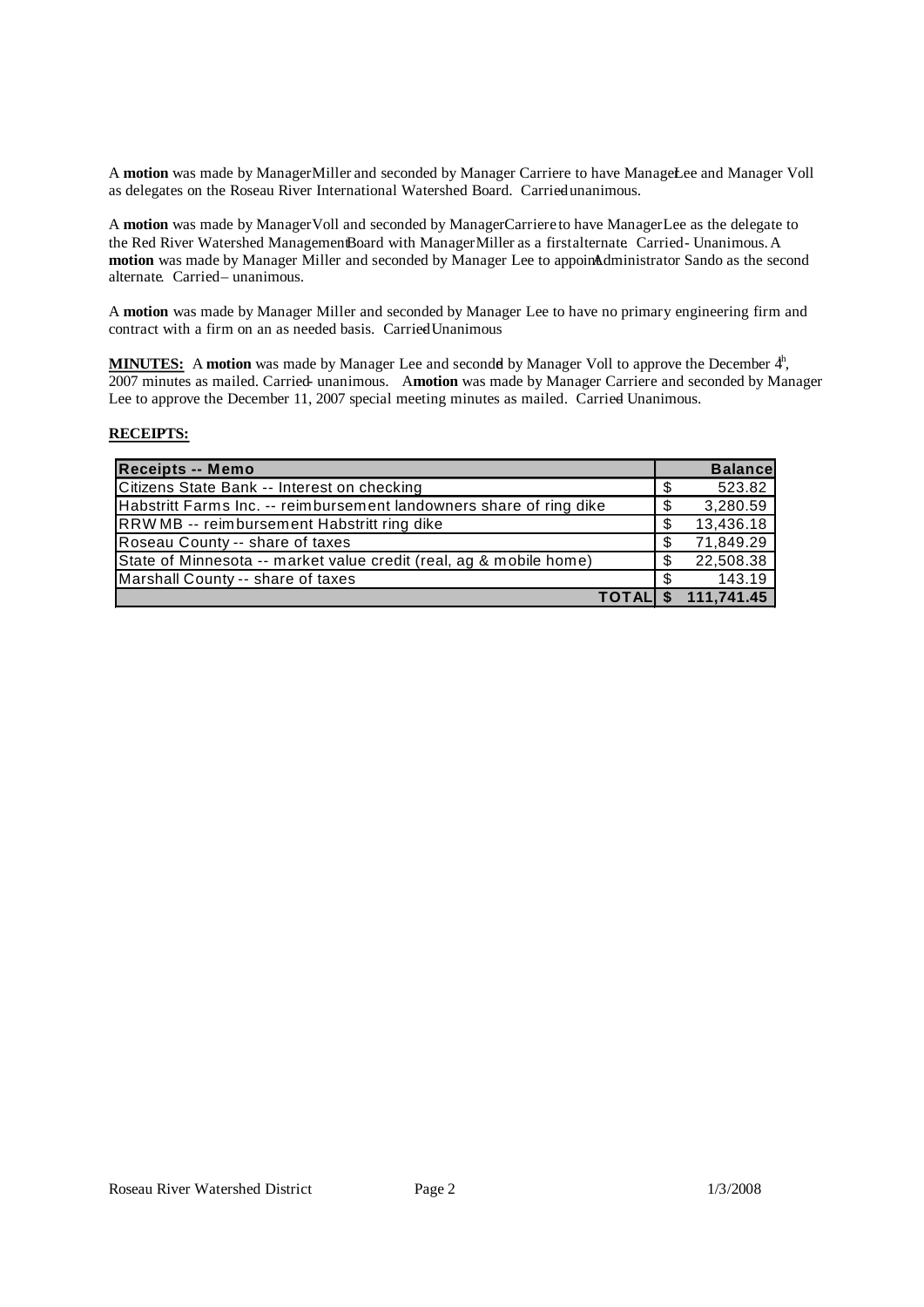| <b>Bills -- Memo</b>                                                 |                                      | <b>Amount</b> |
|----------------------------------------------------------------------|--------------------------------------|---------------|
| MonTech Two -- January rent                                          | $\overline{\mathcal{G}}$             | 650.00        |
| Unicel -- cell phone charge                                          | $\overline{\$}$                      | 57.00         |
| Century Tel -- phone bill                                            | $\overline{\$}$                      | 107.62        |
| Sjoberg's Cable TV -- cable internet                                 | $\overline{\$}$                      | 40.67         |
| Tony Torn -- copier maintenance                                      | $\overline{\$}$                      | 5.84          |
| Postmaster -- PO Box fee                                             | $\overline{\$}$                      | 68.00         |
| Postmaster -- mailings                                               | $\overline{\$}$                      | 10.00         |
| RTW Inc -- workers comp. insurance                                   | $\overline{\$}$                      | 351.00        |
| Red River Basin Commission -- registration for land and water summit | $\overline{\$}$                      | 175.00        |
| Roseau Times Region -- advertising                                   | $\overline{\$}$                      | 115.50        |
| Patrick D. Moren -- legal fees                                       | \$                                   | 1,562.50      |
| JOR Engineering -- Engineering Expense (previously tabled)           | \$                                   | 1,956.60      |
| JOR Engineering -- Engineering Expense                               | \$                                   | 2,753.70      |
| HDR Engineering -- Hay Creek \$17,621.87; Palmville \$2,269.82       | \$                                   | 19,891.69     |
| Steve Lee -- meetings, mileage and expenses                          | \$                                   | 250.21        |
| LeRoy Carriere -- meetings, mileage and expenses                     | $\overline{\mathcal{S}}$             | 207.79        |
| Allison Frislie -- meetings, mileage and expenses                    |                                      |               |
| Todd Miller -- meetings, mileage and expenses                        | $\overline{\mathcal{G}}$             | 443.21        |
| LaVerne Voll -- meetings, mileage and expenses                       | $\overline{\mathcal{S}}$             | 441.25        |
| Rob Sando -- expenses and mileage                                    | $\overline{\$}$                      | 402.99        |
| Rob Sando -- salary, insurance                                       | $\overline{\$}$                      | 2,996.51      |
| Tracy Halstensgard -- wages                                          | $\overline{\boldsymbol{\mathsf{S}}}$ | 1,806.87      |
| MonTech Computers -- Service                                         | $\overline{\$}$                      | 60.00         |
| PERA -- employee and employer share                                  | $\overline{\$}$                      | 803.62        |
| Citizens State Bank -- 941 tax                                       | $\overline{\$}$                      | 1,678.23      |
| Multi Office Products -- postage scale, office supplies              | $\overline{\$}$                      | 176.50        |
| Red River Watershed Management Board -- share of taxes               | $\overline{\$}$                      | 51,113.14     |
| Reliable Office Supply -- supplies                                   | $\overline{\$}$                      | 64.40         |
| Rinke - Noonan -- Legal service for West Interceptor                 | $\overline{\$}$                      | 195.00        |
| R & Q Trucking -- ditch 8 cleaning                                   | $\overline{\boldsymbol{\mathsf{S}}}$ | 8,672.00      |
| R & Q Trucking -- culvert lowering                                   | $\overline{\boldsymbol{\mathsf{S}}}$ | 800.00        |
| Claire Kjersten -- mowing duxby levee                                | $\overline{\$}$                      | 600.00        |
| Pizza Ranch -- PT meeting meal                                       | $\overline{\boldsymbol{\mathsf{S}}}$ | 43.64         |
| Minnesota Dept. of Revenue -- 4th quarter withholdings               | $\overline{\$}$                      | 752.00        |
| Red River Watershed Management Board -- stream gage cost share       | \$                                   | 10,950.00     |
| <b>TOTAL</b>                                                         | $\overline{\boldsymbol{\mathsf{s}}}$ | 110,202.48    |

**BILLS:** A motion was made by Manager Carriere to pay the normal monthly bills, seconded by Manager Lee. Carried - Unanimous.

The following were project expenses: a**motion** was made by ManagerCarriere and seconded by Manager Lee to pay JOR Engineering \$247.50 for the West Interceptor project, motion carried unanimously. A**motion** was made by Manager Lee and seconded by Manager Carriere to pay HDR Engineering \$17,621.87 for theHay Creek / Norland project, motion carried unanimously. A**motion** was made by Manager Miller and seconded by Manager Carriere to pay HDR Engineering \$2,269.82 for the Palmville Project, motion carried unanimously. **motion** was made by Manager Voll and seconded by Manager Miller to pay Rinke– Noonan Law Office \$195.00 for the Palmville Project, motion carried unanimously. A**motion** was made by Manager Lee and seconded by Manager Carriere to payJOR Engineering\$1,601.85 for the RRWMA Project, motion carried unanimous.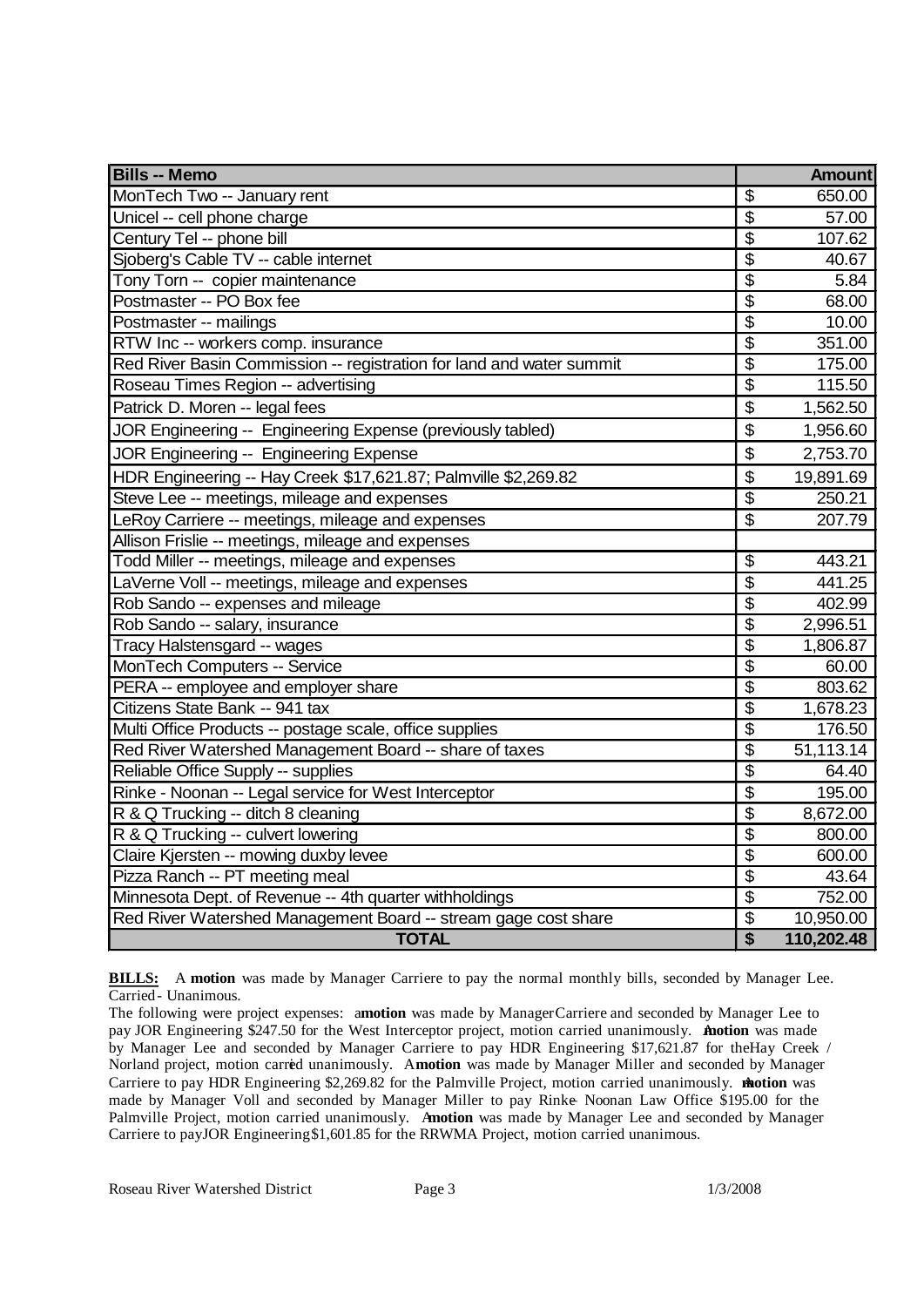# **PERMITS:**

There were no permits for this meeting

# **Engineer's Report:**

Engineer Bakken provided the board with as built plans for the West Interceptor. There was discussion on the remaining work to be completed on the project.

### **RRWMB Report:**

Manager Lee gave a report on the lat RRWMB meeting held in Fertile Minnesota

### **Administrator's Report:**

Administrator Sando reported on the following issues:

- RRWMB meeting
- RRIW
- Funding for State Grants
- RRWMA

# **RRIW:**

There was no RRIW meeting this month.

# **PROJECT TEAM:**

RRWMA: January 18, 30 & 31 were discussed as possible Project Team meeting dates.

Hay Creek/Norland: There was discussion on the land acquisition, the pubic hearing on January<sup>th</sup> $\alpha$ nd possible outlets for the project.

Malung Project: There was discussion on setting a Project Team meeting date and the OnChannel Storage option.

Palmville Project: The following items were discussed:

- 1. COE permit
	- a. Invasive Vegetation Plan
- 2. BWSR WCA permit
- 3. Gravel Lease A motion was made by Manager Lee and seconded by Manager Miller that pon obtaining the lease agreement from the State of Minnesota, Administrator Sando is to review the agreement, consult the county on the prices and upon his approval, sign the agreement. Motion carried unanimously.
	- b. SHPO review
- 4. Written Operating Plan

It was the consent of the board for T.S. Holte to begin construction the Palmville Fen Restoration Project.

# **OLD BUSINESS:**

Administrator Sando and Attorney Moren will work on setting a public hearing to establish a maintenance fund for the West Interceptor Project.

A **motion** was made by Manager Miller and seconded by Manager Lee to approve Darryl Dahl's land lease for one year. Carried-unanimous.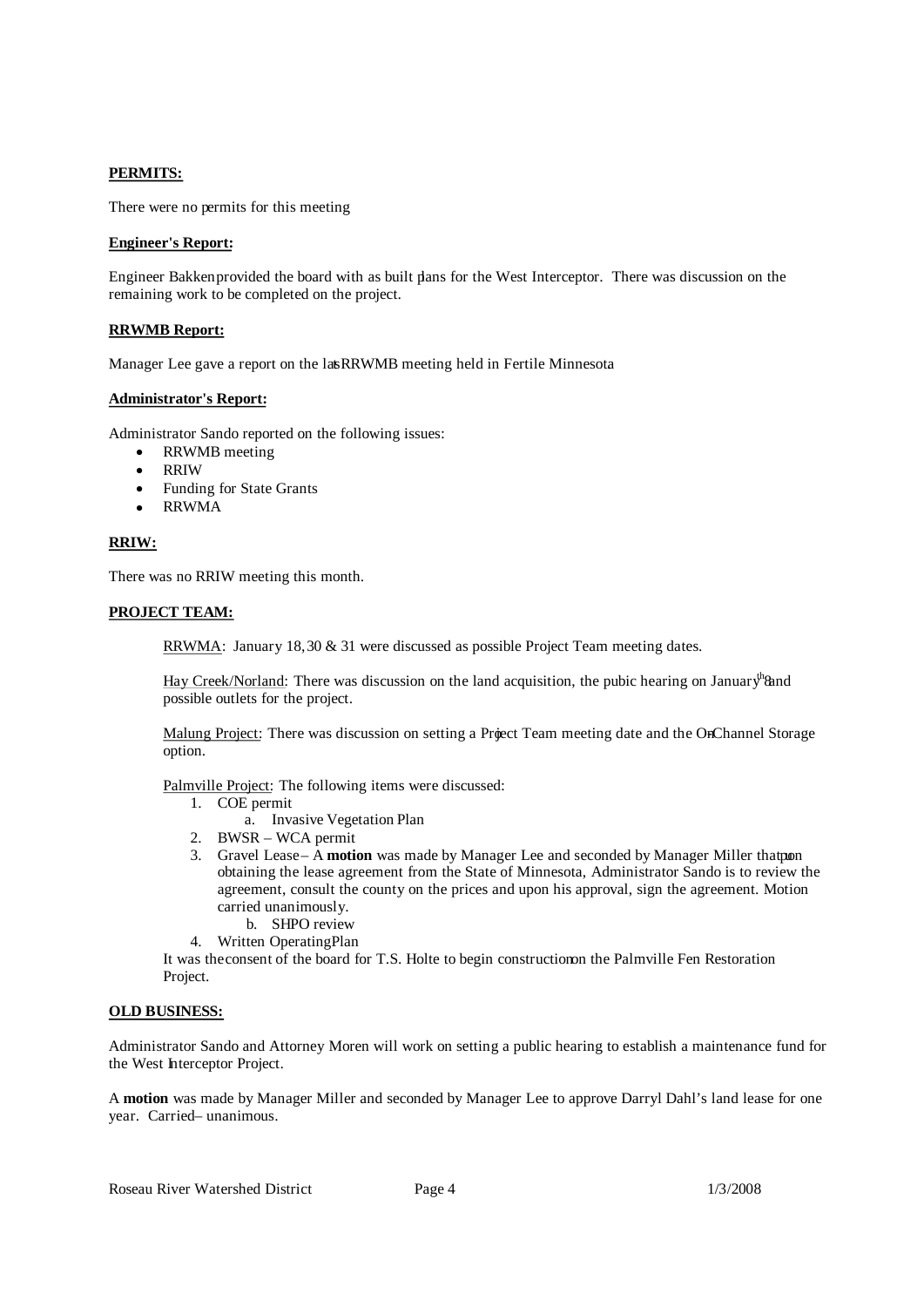# **NEW BUSINESS:**

A motion was made by Manager Lee and seconded by Manager Carriere to approve the cost share payment for the USGS gages in the amount of \$10,950.00 to the Red River Watershed Management Board. Carried unanimous.

A **motion** was made by Manager Voll and seconded by Manager Lee for Administrator Sando to write a letter addressing the issues raised by Mr. Floyd Morey's complaint. Carried– unanimous.

A motion to continue the meeting until Tuesday January 8, 2008 at 10:00 a.mwas made by Manager Miller and seconded by Manager Lee. The meeting wasrecessed at 11:55 a.m.

Respectfully submitted,

\_ LeRoy Carriere, Secretary Tracy Halstensgard, Administrative Assistant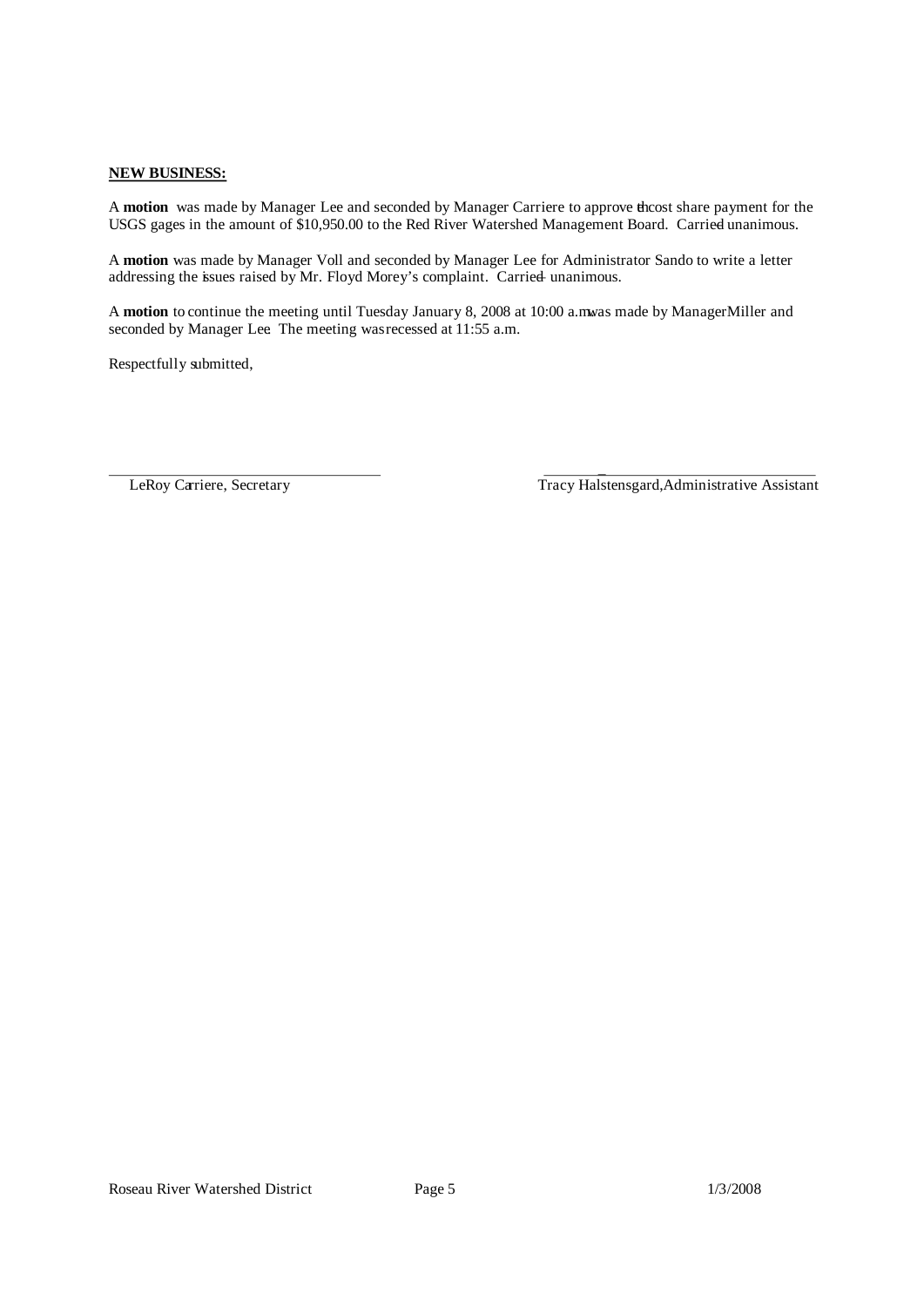### **MINUTES OF THE ROSEAU RIVER WATERSHED DISTRICT BOARD OF MANAGERS HAY CREEK SETBACK LEVEES AND NORLAND IMPOUNDMENT PROJECT PUBLIC HEARING HELD JANUARY 8, 2008**

ChairmanLaVerne Voll called the meeting to order at10:00 P.M. in the Roseau River WatershedDistrict office. Board members present wereLaVerne Voll, Steve Lee, Todd Miller and Allison Frislie. Staff attending was Attorney Patrick D. Moren, Engineer Nate Dalager of HDR Engineering, IncAdministrator Rob Sando and Administrative AssistantTracy Halstensgard Refer to attendance sheet for others present.

Chairman Voll discussed a letter received from Gladen Construction requesting payment of the majority of the retainage for the West Interceptor project. Chairman Voll suggested waiting untilring, after an inspection can be made, to pay the retainage. A**motion** was made by Manager Lee and seconded by Manager Millerto continue to withhold payment until inspection can be done in the spring. Carried Unanimous.

After some discussion on the upcoming RRIW board meeting, a**motion** was made by Manager Frislie and seconded by Manager Lee to have Administrator Sando obtain banking records for the RRIW account. Carried– unanimous.

There was some discussion on the Palmville Project. Engineer Dalagex an update on the permit status and the start of construction.

Dave Grafstrom spoke about thewetland restoration report for the West Interceptor Project.

Manager Frislie asked why the meeting was rescheduled for the third of January. There waised usion on the continuation of the meetingfor the purpose of the public hearingand the events that required the extra meeting on the third. After researching the statutes, it was determined that any manager could call a meeting with 8 days notice.

Engineer Dalager gave an overview of each of the projects.

**Malung**: Completing preliminary engineering Spring 2008. Complete Step 1 submittal for the RRWMB. Palmville: Construction in 2008. Permitting is eminent. Monitoring Plan and Operating Plansed to be developed and approved (Project Team). Project is currently entirely funded.

**Hay Creek / Norland:** Final public hearing today. Approve order to establish project. Final Engineering and land acquisition in 2008. Funding is in place for land acquisition. Step 2 submittal for RRWMB. There was discussion on funding for the project.

A **motion** was made by ManagerMiller and seconded by ManagerCarriere to open the public hearing. Carried –unanimous. Chairman Voll turned the meeting over to Enginer Nate Dalager. Engineer Dalager gave a presentation (see attached) on the Hay Creek Setback Levees and Norland Impoundment Project.

Dave Grafstrom stated that he would like to see some kind of work done upstream to helpalleviate flooding at the headwater of the Hay Creek system. Engineer Dalager stated thatsue would be addressed as a separate project. Mr. Grafstrom stated he felt it was something that should be addressed in conjunction with the project not something done post construction.

Following the conclusion of the presentation by Engineer Nate Dalagerand discussion by the Board of Managers, Manager Lee made a **motion** to close the public hearing, seconded by Manager Carriere, which was passed unanimously. Manager Manager Lee madea **motion** which was seconded by Manager Carriere to approve the *Findings Of Fact* and *Order Establishing Project* which was read aloud to the board by Attorney Moren. There was some discussion on the process for addressing concerns and comments from landowners and encies. Motion passed unanimously.

There was discussion on the purchase of property along the Hay Creek corridor. The Land Purchase Committee will meet next week to startthe process for the acquisitionof lands necessary for the Hay Creek / Norland Project. A **Motion** was made by Manager Carriere and seconded by Manager Miller to proceed with the alternative including the connection channel to be constructed on the half mile line with the beginning of the channel starting downstream of the railroad bridge. Motion passed unanimously.

Upon a **motion** made by Manager Lee and seconded by Manager Carriere, the meeting was adjourned

Respectfully submitted,

LeRoy Carriere, Secretary Tracy Halstensgard, Administrative Assistant

Roseau River Watershed District Page 1 January 8, 2008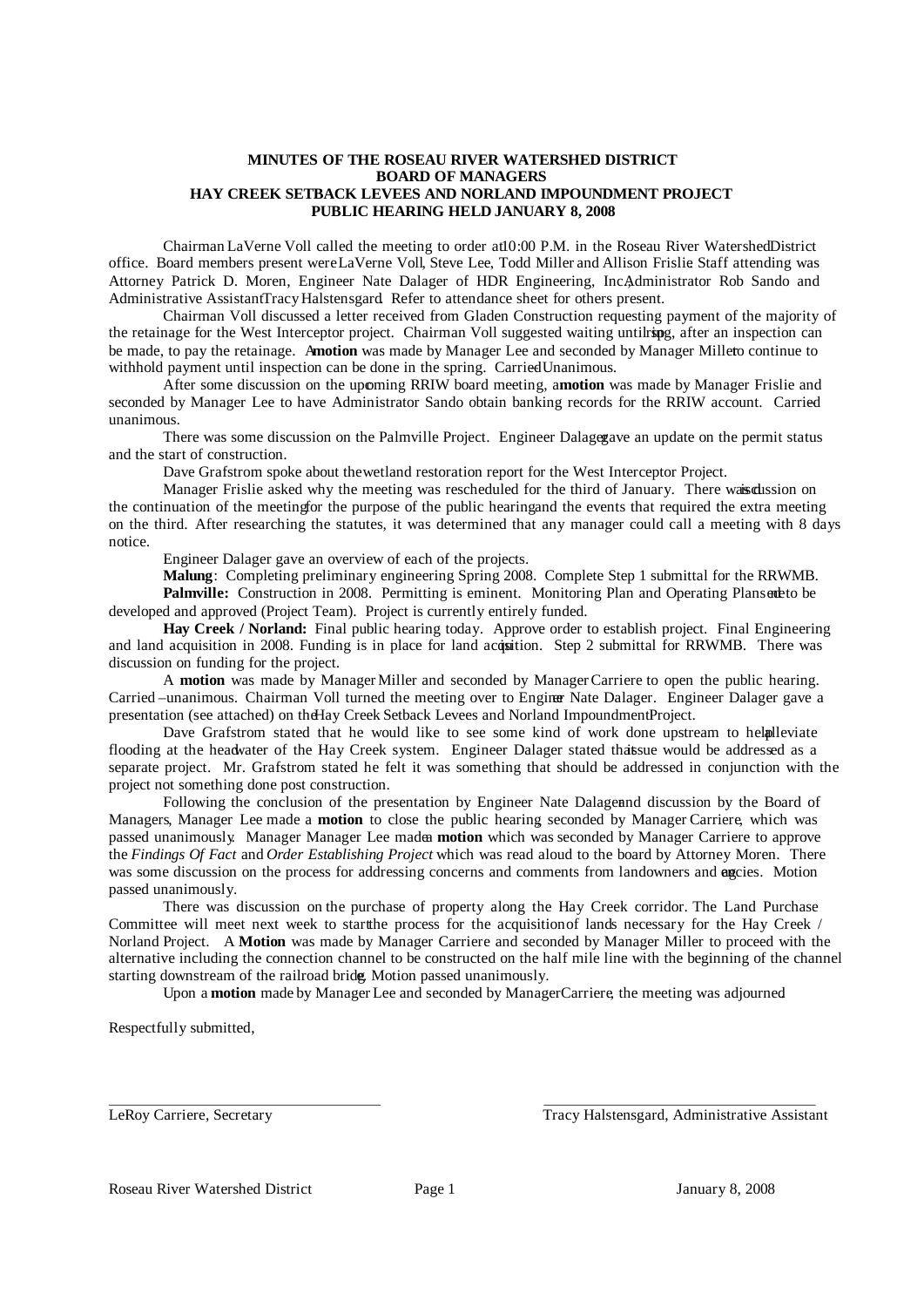# **MINUTES OF THE ROSEAU RIVER WATERSHED DISTRICT BOARD OF MANAGERS MEETING HELD February 5 th , 2008**

**ORDER:** ChairmanLaverne Voll called the meeting to order at 0:00 a.m.

**MANAGERS PRESENT**: Steve Lee, LeRoy Carriere, Laverne Voll and Allison Frislie.

**STAFF PRESENT:** Administrator, Rob Sando; Administrative Assistant Tracy Halstensgard

**OTHERS PRESENT:** Refer to attendance sheet.

**CONSULTING STAFF PRESENT**: Pat Moren

**DELEGATIONS:** There were no delegations for this meeting.

AGENDA: Motion by Manager Lee and seconded by Manager Carriere to approve the agenda as handed out. Carried - unanimous.

MINUTES: A motion was made by ManagerCarriere and seconded by ManagerLee to approve the January 3<sup>rd</sup>, 2008 minutes as mailed. Carried – unanimous. A **motion** was made by ManagerLee and seconded by Manager Carriere to approve the January  $8<sup>h</sup>$ , 2008 public hearing minutes as mailed. Carried unanimous

# **RECEIPTS:**

| <b>Receipts -- Memo</b>                                   |    | <b>Balance</b> |
|-----------------------------------------------------------|----|----------------|
| Interest -- Checking account                              | \$ | 496.83         |
| State of Minnesota -- ring dike reimbursement (Habstritt) | \$ | 23,965.63      |
| MAWD -- refund of registration                            | \$ | 75.00          |
| Citizens State Bank -- interest from CD 43275             | \$ | 922.47         |
| Marshall County -- share of taxes                         | \$ | 31.31          |
| Roseau County -- share of taxes                           | \$ | 10,686.72      |
| Beltrami County -- share of taxes                         | \$ | 111.43         |
| USDA - direct and county cyclical program                 | \$ | 8,592.00       |
| State of Minnesota -- Hay Creek / Norland reimbursement   | \$ | 70,136.91      |
| State of Minnesota -- Malung Impoundment reimbursement    | \$ | 8,382.98       |
| State of Minnesota -- Palmville Project reimbursement     | \$ | 31,857.06      |
| State of Minnesota -- RRWMA Project reimbursement         | \$ | 2,313.80       |
|                                                           | S  | 157,572.14     |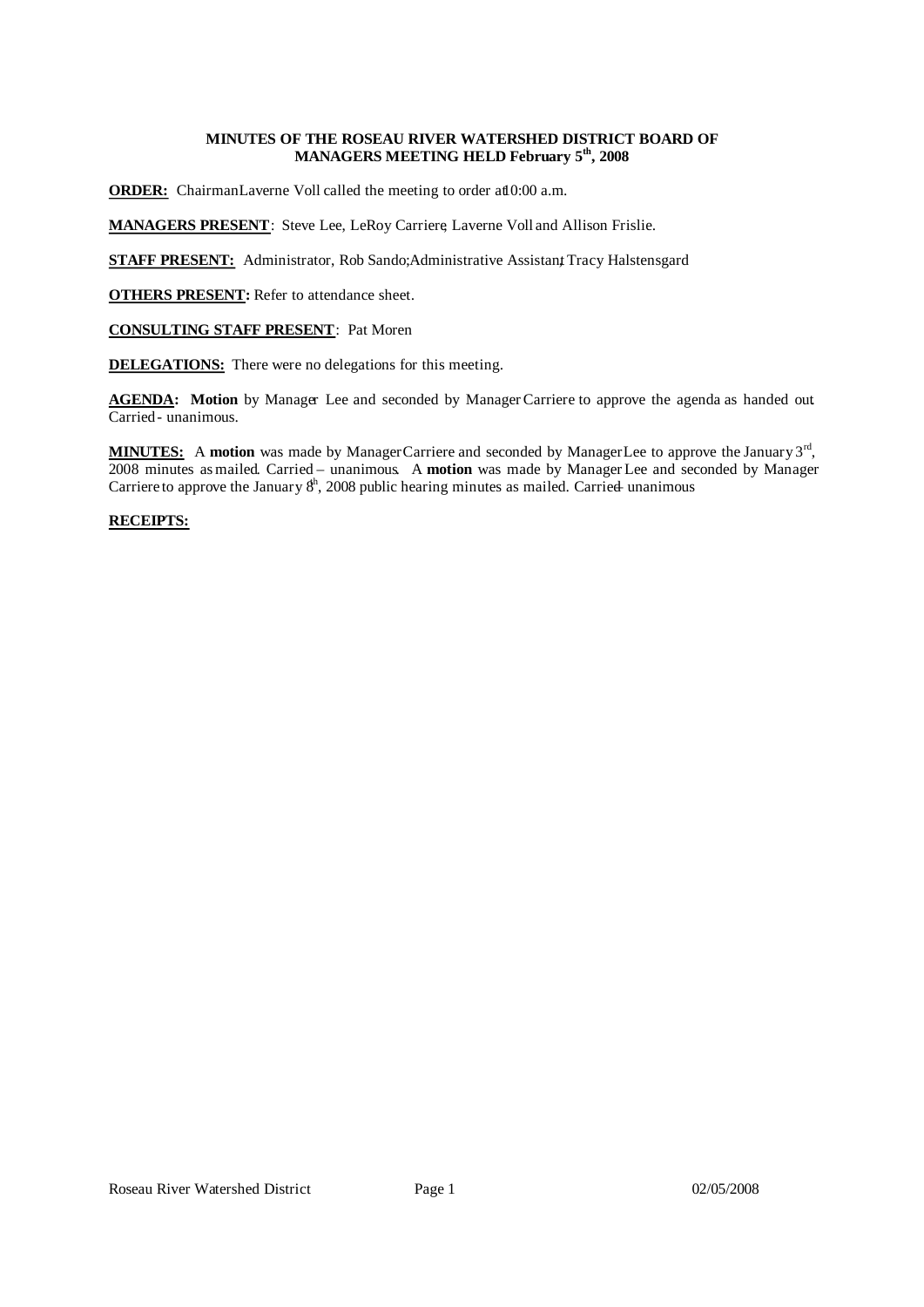| <b>Bills -- Memo</b>                                             |                                      | <b>Amount</b> |
|------------------------------------------------------------------|--------------------------------------|---------------|
| MonTech Two -- February rent                                     | \$                                   | 650.00        |
| Unicel -- cell phone charge                                      | \$                                   | 56.86         |
| Century Tel -- phone bill                                        | \$                                   | 103.29        |
| Sjoberg's Cable TV -- cable internet                             | $\overline{\$}$                      | 40.67         |
| Tony Torn -- copier maintenance                                  | $\overline{\$}$                      | 10.47         |
| MAWD -- 2007 dues                                                | $\overline{\boldsymbol{\mathsf{S}}}$ | 1,739.98      |
| Multi Office Products -- office supplies                         | \$                                   | 11.17         |
| HDR Engineering, Inc -- project engineering                      | $\overline{\$}$                      | 4,100.19      |
| Patrick D. Moren -- legal fees                                   | \$                                   | 2,875.00      |
| JOR Engineering -- Engineering Expense                           | \$                                   | 1,107.05      |
| Steve Lee -- meetings, mileage and expenses                      | $\overline{\mathcal{S}}$             | 615.81        |
| LeRoy Carriere -- meetings, mileage and expenses                 | \$                                   | 138.52        |
| Allison Frislie -- meetings, mileage and expenses                | $\overline{\$}$                      | 120.71        |
| LaVerne Voll -- meetings, mileage and expenses                   | \$                                   | 289.60        |
| Rob Sando -- expenses and mileage                                | $\overline{\boldsymbol{\mathsf{S}}}$ | 566.19        |
| Rob Sando -- salary, insurance                                   | \$                                   | 2,996.49      |
| Tracy Halstensgard -- wages                                      | $\overline{\$}$                      | 1,850.69      |
| Minnesota Department of Revenue -- 4th quarter taxes             | $\overline{\mathcal{S}}$             | 752.00        |
| PERA -- employee and employer share                              | $\overline{\$}$                      | 811.12        |
| Citizens State Bank -- 941 tax                                   | $\overline{\mathcal{G}}$             | 1,635.03      |
| DBA Consulting Unlimited -- QuickBooks consulting                | $\overline{\boldsymbol{\mathsf{S}}}$ | 1,118.45      |
| Red River Watershed Management Board -- stream gaging cost share | $\overline{\boldsymbol{\mathsf{S}}}$ | 10,950.00     |
| Reliable Office Supply -- chair                                  | $\overline{\mathcal{G}}$             | 118.72        |
| Wally's supermarket -- food for meetings                         | $\overline{\boldsymbol{\mathsf{S}}}$ | 163.01        |
| Roseau County Highway Department -- culvert for Ditch 8 repair   | \$                                   | 1,488.74      |
| Roseau Bakery -- rolls for meeting                               | $\overline{\mathcal{S}}$             | 14.98         |
| Rosesau Ben Franklin -- office supplies                          | \$                                   | 9.55          |
| <b>TOTAL</b>                                                     | $\overline{\mathbf{S}}$              | 34,334.29     |

**BILLS:** A motion was made by Manager Lee and seconded by Manager Carriere to pay the normal monthly bills. Carried- Unanimous.

# **RRWMB Report:**

Manager Lee gave an update on project funding for Bois De Sioux and Wild Rice Watershed District. Mark Meister will be doing a public relations survey in Roseau for the RRWMB. The next RRWMB meeting is February  $19<sup>h</sup>$ , in St. Paul.

# **Administrator's Report:**

Administrator Sando reported on the following issues:

- RRBC meeting update
- RRIW funding update
- 2006 Annual Report
- West Intercept funding issue of the paving of the industrial park crossing. The City has requested that the Watershed District pay half of the costs for paving. There will be further investigation into the issue.

# **RRIW:**

The next meeting of the RRIW will beat the Pizza Ranch in Roseau on February 21, 2008 at 11:00 am.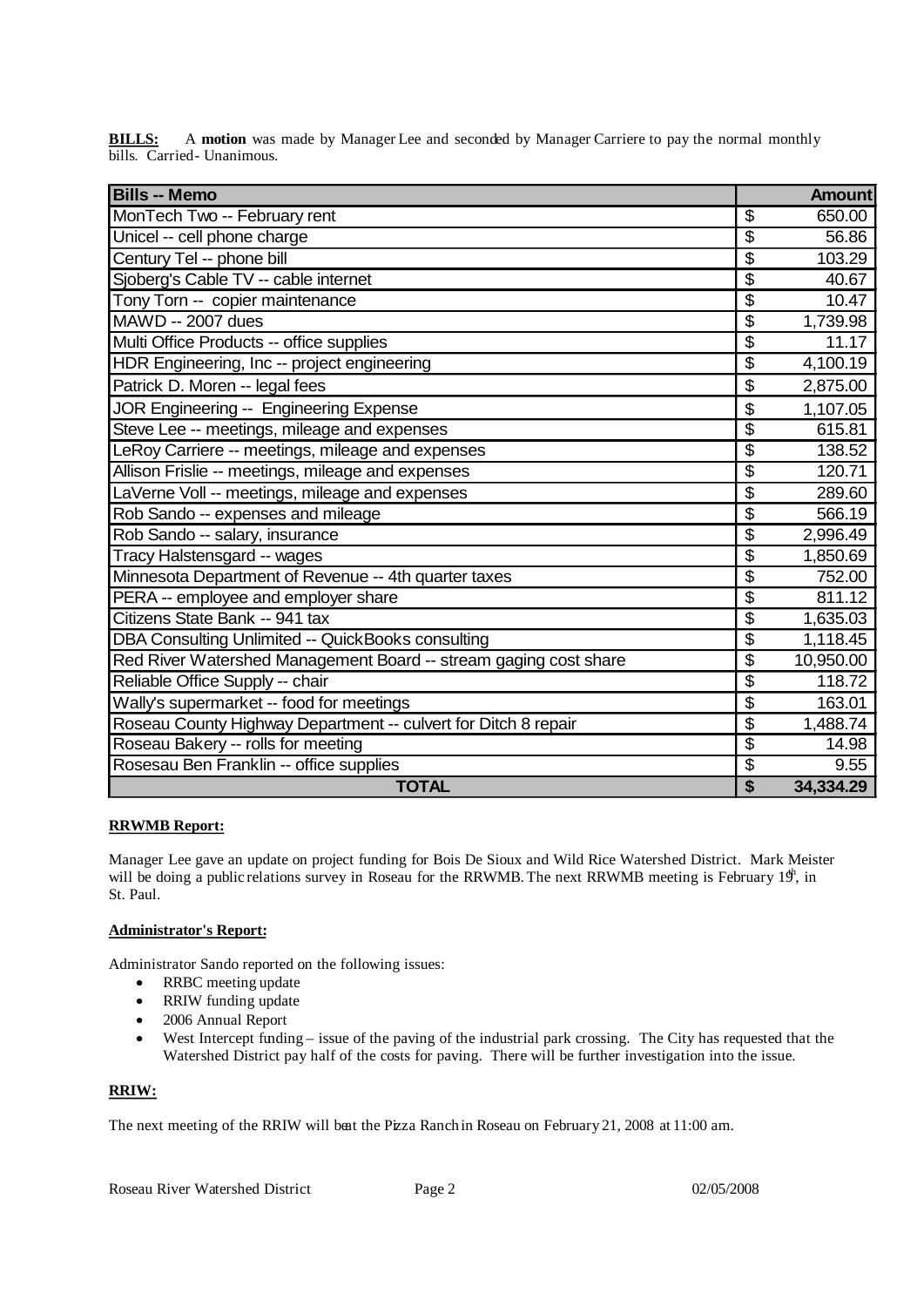# **MINUTES OF THE ROSEAU RIVER WATERSHED DISTRICT BOARD OF MANAGERS MEETING HELD March 4th, 2008**

**ORDER:** ChairmanLaverne Voll called the meeting to order at 0:00 a.m.

**MANAGERS PRESENT**: Steve Lee, LeRoy Carriere, Laverne Voll, Todd Miller and Allison Frislie.

**STAFF PRESENT:** Administrator, Rob Sando; Administrative Assistant Tracy Halstensgard

**OTHERS PRESENT:** Refer to attendance sheet.

### **CONSULTING STAFF PRESENT**: Pat Moren

**DELEGATIONS:** There were no delegations for this meeting.

**AGENDA: Motion** by Manager Carriere and seconded by ManagerLee to approve the agendawith the addition of Joint Powers meeting under New Business Carried- unanimous.

**MINUTES:** A **motion** was made by ManagerLee and seconded by ManagerCarriere to approve the February 5th, 2008 minutes as mailed. Carried – unanimous. A **motion** was made by Manager Lee and seconded by Manager Carriere to approve the February 25<sup>th</sup>, 2008 Project Team Meeting minutes as mailed. Carried– unanimous

# **RECEIPTS:**

| <b>Receipts -- Memo</b>           |     | <b>Balance</b> |
|-----------------------------------|-----|----------------|
| Interest -- Checking account      | AU. | 350.00         |
| Marshall County -- share of taxes |     | 9.18           |
|                                   |     | 359.18         |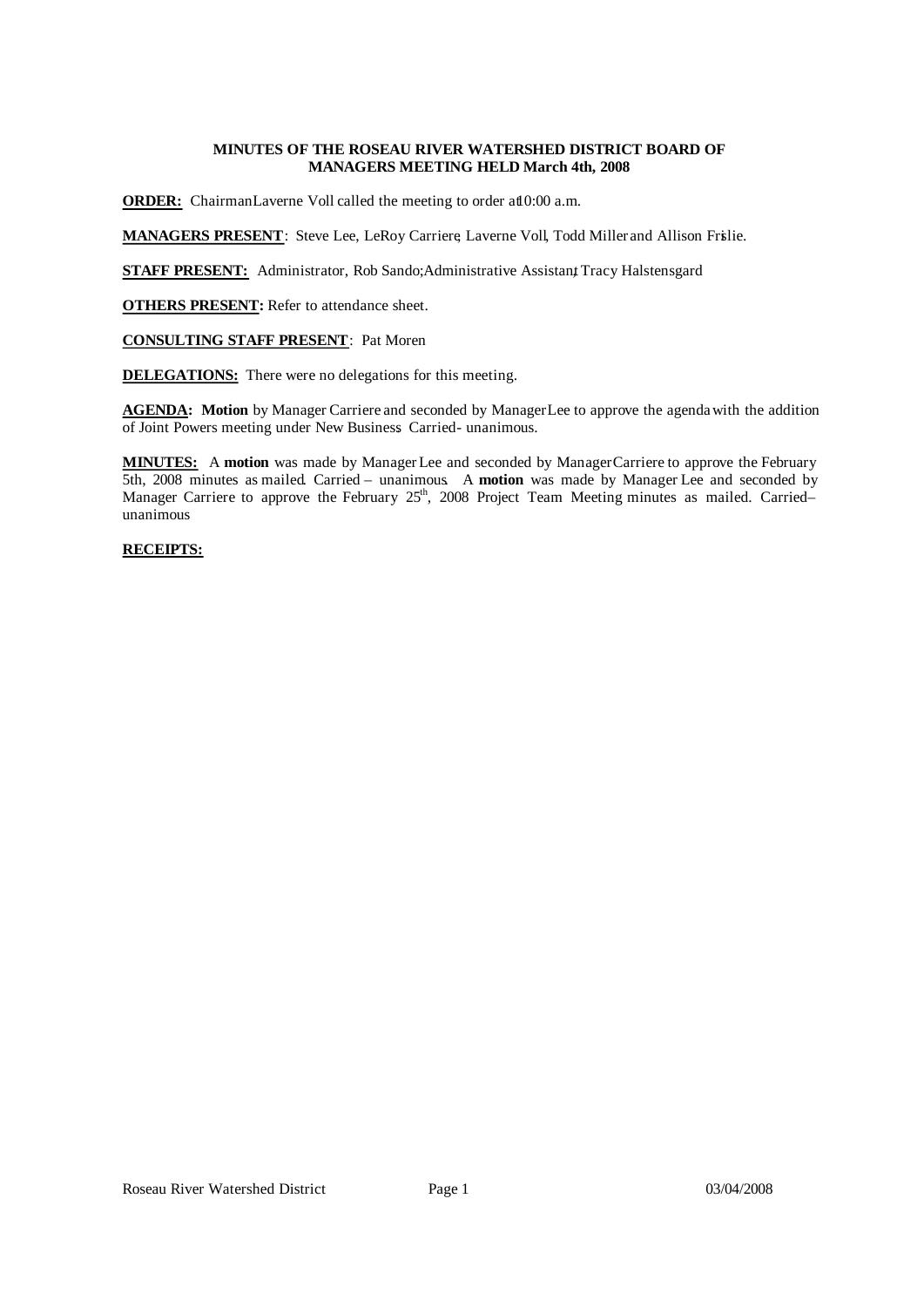**BILLS:** A motion was made by Manager Frislie and seconded by Manager Carriere to pay the normal monthly bills. Carried- Unanimous. A motion was made by Manager Lee and seconded by Manager Frislie to pay the previously tabled JOR Engineering bill in the amount of \$138.75. Carried Unanimous. Amotion was made by Manager Lee and seconded by Manager Carriere to pay the HDR Engineering bill for the Hay Creek / Norland Project in the amount of \$15,174.74. Carried Unanimous. A motion was made by Manager Carriere and seconded by Manager Lee to pay the HDR Engineering bill for the Palmville Project in the amount of \$2,897.40. Carried - Unanimous. A **motion** was made by Manager Lee and seconded by Manager Miller to pay the HDR Engineering bill for the Malung Project in the amount of \$15,398.91. Carried Unanimous.

| <b>Bills -- Memo</b>                                                   |                                      | <b>Amount</b> |
|------------------------------------------------------------------------|--------------------------------------|---------------|
| MonTech Two -- rent                                                    | \$                                   | 650.00        |
| Unicel -- cell phone charge                                            | \$                                   | 56.86         |
| Century Tel -- phone bill                                              | \$                                   | 112.90        |
| Sjoberg's Cable TV -- cable internet                                   | $\overline{\boldsymbol{\mathsf{S}}}$ | 40.67         |
| Tony Torn -- copier maintenance                                        | $\overline{\mathcal{S}}$             | 17.12         |
| MAWD -- legislative breakfast registration                             | $\overline{\boldsymbol{\mathsf{S}}}$ | 105.00        |
| Minnesota Viewers Association -- 2008 dues                             | \$                                   | 125.00        |
| Multi Office Products -- office supplies                               | $\overline{\$}$                      | 37.66         |
| HDR Engineering, Inc -- project engineering                            | $\overline{\mathcal{S}}$             | 33,471.05     |
| Roseau Times Region -- advertising                                     | \$                                   | 5.25          |
| Patrick D. Moren -- legal fees                                         | \$                                   | 4,831.25      |
| JOR Engineering -- Engineering Expense                                 | \$                                   | 138.75        |
| Steve Lee -- meetings, mileage and expenses                            | \$                                   | 466.19        |
| LeRoy Carriere -- meetings, mileage and expenses                       | \$                                   | 138.53        |
| Allison Frislie -- meetings, mileage and expenses                      | \$                                   | 120.72        |
| LaVerne Voll -- meetings, mileage and expenses                         | \$                                   | 87.44         |
| Todd Miller -- meetings, mileage and expenses                          | \$                                   | 258.29        |
| Rob Sando -- expenses and mileage                                      | \$                                   | 536.77        |
| Rob Sando -- salary, insurance                                         | \$                                   | 2,996.51      |
| Tracy Halstensgard -- wages                                            | \$                                   | 1,773.16      |
| MonTech Computers -- supplies                                          | \$                                   | 14.88         |
| PERA -- employee and employer share                                    | $\overline{\boldsymbol{\mathsf{S}}}$ | 792.37        |
| Citizens State Bank -- 941 tax                                         | \$                                   | 1,609.56      |
| DBA Consulting Unlimited -- QuickBooks consulting                      | \$                                   | 900.00        |
| Roseau County Recorder -- recording fee West Interceptor               | \$                                   | 92.00         |
| Reliable Office Supply -- labels                                       | $\overline{\boldsymbol{\mathsf{S}}}$ | 31.92         |
| Wally's supermarket -- food for meetings                               | $\overline{\mathcal{G}}$             | 82.74         |
| Roseau - Lake of the Woods Title & Abstract -- Hay Creek land purchase | $\overline{\mathcal{S}}$             | 260,599.36    |
| Subway -- meal for project team meeting                                | \$                                   | 51.01         |
| Deluxe Business Forms -- checks                                        | \$                                   | 131.37        |
| Bottom's Up -- meal for project team meeting                           | \$                                   | 35.00         |
| Roseau - Lake of the Woods Title & Abstract -- Hay Creek abstracts     | $\overline{\mathcal{S}}$             | 2,645.00      |
| Roseau - Lake of the Woods Title & Abstract -- Hay Creek closing costs | \$                                   | 1,835.63      |
| Red River Basin Commission -- hotel                                    | $\overline{\mathcal{S}}$             | 294.21        |
| Rinke Noonan -- legal                                                  | \$                                   | 195.65        |
| Scott's True Value -- office supplies                                  | \$                                   | 51.04         |
| Dan Fulton Accounting -- W2's & 1099's                                 | \$                                   | 90.00         |
| Postmaster -- stamps                                                   | \$                                   | 205.00        |
| TS Holte Construction -- PE 1, Palmville project                       | \$                                   | 24,519.50     |
| <b>TOTAL</b>                                                           | \$                                   | 340,145.36    |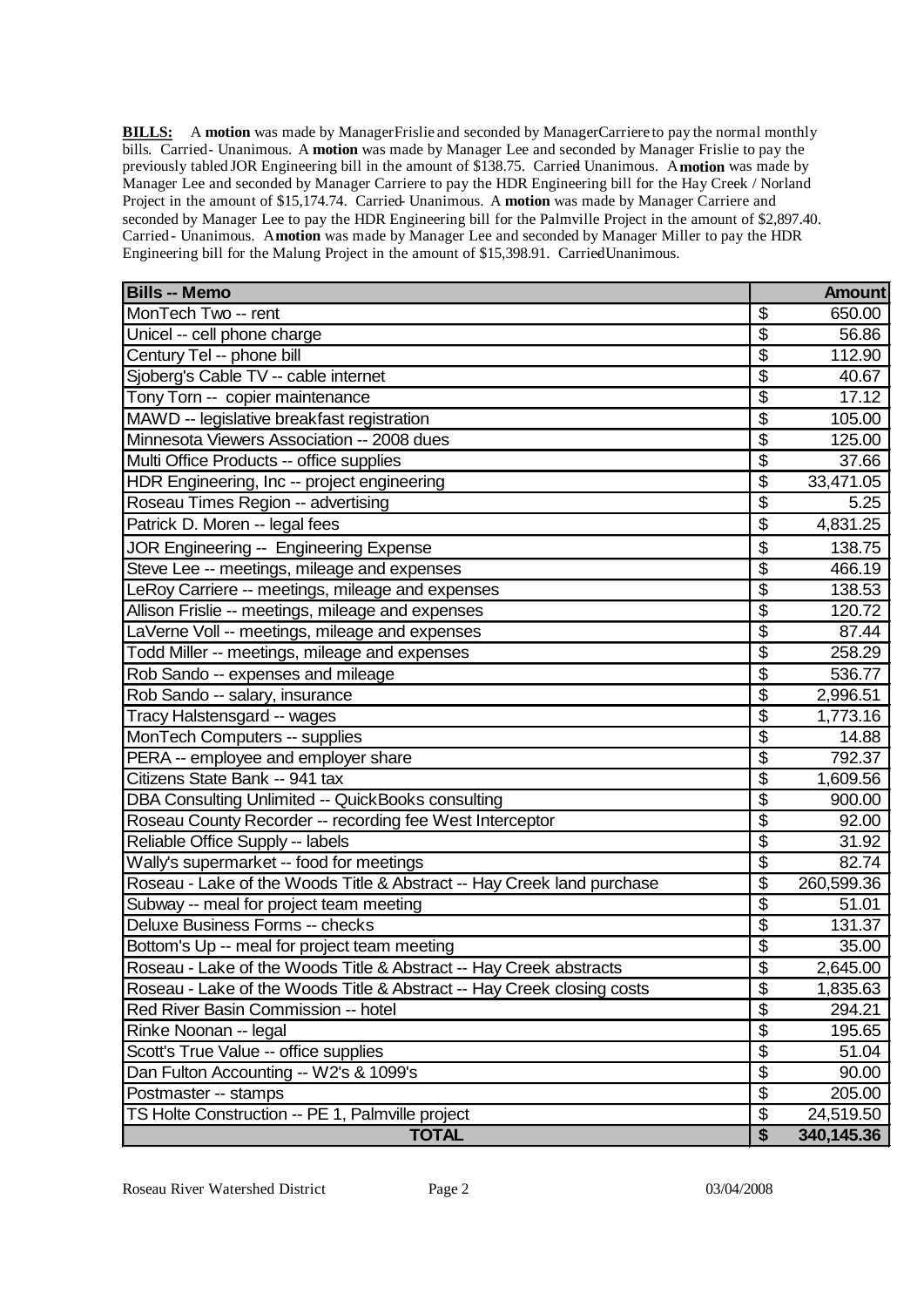### **PERMITS:**

A **motion** was made by Manager Frislie and seconded by Manager Miller to table permit # 081 (Voss Bros.) for the installation of aculvert. Carried – unanimous.

### **RRWMB Report:**

Manager Lee and Administrator Sandogave an update on the meeting in St. Paul.

#### **Administrator's Report:**

Administrator Sando reported on the following issues:

- FEMA update on SD 51
	- Annual Report A **motion** was made by Manager Frislie and seconded by Manager Carriere to accept the 2006 Annual Report. Carried – Unanimous
	- Mark Meister public input meetings.
	- MAWD conference
- RRWMB March Conference– March 20th

### **RRIW:**

There was no meeting in February.

### **PROJECT TEAM:**

RRWMA: Administrator Sando gave an update on the meeting that took place on February 29, 2008. The DNR is still reviewing the project. Engineer Anderson provided the several options to the DNR. Manager Miller informed the board about some of thequestions that the DNR had and the responses to those questions. A**motion** was made by Manager Miller and seconded by Manager Carriere to continue to support Alternative 1b. Carried – unanimous.

Hay Creek/Norland: Administrator Sandospoke about the process of land purchase along the Hay Creek corridor. There was discussion on landowners being named as operators on the land in order for the landowners to continue to get CRP payments. Engineer Dalager requested the board make a decision on whether or not to pursue the West Cell option for the project. There was discussion on obtaining additional soil borings. It was the concensus of the board to obtain the land only for the purpose of a borrow area if it is determined that is economically feasible. A**motion** was made by Manager Lee and seconded by Manager Miller to obtain quotes and proceed with the best one for the additional soil borings. Carried – unanimous. There was discussion on the environmental reviews and assessments for the project. Engineer Dalager will be obtaining a legal survey for the impoundment portion of the project. There was discussion on the funding for the project.

Malung Project: Engineer Dalager stated that the Preliminary Engineer's Report is nearly ready and he recommends setting a project establishment hearing. After that is done, the project will be on hold until funding is obtained. Administrator Sando reviewed funding options for the project. Engineer Dalager will submit the report to BWSR and DNR for comment. One we have received comments, a hearing date will be set.

Palmville Project: Administrator Sando handed out Pay Estimate 1 for TS Holte in the amount of \$24,519.50. A **motion** was made by Manager Carriere and seconded by Manager Miller to pay Pay Estimate #1 for TS Holte. Carried – unanimous. Engineer Dalager discussed the Operations and Monitoring Plans. Engineer Dalager suggested an executive committee made up of member of the Watershed District, the county and the DNR. to handle immediate, shorterm operations of the project.

Lee Ring Dike: Engineer Ron Adrian, Houston Engineering, gave an update on the progress of the project.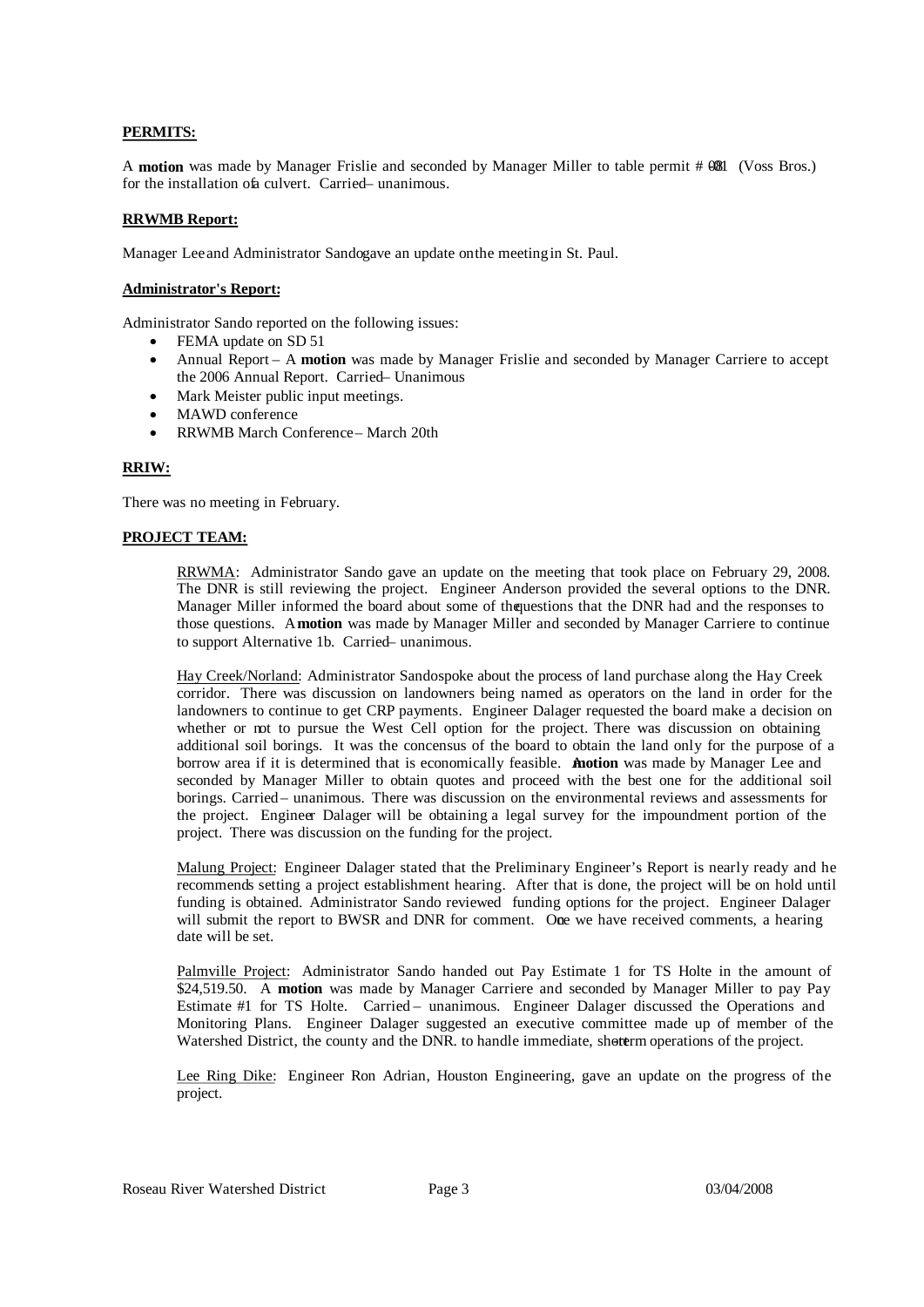**OLD BUSINESS:** Attorney Moren notified the board that the notifications of les penance for the West Interceptor Project should be discharged. A**motion** was made by Manager Frislie and seconded by Manager Miller to directed Attorney Moren to file the appropriate discharge of Les Penance. Carried unanimous.

There was some discussion on the Industrial Park paving in accordance with the West Interceptor project.

#### **NEW BUSINESS:**

Chairman Voll stated that Roseau County Commissioner Jack Swanson asked if the Watershed District could change there meeting date so that meetings would not coincide with the County Broameetings. Attorney Moren will review the legality of changing the date of the meeting. The April meeting will stay as is and be reviewed at that time.

Commissioner Swanson requested forming a committee of Watershed District managers (Two Rivers andRoseau River) and County Commissioners (Roseau and Kittson) to meet a few times a year.

There was discussion on issues in the Ditch 69 and WD #3 systems. A public hearing has been set by the County for March 24<sup>th</sup>, 2008 at 4 p.m. The County has requested payment for half of the cost of a hydraulic study. Chairman Voll called for a motion to pay half the cost for the study. After called for a motion three times, no motion was made.

After reviewing the manager's vouchers, a **motion** was made by ManagerCarriere and seconded by Manager Miller to approve payment of the manager vouchers. Carriere – unanimous.

A **motion** to adjourn was made by ManagerLee seconded by Manager Miller. The meeting was adjourned at 12:15 p.m.

 $\mathcal{L}_\text{max}$  and  $\mathcal{L}_\text{max}$  and  $\mathcal{L}_\text{max}$ 

Respectfully submitted,

LeRoy Carriere, Secretary Tracy Halstensgard,Administrative Assistant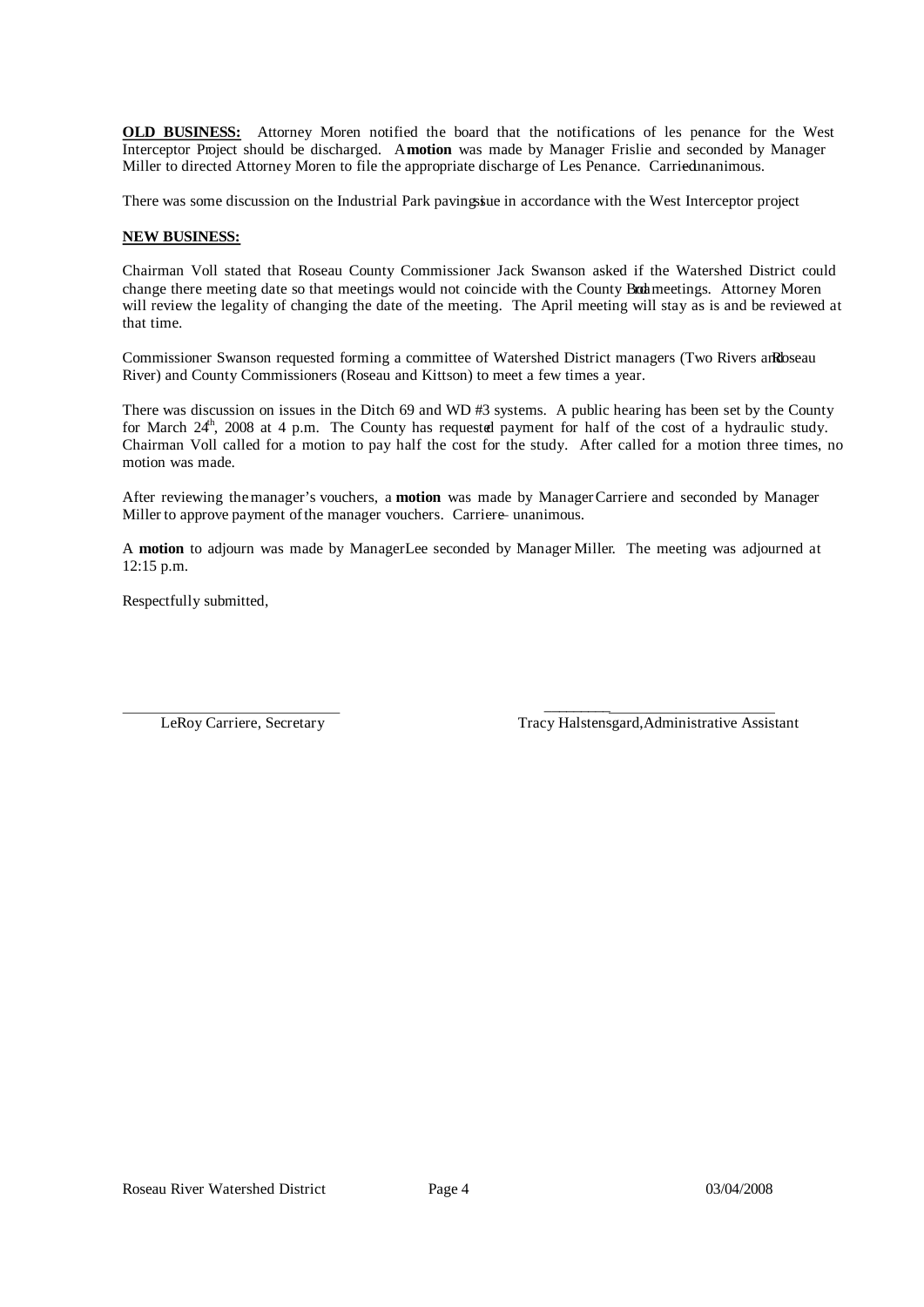# **MINUTES OF THE ROSEAU RIVER WATERSHED DISTRICT BOARD OF MANAGERS MEETING HELD April 8th, 2008**

**ORDER:** ChairmanLaverne Voll called the meeting to order a8:55 a.m. at the Roseau County Commissioners Meeting Room.

**MANAGERS PRESENT**: Steve Lee, LeRoy Carriere, Laverne Voll and Todd Miller.

**STAFF PRESENT:** Administrator, Rob Sando; Administrative Assistant Tracy Halstensgard

**OTHERS PRESENT:** Refer to attendance sheet.

### **CONSULTING STAFF PRESENT**: Pat Moren

The meeting convened at the Roseau County Courthouse in the Commissioners meeting room. Discussion started with bill from Rinke-Noonan Law Firm for work completed on a reply to the MN DNR Con-Con land issue. The RRWD Board had originally committed to split the legal fees with the County. The estate given by Jerry Von Korf, Attorney for Rinke– Noonan was \$5,000.00. The County Commissioners requested the RRWD Board pay \$2,500.00 to Rinke – Noonan Law Firm. A**motion** was made by Manager Miller and seconded by Manager Carriere to pay Rinke– Noonan Law Firm \$2,500.00. It was noted by Manager Miller that the RRWD also paid Attorney fees to Pat Moren concerning this issue. Motion carried unanimously.

The two Boards discussed the SD 69 & WD 3 Hydrologic Report and the bills associated with that rept. Chairman Voll stated that the board would discuss the bills further at the Watershed Office later in the meeting. There was discussion on possible solutions to the problems with the two systems. Manager Lee stated that there have been many changes to the systems over time. There was discussion on cleaning and maintaining of Township ditches. Roseau County Engineer Brian Ketring discussed the possibility of WD 3 paying an outlet fee into the 69 system. The hydrologic report stated that the 69 system can adequately handle the water from WD 3, however the conveyance between the two systems is inadequate. Chairman Voll discussed funding for improving the conveyance.

**DELEGATIONS:** There were no delegations for this meeting.

**AGENDA: Motion** by Manager Lee and seconded by ManagerCarriere to approve the agendawith the addition of record modernizationmeeting under New Business Carried- unanimous.

**MINUTES:** A **motion** was made by ManagerLee and seconded by ManagerCarriere to approve the March 4th, 2008 minutes asmailed. Carried– unanimous.

# **RECEIPTS:**

| Receipts -- Memo                                      |     | <b>Balance</b> |
|-------------------------------------------------------|-----|----------------|
| Interest -- Checking account                          |     | 247.59         |
| State of Minnesota -- Hay Creek Grant (land purchase) | -\$ | 195,449.52     |
| Joe Laurin -- data retrieval                          |     | 31.00          |
| Border State Bank -- CD #200240                       |     | 2,231.10       |
|                                                       |     | 197,959.21     |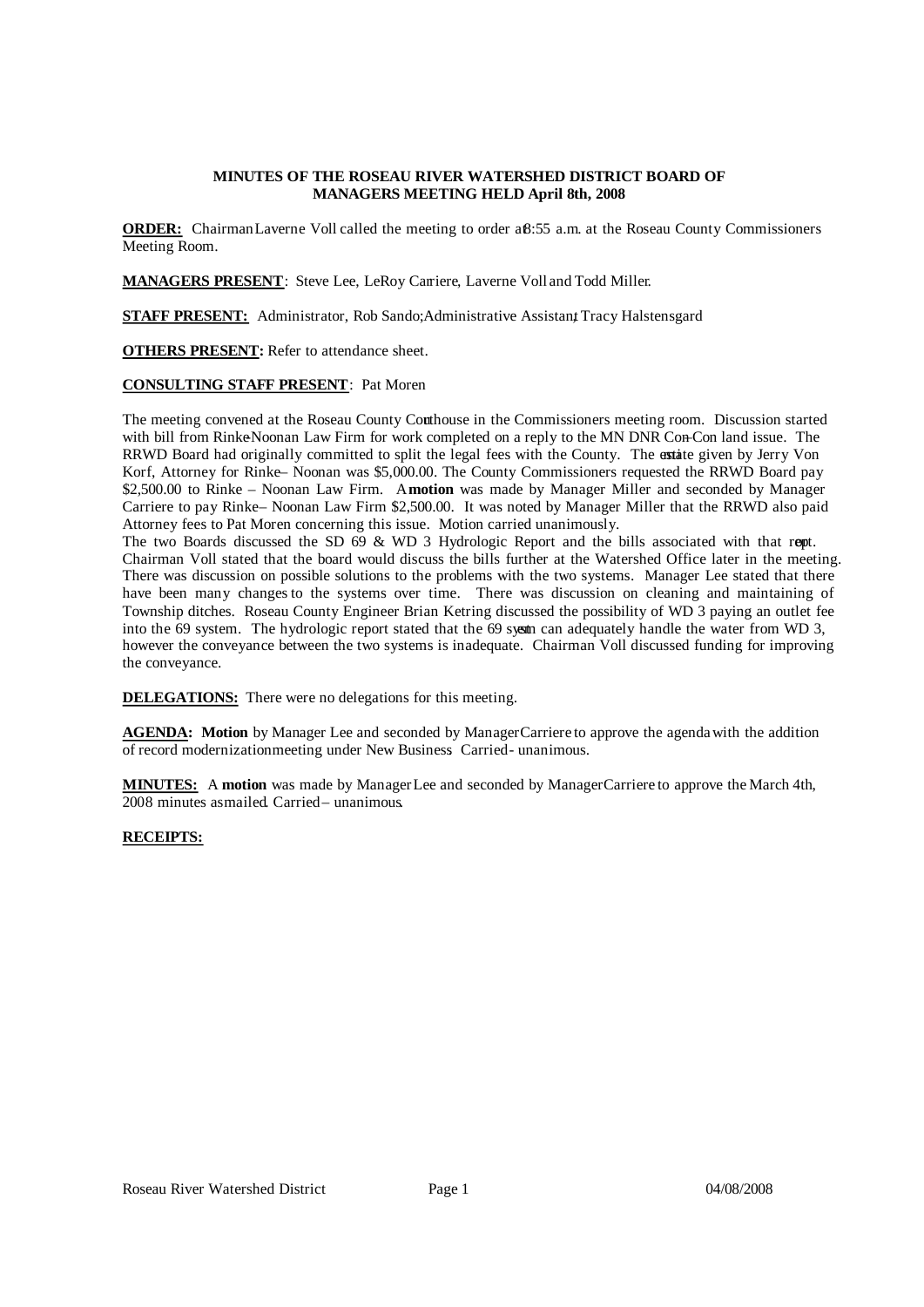**BILLS:** A **motion** was made by ManagerLeRoy and seconded by ManagerMiller to pay the normal monthly bills. Carried - Unanimous. A motion was made by Mamager Miller and seconded by Manager Lee to pay the 2008 property taxes. Carried- unanimous. A motion was made by Manager Lee and seconded by Manager Carriere to pay project expenses for Hay Creek / Norland in the amounts of \$15,003.66 to HDR Engineeringand \$2,895.07 to Roseau – Lake of the Woods Title & Abstract. Carried– unanimous. A **motion** was made by Manager Carriere and seconded by Manager Lee to approve payment for expenses for the Palmville Project to HDR Engineering in the amount of \$4,332.36. Carried – unanimous. A**motion** was made by Manager Lee and seconded by Manager Miller to approve payment for expenses for the Malung Project to HDR Engineering in the amount of \$14,762.18. Carried– Unanimous.

| <b>Bills -- Memo</b>                                            |                                      | <b>Amount</b> |
|-----------------------------------------------------------------|--------------------------------------|---------------|
| MonTech Two -- rent                                             | \$                                   | 650.00        |
| Unicel -- cell phone charge                                     | $\overline{\mathcal{S}}$             | 56.86         |
| Century Tel -- phone bill                                       | \$                                   | 103.18        |
| Sjoberg's Cable TV -- cable internet                            | \$                                   | 40.67         |
| Tony Torn -- copier maintenance                                 | $\overline{\$}$                      | 12.05         |
| Houston Engineering, Inc -- ring dike                           | $\overline{\mathcal{S}}$             | 2,974.50      |
| HDR Engineering, Inc -- project engineering                     | $\overline{\$}$                      | 34,098.20     |
| Roseau Times Region -- advertising                              | $\overline{\mathcal{S}}$             | 8.25          |
| Patrick D. Moren -- legal fees                                  | \$                                   | 2,906.25      |
| JOR Engineering -- Engineering Expense                          | \$                                   | 891.10        |
| Steve Lee -- meetings, mileage and expenses                     | $\overline{\$}$                      | 261.31        |
| LeRoy Carriere -- meetings, mileage and expenses                | $\overline{\mathfrak{s}}$            | 69.26         |
| Todd Miller -- meetings, mileage and expenses                   | $\overline{\$}$                      | 925.10        |
| LaVerne Voll -- meetings, mileage and expenses                  | $\overline{\$}$                      | 449.84        |
| Rob Sando -- expenses and mileage                               | $\overline{\mathbb{S}}$              | 1,917.56      |
| Rob Sando -- salary, insurance                                  | $\boldsymbol{\mathsf{S}}$            | 2,996.50      |
| Tracy Halstensgard -- wages                                     | $\boldsymbol{\mathsf{S}}$            | 1,662.01      |
| MonTech Computers -- chill pad                                  | \$                                   | 69.20         |
| PERA -- employee and employer share                             | $\overline{\mathcal{S}}$             | 778.31        |
| Citizens State Bank -- 941 tax                                  | $\overline{\mathcal{S}}$             | 1,592.82      |
| Department of Natural Resources -- land lease Palmville project | \$                                   | 6,210.00      |
| Border Insurance Network -- insurance                           | $\overline{\mathcal{S}}$             | 8,705.00      |
| Roseau County Treasurer -- 2008 property taxes                  | \$                                   | 19,298.13     |
| Wally's supermarket -- food for meetings                        | $\overline{\mathcal{S}}$             | 25.07         |
| RRWMB -- share of taxes                                         | \$                                   | 1,957.02      |
| Roseau LOW Title and Abstract -- Hay Creek closings             | $\overline{\boldsymbol{\mathsf{S}}}$ | 2,895.07      |
| TS Holte Construction -- Palmville construction                 | $\overline{\$}$                      | 7,142.10      |
| US Treasury -- payroll taxes                                    | $\overline{\$}$                      | 34.40         |
| MN Dept. of Revenue -- payroll taxes                            | \$                                   | 709.00        |
| Reel 2 Reel 2 CD -- copying WD 3 hearing to CD                  | $\overline{\$}$                      | 42.00         |
| Roseau County Recorder -- recording fee                         | \$                                   | 46.00         |
| Roseau County -- WD 3 (SD 69) Houston Engineering bill          | $\overline{\mathcal{S}}$             | 4,227.67      |
| Roseau County Highway Dept -- WD 3 (SD69) surveying bill        | \$                                   | 2,641.78      |
| <b>TOTAL</b>                                                    | $\overline{\mathbf{s}}$              | 106,396.21    |

Several landowners in the Hay Creek area (see attendance sheet) spoke to the board about concerns with the project and the purchase of their land. The landowners met separately with Engineer Dalager to discuss their questions.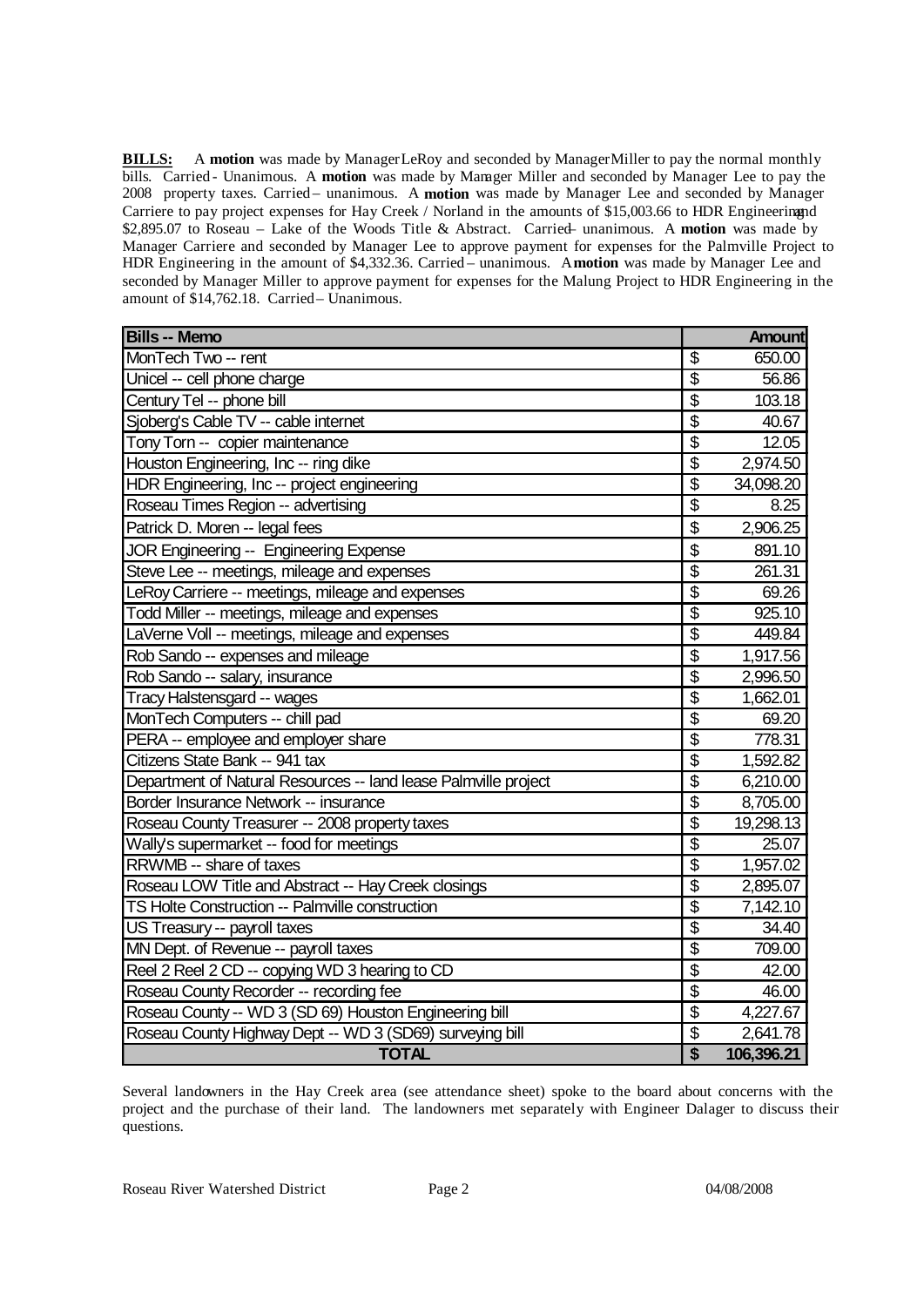### **PERMITS:**

Permit # 08-01 (Voss Bros.) for the installation of a culvertemained tabled.

Permit #07-13 (Harriet Naslund) remained tabled.

# **RRWMB Report:**

Manager Lee and Administrator Sandogave an update on the March Conference in Crookston.

### **Administrator's Report:**

Administrator Sando reported on the following issues:

- Watershed Survey report
- Project Catalog and legislative update
- A motion was made by Manager Lee and seconded by Manager Miller to implementes earch and recovery costs at a rate of \$25.00 per hour, .25 per copy and \$500 per CD
- A **motion** was made by Manager Miller and seconded by Manager Carriere to pay the Watershed portion of the Houston Engineering bill in the amount of \$4,227. 67. Carried with Manager Voll opposed.
- There was discussion on the Board's opinion on the WD  $3 JD$  69 system. The board agreed to wait until after the public hearing to make a decision.
- Chris Johnson litigation– Pat Moren gave an update.

### **RRIW:**

There was no meeting in March.

### **PROJECT TEAM:**

RRWMA: Administrator Sando gave an update onthe project. We are still waiting for a response from the DNR.

Hay Creek/Norland: Engineer Dalager gave an update on the project. There was discussion with landowners on issues with the project. Steve Lee spoke about the purpose of the project and what the Watershed District is trying to accomplish. There was discussion on funding and the road on the north side of Hay Creek. Engineer Dalager will meet with Ludvig Lund, Pete Grafstrom and Mike Dahl to discuss their issues.

Malung Project: Engineer Dalager stated that the Preliminary Engineer's Report is sentially complete. There was discussion on the issue of how to proceed with the project. It was a suggested that a Project Team meeting be scheduled for April.

Palmville Project: Engineer Dalager submitted a Pay Estimate for construction work completed. A **motion** was made by Chairman Voll and seconded by Manager Miller to approve installing a culvert in cooperation with the county. Carried– unanimous. A **motion** was made by Manager Lee andseconded by Manager Miller to approve Pay Estimate in the amount of Carried – unanimous. Engineer Dalager advised the board of a concern of a local landowner. DNR gravel lease has been approved. COE permit was approved. The monitoring program willbegin shortly with automated monitoring equipment being ordered and installed.

# **OLD BUSINESS:**

There was discussion on the status of the WI Industrial Park paving issue and finalizing the project. Attorney Moren referenced the statuteaddressing the maintenance funds. Administrator Sando stated that according to the viewers report, the City of Roseau is the sole beneficiary of the project.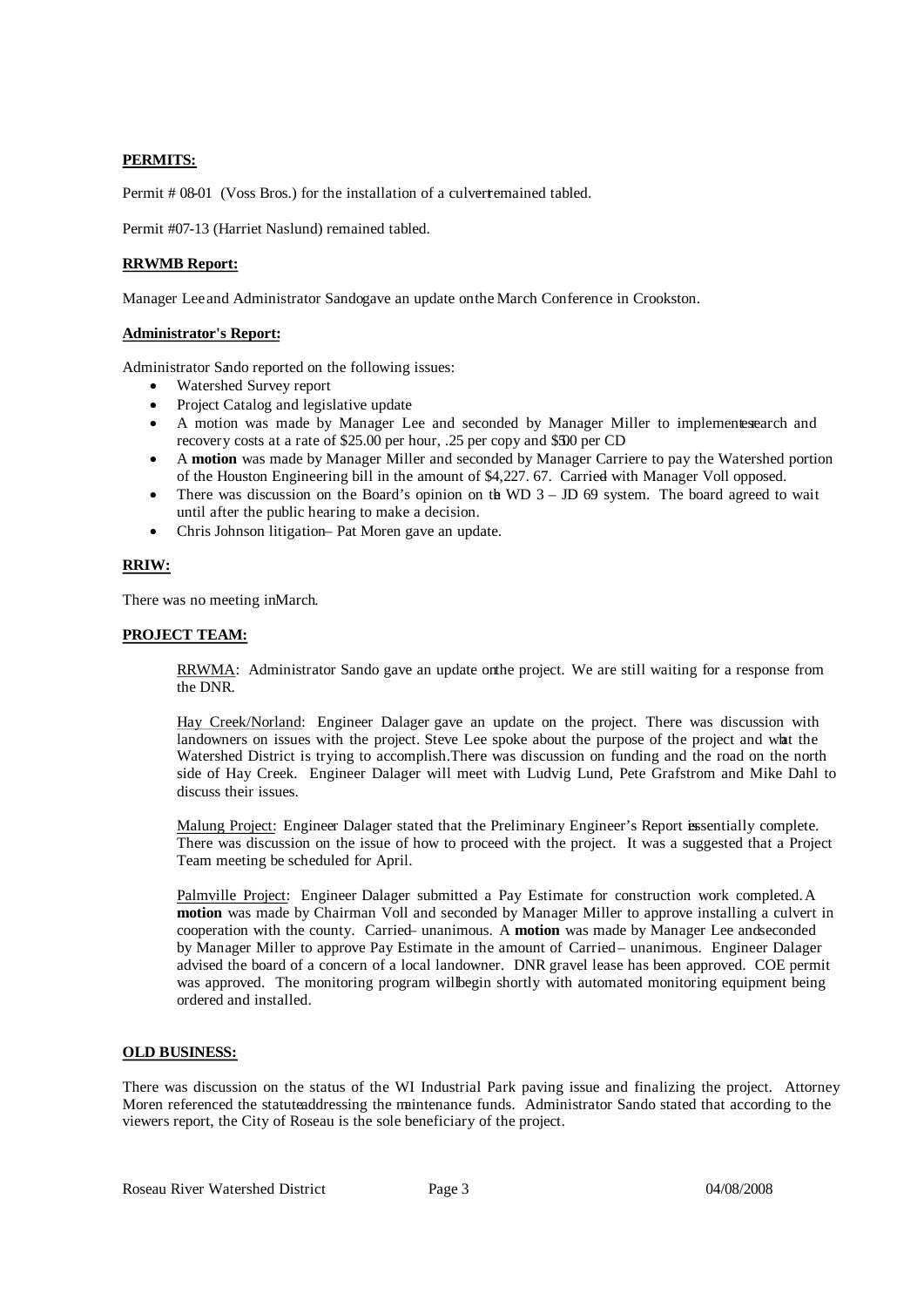A **motion** was made by Manager Lee and seconded by Manager Carriere to move the regular meeting date to the first Wednesday of the month at 8:00 a.m.

# **NEW BUSINESS:**

Chairman Voll and Manager Miller gave an update on the meeting with Two Rivers WD and the County.

Manager Miller gave an update on issues discussed at the drainage conference.

RRKT (Roseau River WD, Roseau County, Kittson County, Two Rivers WD) Advisory Committee will meet May 5<sup>th</sup> at the Greenbush Community Center.

After reviewing themanager's vouchers, a **motion** was made by ManagerCarriere and seconded by Manager Miller to approve the manager vouchers. Carriere– unanimous.

A **motion** to adjourn was made by ManagerLee seconded by Manager Miller. The meeting was adjourned at 1:20 p.m.

 $\mathcal{L}_\text{max}$  and  $\mathcal{L}_\text{max}$  and  $\mathcal{L}_\text{max}$ 

Respectfully submitted,

LeRoy Carriere, Secretary Tracy Halstensgard,Administrative Assistant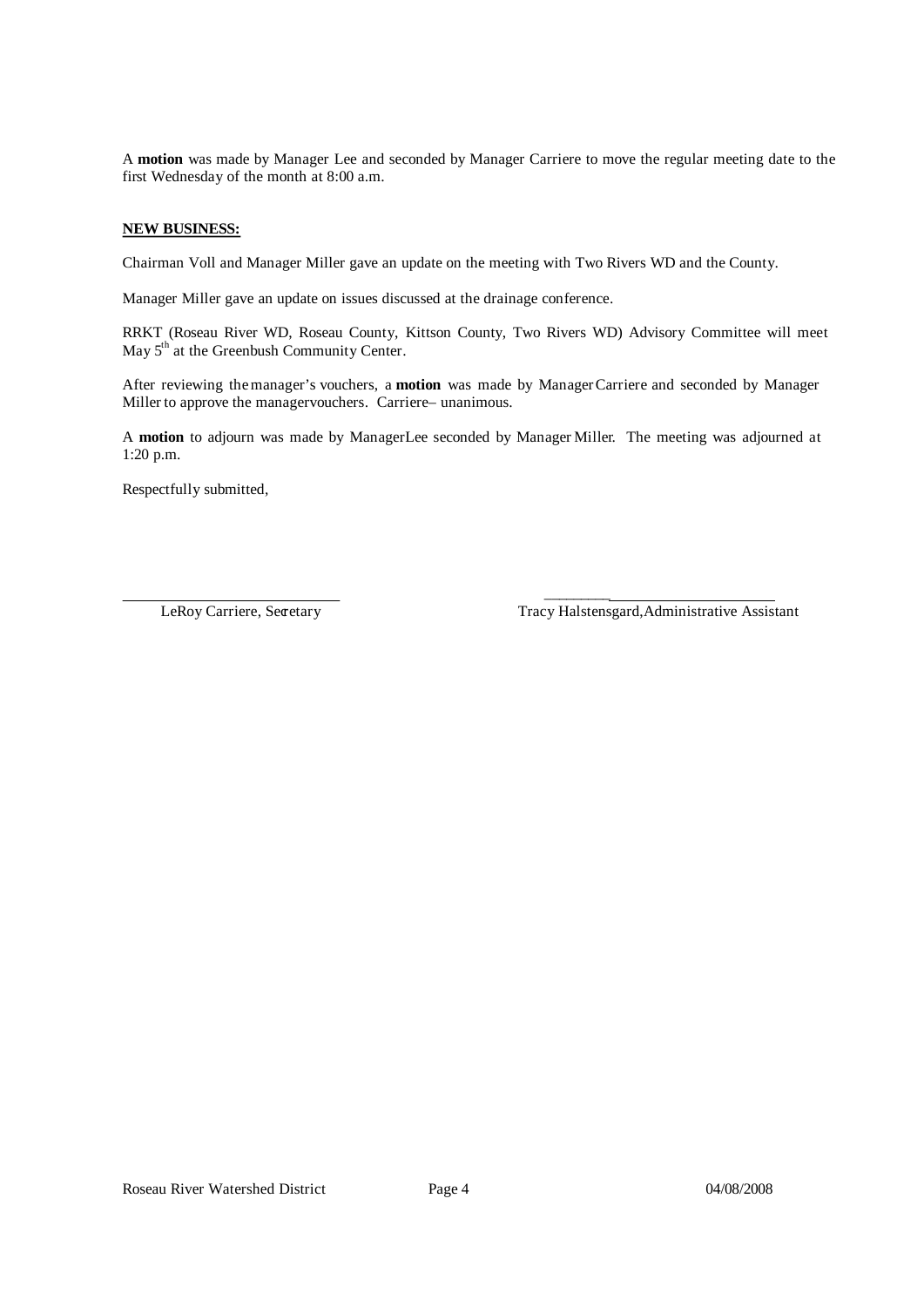# **MINUTES OF THE ROSEAU RIVER WATERSHED DISTRICT BOARD OF MANAGERS MEETING HELD May 7th, 2008**

**ORDER:** ChairmanLaverne Voll called the meeting to order a<sub>8:00</sub> a.m. at the Roseau River Watershed District **Office** 

**MANAGERS PRESENT**: Steve Lee, LeRoy Carriere, Allison Frislie, Laverne Voll and Todd Miller.

**STAFF PRESENT:** Administrator, Rob Sando; Administrative Assistant Tracy Halstensgard

**OTHERS PRESENT:** Refer to attendance sheet.

### **CONSULTING STAFF PRESENT**: Pat Moren

**DELEGATIONS:** Joe Laurin, RichardFoss (WD #3) & Genevive Michal (Hay Creek)

**AGENDA: Motion** by Manager Lee and seconded by ManagerCarriere to approve the agendawith the additions of beaver bounty and legal expenses under New Business. Carried- unanimous.

**MINUTES:** A **motion** was made by ManagerLee and seconded by ManagerCarriere to approve the April 8th, 2008 minutes as with the addition of "Carried- Unanimous" at the last sentence under billsCarried – unanimous.

**DELEGATIONS:** Joe Laurin spoke about the County Hearing andthe results of the hearing. Mr. Laurin stated if the county follows through with the decision at the meeting, he will be appealing the decisionThere was discussion with Mayo Gregerson on an alternative that would provide a compromise for all partiesMr. Laurin discussed the possibility of improving the conveyance between WD 3 and SD 69. Manager Lee asked about a meeting between all partiesto discuss the main issues and try to agree on a solution.There was discussion on the process for petitioningand bonding for a project. A **motion** was made by Manager Lee and seconded by Manager Carriere to table this issue for further reviewand research other options. Carried – unanimous. A **motion** was made to set a date for a publicinformational meetingto trap the culvert by Manager Frislie and seconded by Manager Lee. Carried – unanimous. The publicinformational meetingwill be set for June  $4<sup>h</sup>$  at 8:30 a.m.

Genevive Michal addressed the board with concerns aboutselling her land to the watershed for theHay Creek project. Manager Lee spoke about the option of sloping the dike gradually on the field side and allowing Ms. Michal to pasture the land close to the edge of the ditch. Engineer Dalager addressed the engineering concerns and stated that pasturing should not adverselyaffect the design of the ditch and stated that an agreement could be done as a limited easement. Kelman Kvien asked if his greement could be reviewed so that he could farm the land up to the dike. After discussion, the Michals agreed to review the issues including fencing and cost for damages for one season loss of pasture for one week and will meet with Manager Lee.

Richard Foss and Jon Johnson stated to the board thatthey were opposed to the permit that Douglas Erickson submitted to the board. After discussion, a **motion** was made by Manager Miller and seconded by Manger Carriere to table the Permit # 08-02 until Douglas Erickson provides elevations, engineering design and landowner impacts for the dike. Carried – unanimous.

### **RECEIPTS:**

| <b>Receipts -- Memo</b>            | <b>Balance</b> |
|------------------------------------|----------------|
| Interest -- Checking account       | 278.25         |
| City of Roseau -- WI reimbursement | 13,808.70      |
| <b>RRWMB</b> -- PT reimbursement   | 4,409.66       |
| Citizens State Bank -- CD #43275   | 740.47         |
|                                    | 19,237.08      |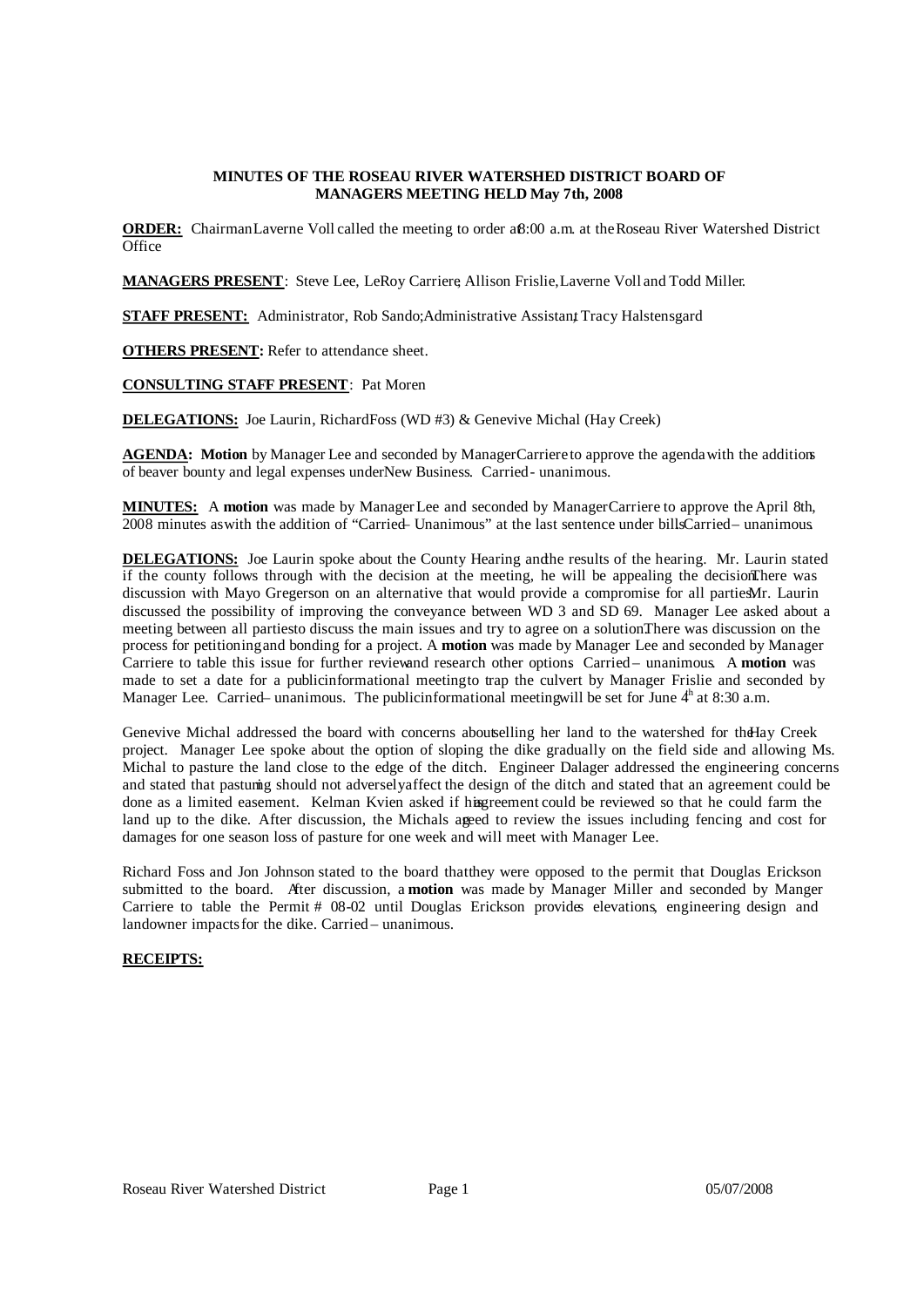**BILLS:** A **motion** was made by ManagerCarriere and seconded by ManagerLee to pay the normal monthly bills. Carried - Unanimous. Administrator Sandoand Administrative Assistant Halstensgardgave an update to the board concerning current grant funding.

A **motion** was made by ManagerCarriere and seconded by ManagerMillerto pay project expenses for Hay Creek / Norland in the amounts of \$21,711.74 to HDR Engineering. Carried – unanimous. A **motion** was made by Manager Lee and seconded by ManagerMiller to approve payment for expenses for the Palmville Project to HDR Engineering in the amount of \$2,888.51. A **motion** was made by Manager Lee and seconded by Manager Carriere to approve payment for expenses for the Palmville Project to Rickly Hydrological Co. for \$3,530.99 and Ben Meadows for \$6,072.75 for monitoring equipment after review by HDR Engineering Carried– unanimous. A **motion** was made by ManagerLee and seconded by ManagerCarriere to approve payment for expenses for the Malung Project to HDR Engineering in the amount of  $\frac{4}{3}$  364.05. A motion was made by Manager Lee and seconded by Manager Miller to approve Pay Estimate #3 to TS Holte in the amount of2\$337.00. Carried – unanimous.

| <b>Bills -- Memo</b>                                  |                                      | <b>Amount</b> |
|-------------------------------------------------------|--------------------------------------|---------------|
| MonTech Two -- rent                                   | \$                                   | 650.00        |
| Unicel -- cell phone charge                           | \$                                   | 57.06         |
| Century Tel -- phone bill                             | \$                                   | 107.67        |
| Sjoberg's Cable TV -- cable internet                  | \$                                   | 40.67         |
| Tony Torn -- copier maintenance                       | \$                                   | 38.31         |
| Pizza Ranch -- lunch for PT meeting                   | \$                                   | 85.00         |
| Adam Stoe -- Beaver bounty SD51                       | $\overline{\$}$                      | 60.00         |
| Multi Office Products -- office supplies              | $\overline{\$}$                      | 38.33         |
| HDR Engineering, Inc -- project engineering           | $\overline{\$}$                      | 26,964.30     |
| Roseau Times Region -- advertising                    | $\overline{\boldsymbol{\mathsf{S}}}$ | 5.25          |
| Patrick D. Moren -- legal fees                        | \$                                   | 2,628.75      |
| Todd Miller -- meetings, mileage and expenses         | \$                                   | 704.87        |
| Steve Lee -- meetings, mileage and expenses           | $\overline{\mathcal{S}}$             | 1,098.38      |
| LeRoy Carriere -- meetings, mileage and expenses      | $\overline{\$}$                      | 115.44        |
| Allison Frislie -- meetings, mileage and expenses     | $\overline{\$}$                      | 197.18        |
| LaVerne Voll -- meetings, mileage and expenses        | $\overline{\$}$                      | 374.01        |
| Rob Sando -- expenses and mileage                     | $\overline{\mathcal{S}}$             | 320.38        |
| Rob Sando -- salary, insurance                        | $\overline{\$}$                      | 2,996.50      |
| Tracy Halstensgard -- wages                           | $\overline{\$}$                      | 1,952.74      |
| MonTech Computers -- memory stick and ink             | \$                                   | 155.45        |
| PERA -- employee and employer share                   | $\overline{\boldsymbol{\mathsf{S}}}$ | 828.93        |
| Citizens State Bank -- 941 tax                        | $\overline{\$}$                      | 1,862.08      |
| Scott's True Value -- office supplies                 | $\overline{\mathcal{S}}$             | 45.13         |
| MAWD -- summer tour registration                      | $\overline{\$}$                      | 115.00        |
| Border Insurance Network -- insurance                 | $\overline{\mathcal{S}}$             | 1,655.00      |
| Wally's supermarket -- food for meetings              | $\overline{\mathcal{S}}$             | 50.48         |
| Reel 2 Reel 2 CD -- copy WD 3 hearing                 | $\overline{\boldsymbol{\mathsf{S}}}$ | 5.00          |
| Ben Meadows -- Palmville monitoring equipment         | $\overline{\mathcal{S}}$             | 6,072.75      |
| Rickly Hydrological -- Palmville monitoring equipment | \$                                   | 3,530.99      |
| <b>TOTAL</b>                                          | \$                                   | 52,755.65     |

# **PERMITS:**

A **motion** to approve Permit #07-13 (Harriet Naslund)was made by Manager Carriere and seconded by Manager Frislie. Carried – unanimous.

Roseau River Watershed District Page 2 05/07/2008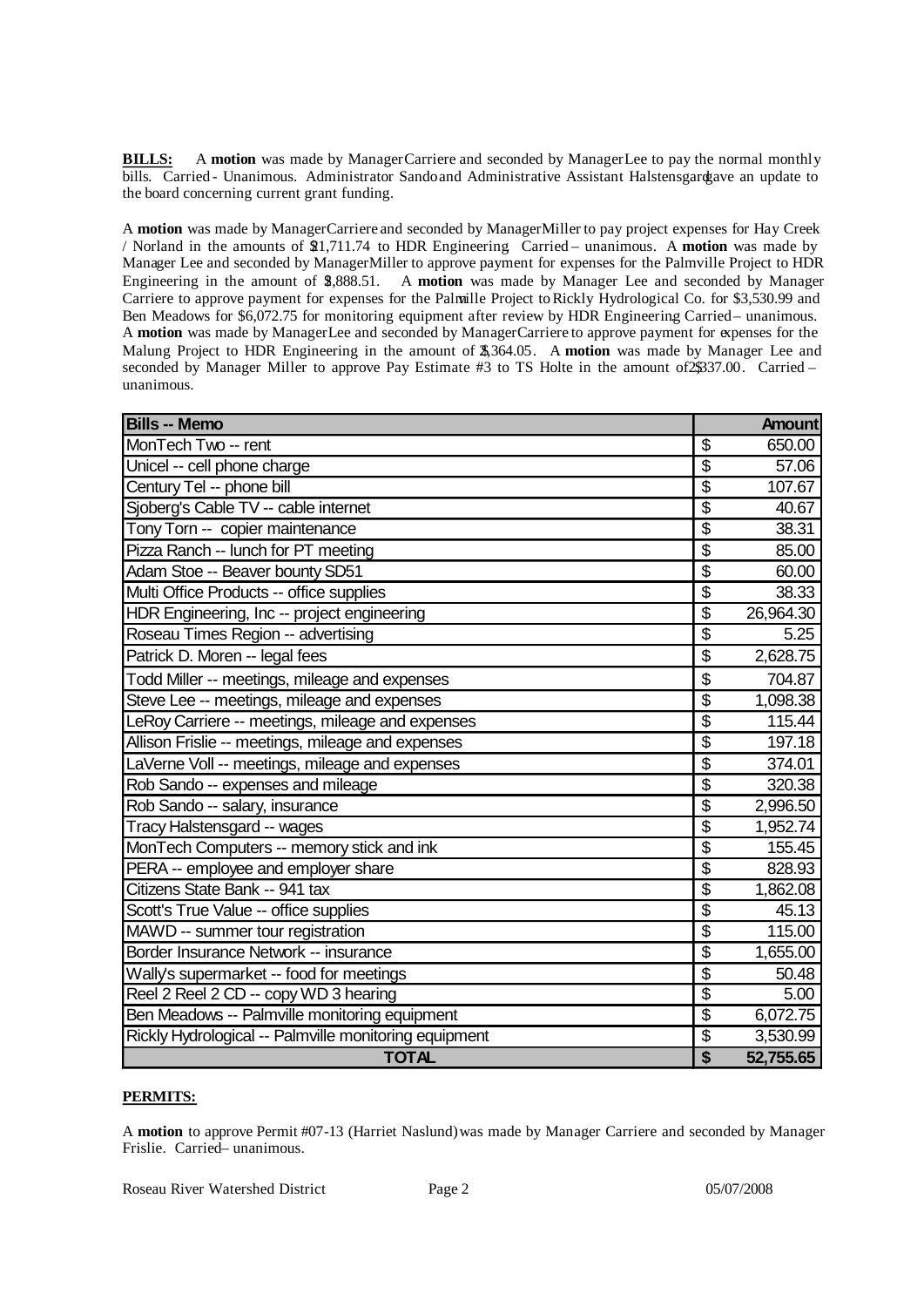### **RRWMB Report:**

Manager Lee and Administrator Sandogave an update onthe April meeting in Fertile. Funding was discussed at the meeting, however no commitments were made. The COE gave a presentation onIDAR. Mark Miester was hired by the RRWMB as a public relationsliaison.

### **Administrator's Report:**

Administrator Sando reported on the following issues:

• Regular office updates

# **RRIW:**

Chairman Voll gave an update on the meeting held in Roseau. Chairman Voll stated that the funding issue has been addressed. The U.S. portion remains in theaccount; however the Canadian portion is low on funding. Meetings will be held quarterly instead of monthly.

### **PROJECT TEAM:**

RRWMA: Administrator Sando gave an update on the project.We are still waiting for a response from the DNR. A letter from Paul Telander is expected next week.

Hay Creek/Norland: Engineer Dalager gave an update on the project. There was discussion about trading or selling land the watershed district owns and the possibility of altering the route of the connection channel. Thee was discussion on eminent domain of property along the Hay CreekCorridor and the Connection Channel. Manager Lee recommends keeping the original channel design and proceed with eminent domain. A**motion** was made by Manger Lee and seconded by Manager Carriere to accept the resolution submitted by Attorney Moren (see tatached) and authorize Chairman Voll and Administrator Sando to sign said resolution. Carried unanimous.

Malung Project: Engineer Dalagergave an update on the Project Team meeting. The Project Team is currently reviewing the OnChannel and OffChannel Options.

Palmville Project: Engineer Dalager discussed the installation of monitoring equipment and the draft monitoring plan. There was discussion at the Project Team meeting about adjusting the stopes during extreme conditions. It was the feling of the board that terminology should be included in the operating plan to state those specific conditions and the appropriate action to take concerning the control structures

### **OLD BUSINESS:**

Administrator Sando gave an update on a FEMA repair to **D** 51 east of HWY 310.

The West Interceptor maintenance fund was discussed. Administrator Sando gave an estimate of the yearly costs to maintain the West Interceptor. It was the feeling of the board that the maintenance fund should levee \$12,500.00 per year for maintenance. Manager Miller requested Administrator Sando send an copy of the Viewers Report and a letter from the Watershed District to Mayor Jeff Pelowski.

Administrator Sando updated the board on Gladen Construction's final worket to be completed on the West Interceptor.

### **NEW BUSINESS:**

A **motion** was made by Manager Lee and seconded by Manager Miller to pay Adam Stoe \$60.00 in beaver bounty for beaver trapped in SD 51. Carried – Unanimous.

Manager Miller asked about the legalissues concerning the Chris Johnson litigation. Administrator Sando and Attorney Moren updated the board.

Roseau River Watershed District Page 3 05/07/2008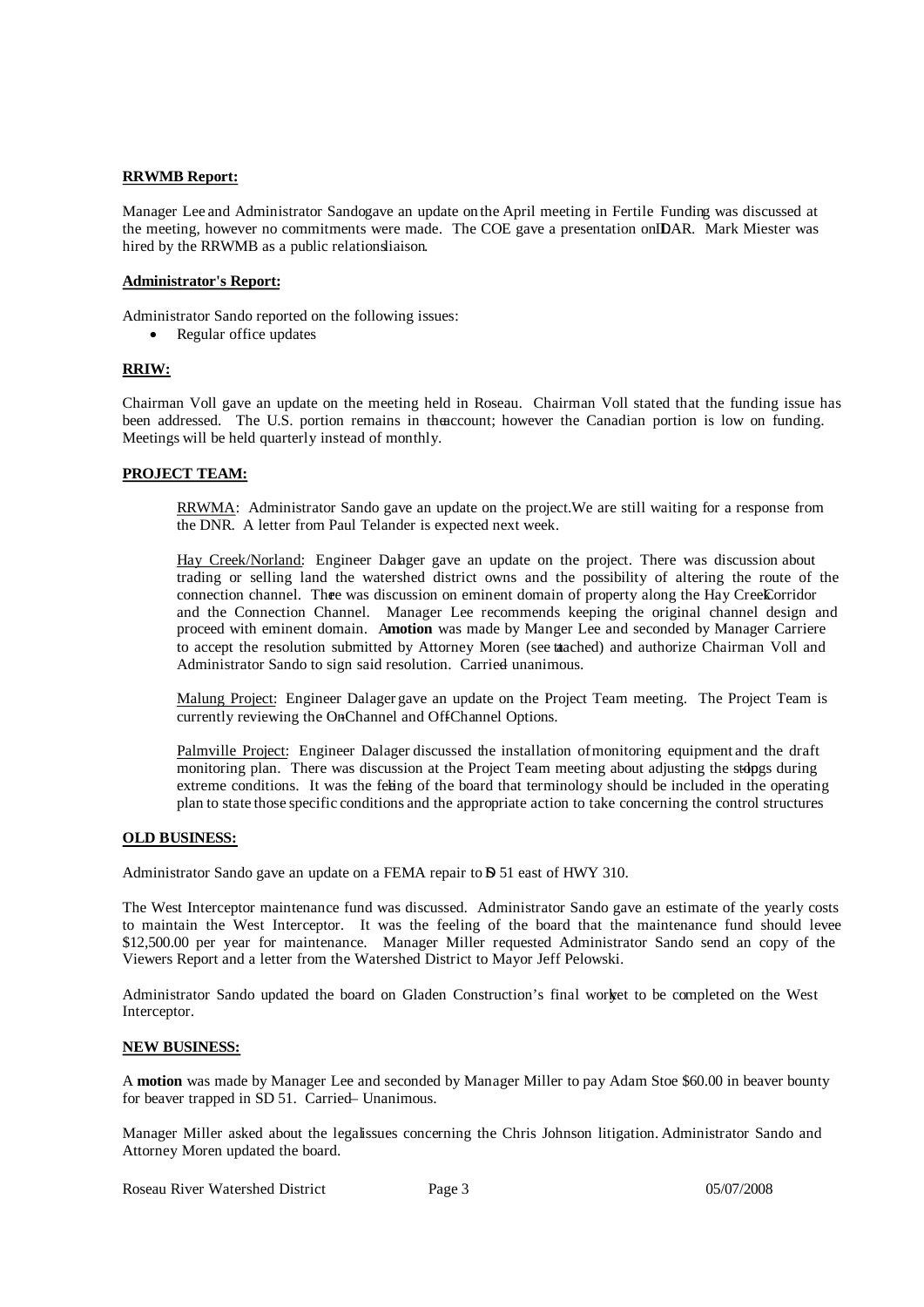After reviewing the vouchers, a**motion** was made by Manager Frislie and seconded by Manager Carriere to approve the vouchers and pay the amounts stated. Carrie-unanimous.

A **motion** was made by Manager Frislie to adjourn the meeting, seconded by Manager Lee. The meeting adjourned at 12:00 p.m. Respectfully submitted,

 $\mathcal{L}_\text{max}$  and  $\mathcal{L}_\text{max}$  and  $\mathcal{L}_\text{max}$ 

LeRoy Carriere, Secretary Tracy Halstensgard,Administrative Assistant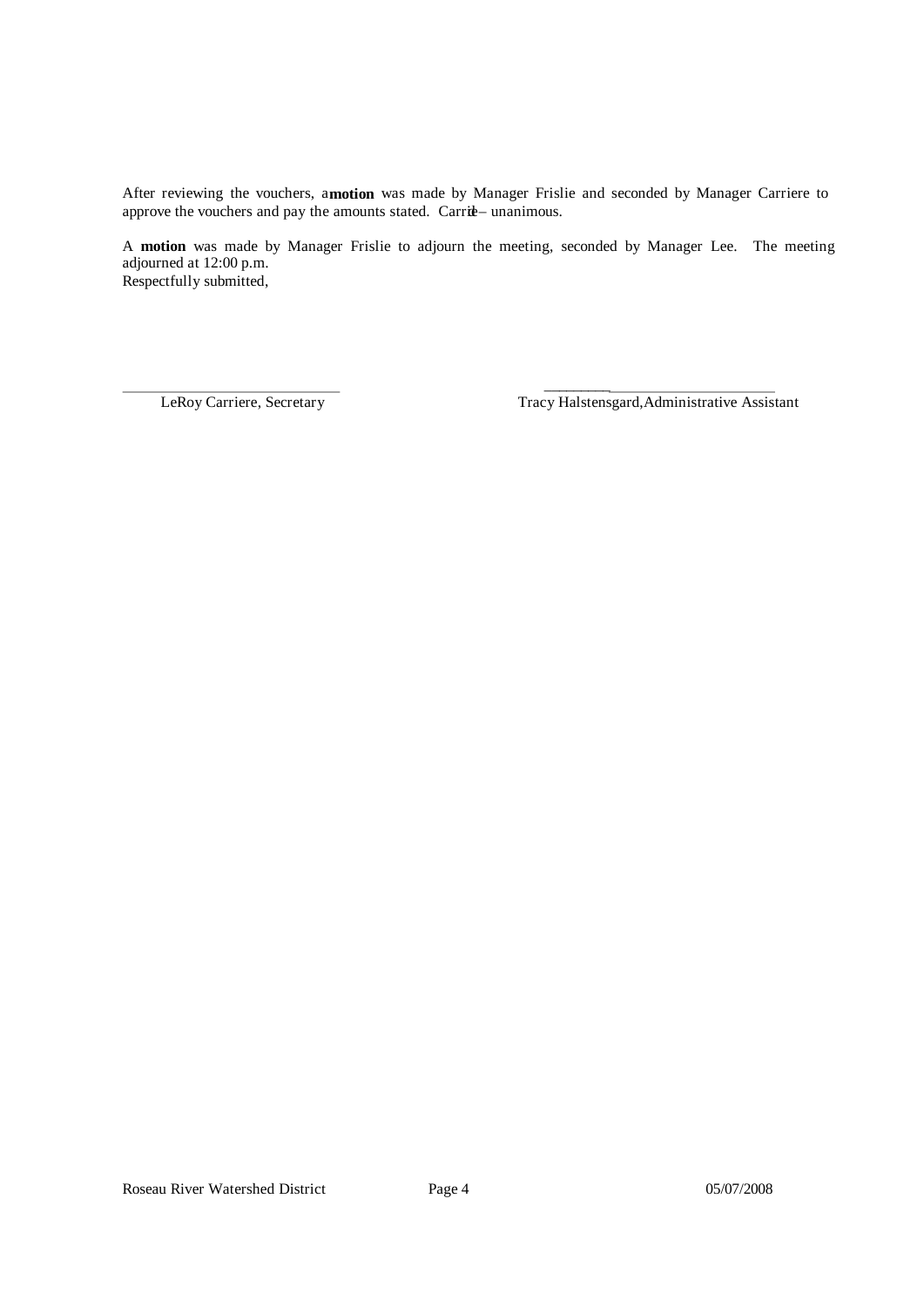# **MINUTES OF THE ROSEAU RIVER WATERSHED DISTRICT BOARD OF MANAGERS MEETING HELD June 4th, 2008**

**ORDER:** ChairmanLaverne Voll called the meeting to order aß:00 a.m. at the Roseau River Watershed District Office.

**MANAGERS PRESENT**: Steve Lee, LeRoy Carriere, Laverne Voll and Todd Miller. Allison Frislie arrived at 8:15 a.m.

**STAFF PRESENT:** Administrator, Rob Sando; Administrative Assistant Tracy Halstensgard

**OTHERS PRESENT:** Refer to attendance sheet.

**CONSULTING STAFF PRESENT**: Pat Moren, Attorney.

**DELEGATIONS:** Douglas Erickson and Leon Olson.

**AGENDA: Motion** by Manager Carriere and seconded by ManagerMiller to approve the agendaas handed out. Motion carried unanimously.

**MINUTES:** A **motion** was made by ManagerMiller and seconded by ManagerLee to approve the May 7th, 2008 minutes as with changes as discussed. Motion carried unanimously.

### **RECEIPTS:**

| Receipts -- Memo                             |   | <b>Balance</b> |
|----------------------------------------------|---|----------------|
| Interest -- Checking account                 | S | 221.78         |
| Daryle Dahl -- first half land rent          |   | 934.50         |
| Roseau County -- first half taxes            |   | 244,299.72     |
| Lake of the Woods County -- first half taxes |   | 510.68         |
|                                              |   | 245,966.68     |

**BILLS:** A **motion** was made by ManagerCarriere and seconded by ManagerLee to pay the normal monthly bills. Motion carried unanimously.

A motion was made by ManagerLee and seconded by ManagerCarriere to pay project expenses to Houston Engineering in the amount of \$700.50. Motion carried unanimously.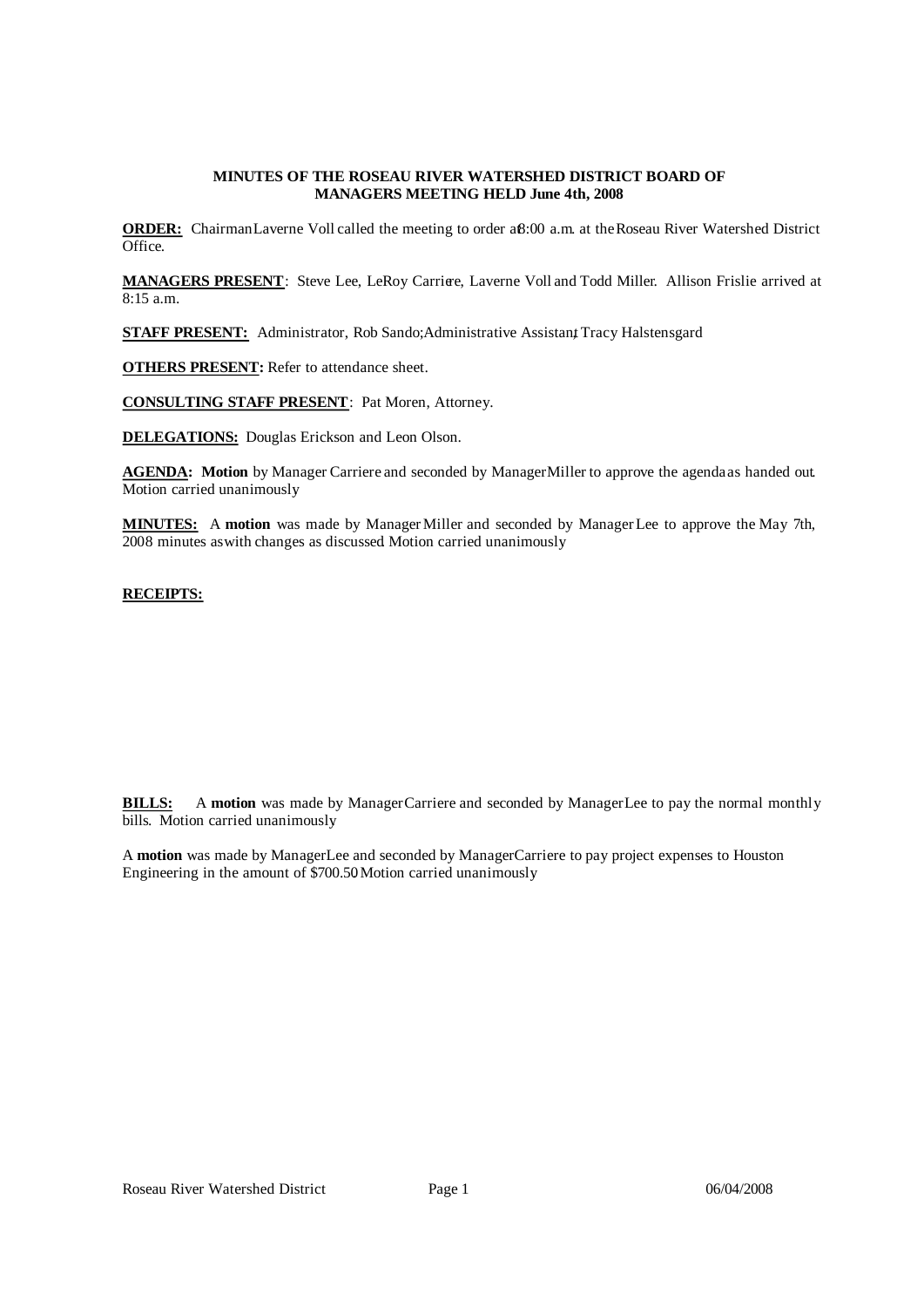| <b>Bills -- Memo</b>                                       |                           | <b>Amount</b> |
|------------------------------------------------------------|---------------------------|---------------|
| MonTech Two -- rent                                        | \$                        | 650.00        |
| Unicel -- cell phone charge                                | \$                        | 57.06         |
| Century Tel -- phone bill                                  | \$                        | 102.65        |
| Sjoberg's Cable TV -- cable internet                       | \$                        | 40.67         |
| Tony Torn -- copier maintenance                            | \$                        | 11.42         |
| Roseau County Recorder -- recording fee                    | $\overline{\$}$           | 92.00         |
| Genevive Michal -- crop and fence loss - Hay Creek project | $\overline{\mathcal{S}}$  | 1,998.00      |
|                                                            |                           |               |
| HDR Engineering, Inc -- project engineering                | \$                        | 31,170.69     |
| Roseau Times Region -- notice publication                  | $\overline{\mathfrak{s}}$ | 18.38         |
| Patrick D. Moren -- legal fees                             | \$                        | 2,906.25      |
| Todd Miller -- meetings, mileage and expenses              | \$                        | 169.78        |
| Steve Lee -- meetings, mileage and expenses                | $\overline{\mathcal{S}}$  | 355.77        |
| LeRoy Carriere -- meetings, mileage and expenses           | $\overline{\$}$           | 75.26         |
| Allison Frislie -- meetings, mileage and expenses          | \$                        | 120.72        |
| LaVerne Voll -- meetings, mileage and expenses             | $\overline{\$}$           | 523.38        |
| Rob Sando -- expenses and mileage                          | $\overline{\mathbb{S}}$   | 712.73        |
| Rob Sando -- salary, insurance                             | \$                        | 2,996.50      |
| Tracy Halstensgard -- wages                                | \$                        | 1,710.30      |
| MonTech Computers -- Norton and ink                        | $\overline{\mathbb{S}}$   | 101.15        |
| PERA -- employee and employer share                        | $\overline{\$}$           | 786.75        |
| Citizens State Bank -- 941 tax                             | $\overline{\$}$           | 1,613.97      |
| Houston Engineering -- ring dike                           | $\overline{\mathcal{S}}$  | 700.50        |
| Roseau - LOW Title & Abstract -- closing costs - Hay Creek | $\overline{\mathcal{S}}$  | 1,599.40      |
| Auto Owners Insurance -- insurance                         | $\overline{\$}$           | 416.69        |
| Doug's supermarket -- food for meetings                    | $\overline{\$}$           | 41.30         |
| Ben Meadows -- Palmville monitoring equipment              | \$                        | 295.98        |
| Ben Meadows -- Palmville monitoring equipment              | \$                        | 6,072.75      |
| Reliable Office Supply -- office supplies                  | $\overline{\$}$           | 66.26         |
| RTW Inc. -- Workers' comp insurance                        | $\overline{\$}$           | 166.00        |
| Braun Intertec -- soil borings - Hay Creek project         | $\overline{\mathbf{S}}$   | 10,079.00     |
| Roseau County Court Administrator -- Hay Creek project     | $\overline{\$}$           | 250.00        |
| TS Holte Construction -- PE #4 Palmville project           | \$                        | 7,901.82      |
| <b>TOTAL</b>                                               | $\overline{\mathbf{S}}$   | 73,803.13     |

# **PERMITS:**

A motion to approve Permit #08-03 (Gary Slater) was made by Manager Carriere and seconded by ManageLee. Motion carried unanimously.

A **motion** to approve Permit #08-04 & 08-05 (Roseau County Highway Dept.) was made by Manager Miller and seconded by Manager Lee. Motion carried unanimously.

A **motion** to approve Permit #08-06 (William Erickson) was made by Manager Carriere and seconded by Manager Lee. Motion carried unanimously.

A **motion** to approve Permit #08-07 (Bruce Weleski) was made by Manager Carriere and seconded by Manager Lee. Motion carried unanimously.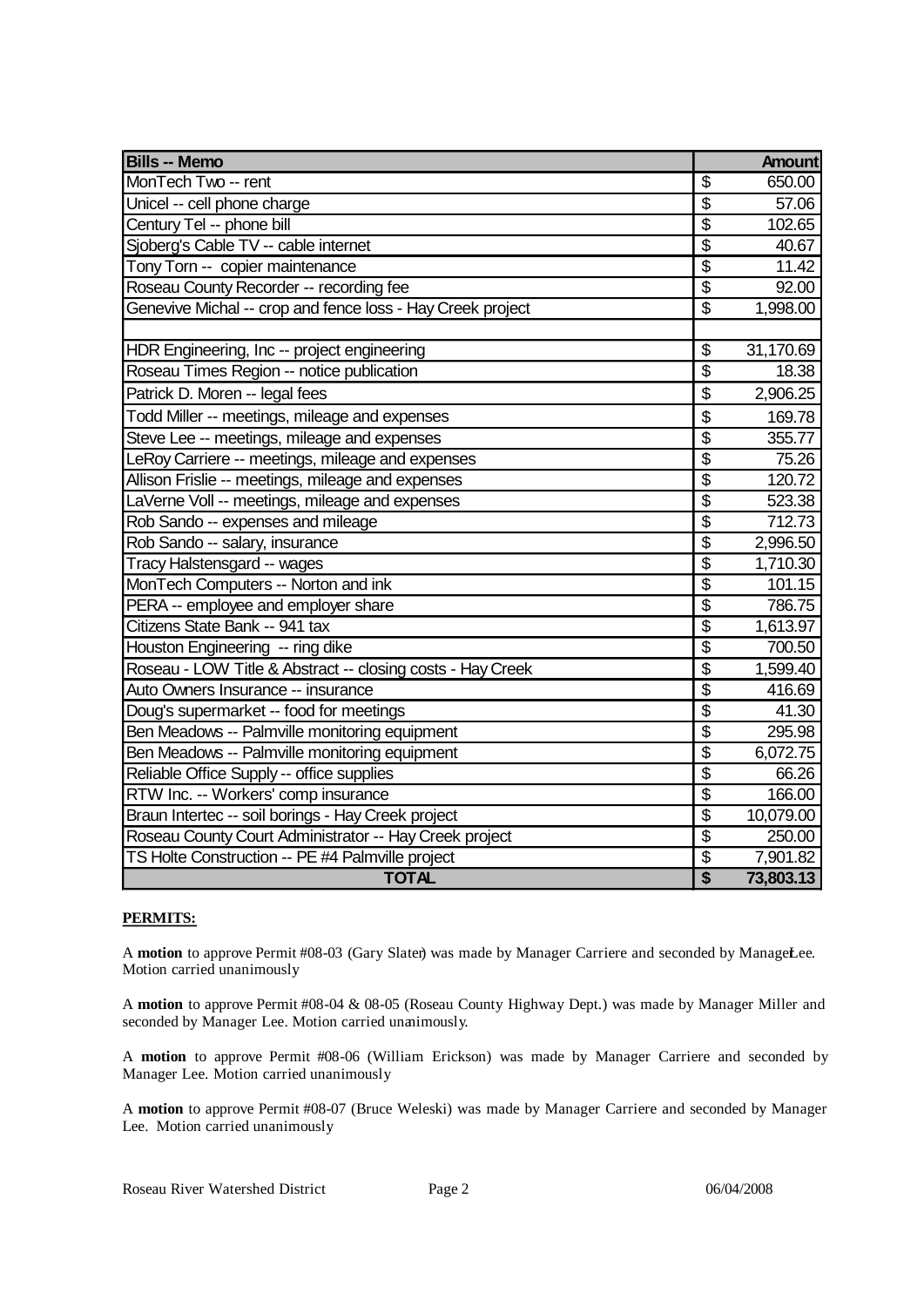A **motion** to approve Permit #08-08 (MN DOT) was made by Manager Miller and seconded by Manager Carriere. Motion carried unanimously.

### **RRWMB Report:**

Manager Miller and Administrator Sandogave an update onthe May meeting in Fertile. A resolution passed for BWSR to get involved in the MiddleSnake-Tamarack River Watershed to help resolvetheir internalissues. Ring Dike requests need to be submittedas soon as possible as funding has been reduced. Ron Harnack gave an update on the state funding and the need to phase project work. The RRWMB will pay for watershed districts to submit their information for the Dyna-Cal web-site. Dyna-Cal is a website that would contain calendars, minutes etc. for all the watershed district associated with the RRWMB. Wild Rice WD submitted a Step One Submittal for Project 42. A decision was deferred until the June meeting.

**Public Hearing:** At 8:30 Chairman Voll opened the public information meeting. Administrator Sando, gave a brief summary current condition concerning the culvert between Sect. 10 & 11 of Moose Township. Chairman Voll asked if anyone had any comments. Farrell Erickson asked if the Watershed has any plans on what to do in the area. There was discussion and reading from historical documents including the engineers report, a response letter from the DNR and a response letter from the Water Board (currently BWSR)Several landowners spoke with their concerns and suggestions including moving the culvert two miles northleaning the road ditch to the west and raising the culvert to hold back a portion of the water.There was extensive discussion on options available to help alleviate a portion of the flooding for local landowners. Engineer Dalager stated that if the County and the Watershed decide petition for na improvement, there are substantialcosts associated withsuch a project. There was discussion on the legal issues with doing maintenance outside the scope of the WD 3 system and weather the original project wascompleted or not. There was discussion on the Watershed and the County working together to determine completion of the project and the proper legal course to pursueEngineer Dalager stated that if the right of way was never establishedand obtained by the Watershed Districtfor the conveyance channel, the Watershed District should be wary of spending money to do any work in that ditch. Manager Miller disagreed with Mr. Dalager's statement.A **motion** was made by Manager Frislie and seconded by Manager Lee to close the public hearing. Darryl Dahl suggested installing an elbow on the east end of the culvert, set at a certain level to hold some water back and yet allow drainage after that elevation. Brett Haugen stated that he felt the culvert should be tapped completely until more information could be obtained.Motion to close the public informational meeting carried unanimously A **motion** was made by Manager Frislie and seconded by Manager Carriere that the culvert be trappedcontingent upon the County Board also passing a motion to trap the culvert. Motion Failed with Manager Frislie and Manager Carriere in favor and Managers Lee, Voll and Miller opposed. A **motion** was made by Manager Lee to keep the culvert open seconded by Manager Miller. Motionapproved with Managers Miller, Voll and Lee in favor and Managers Carriere and Frislie opposed. **motion** was made by Manager Miller to install an elbow on the culvert with the inlet height being the same as the top of the culvert, seconded by Manager Carriere. The elbow would be in place until the outlet issue can be resolved.Motion carried unanimously. A **motion** was made by Manager Carriere to establish a committee with the Watershed, County, Township and landowners(Joe Laurin, Brett Haugen & Mayo Gregerson) to find and suitable and legal solution to this drainage issue in WD 3, seconded by Manager Miller.Motion carried unanimously.

**DELEGATIONS:** Douglas Erickson talked to the Board concerning a permit he had submitted for an ag dike in Sections 16 and 21 of Ross Township. Manager Miller stated that, in his opinion, due to increased costs and the Watershed District not having a staff engineer, the landowner should be required to provide some survey and elevation information to the District. Administrator Sando showed the Board the permit of this dike that was approved in 2002. There was discussion on the effects of the ag dike. A**motion** was made by Manager Miller and seconded by Manager Carriere to deny the permit until the area landowners can compnise and return to the board with a suitable plan. Motion carried unanimously.

Daryll Dahl, Roseau County Highway Dept., discussed the cleaning and repair work being done in CD There was discussion on land the Watershed ownsand the need for an additional 2 rods along the ditch. The consensus of the Board was that the County should do what is necessary to repair the ditch thest possible way and to work with the individuals farming the land as to agreement about the additional work area.

Chairman Voll discussed the West Interceptor final payment and the work completed.A **motion** was made by Manager Miller and seconded by Manager Lee to pay Gladen Construction final payment of \$58,108.54 and to close out the project. Motion carried unanimously.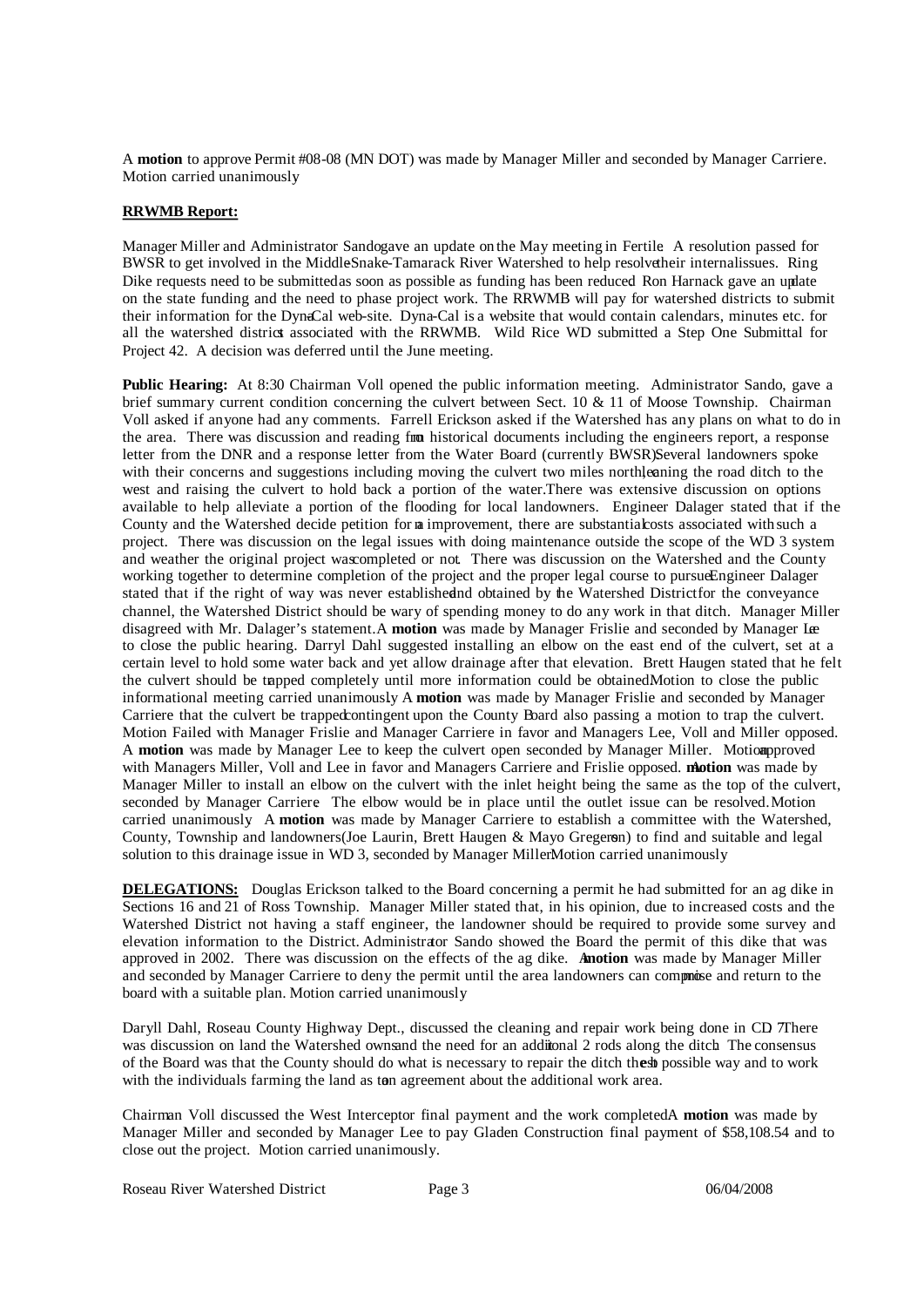**RRIW:** There was no meeting in May.

# **PROJECT TEAM:**

RRWMA: Administrator Sando gave an update on theletter from Paul Telander . A meeting is being scheduled in Bemidji with the DNR and the Watershed.

Hay Creek/Norland: Engineer Dalager gave an update on the project. There was discussion on the bills for the project. A motion was made by Manager Lee and seconded by Manager Carriere to pay the bills for the Hay Creek / Norland Project as listed: Braun Intertee \$10,079.00, HDR Engineering - $$21,714.49 - Roseau-LOW Title & Abstract-final closing costs. Motion carried unanimously.$ 

Malung Project: Chairman Voll asked Engineer Dalager about costs incurred and funding issues. Engineer Dalager gave an update on the Project Team meeting. The ProjectTeam is currently reviewing the On-Channel and Off-Channel Options. Engineer Dalager stated that he had gotten feed back from Dan Thul. A**motion** was made by Manager Carriere and seconded by Manager Miller to pay the HDR bill for \$3,191.70. Motion carried unanimously. Engineer Dalager requested scheduling a PT meeting in July.

Palmville Project: Engineer Dalagerdiscussed the issue of the increased costs associated with a change in the borrow area. Engineer Dalager and Administrator Sando will contacNorm Flagstad about the borrow area on land he owns to reduce costs. TS Holte has requested an additional mobilization fee due to unforeseen requirements that necessitated an additional mobilization. Fuel costs have increased substantially and Engineer Dalager stated that MN DOT rules state that any increase above 20% is compensated to the contractor. Amotion was made by Chairman Voll to seconded by Manager Miller to table the issue of the borrow area. Motion carried unanimously. A **motion** was made by Manager Miller and seconded by Manager Lee to pay half of the mobilization fee now and half at the completion of the project. Motion carried unanimously. A **motion** was made by Manager Miller and seconded by Manager Carriere to pay the increase in fuel ones one time because it is based on projected usage, upon finding out if he has prepaid any fuel. Motion carried unanimously. A motion was made by Manger Lee and seconded by Manager Carriere to pay the bills for the Palmville Project including: HDR- \$6,264.70 and Ben Meadows - \$295.98. Motion carried unanimously.

# **Administrator's Report:**

Administrator Sando reported on the following issues:

- MAWD dues
- ADA meeting update
- Maintenance fund balances
- Annual ditch viewing-spraying report

### **OLD BUSINESS:**

The West Interceptor maintenance fund was discussed. Administrator Sando gave be Board a copy of the letter sent to Mayor Jeff Pelowski discussing a maintenance fund for the project. Mayor Pelowski will be meeting with the Board in July.

### **NEW BUSINESS:**

Attorney Moren asked about the remaining issues with land purchase along the Hay Creek / Norland corridor.

Manager Frislie gave an update on the Nature Conservancy land issue.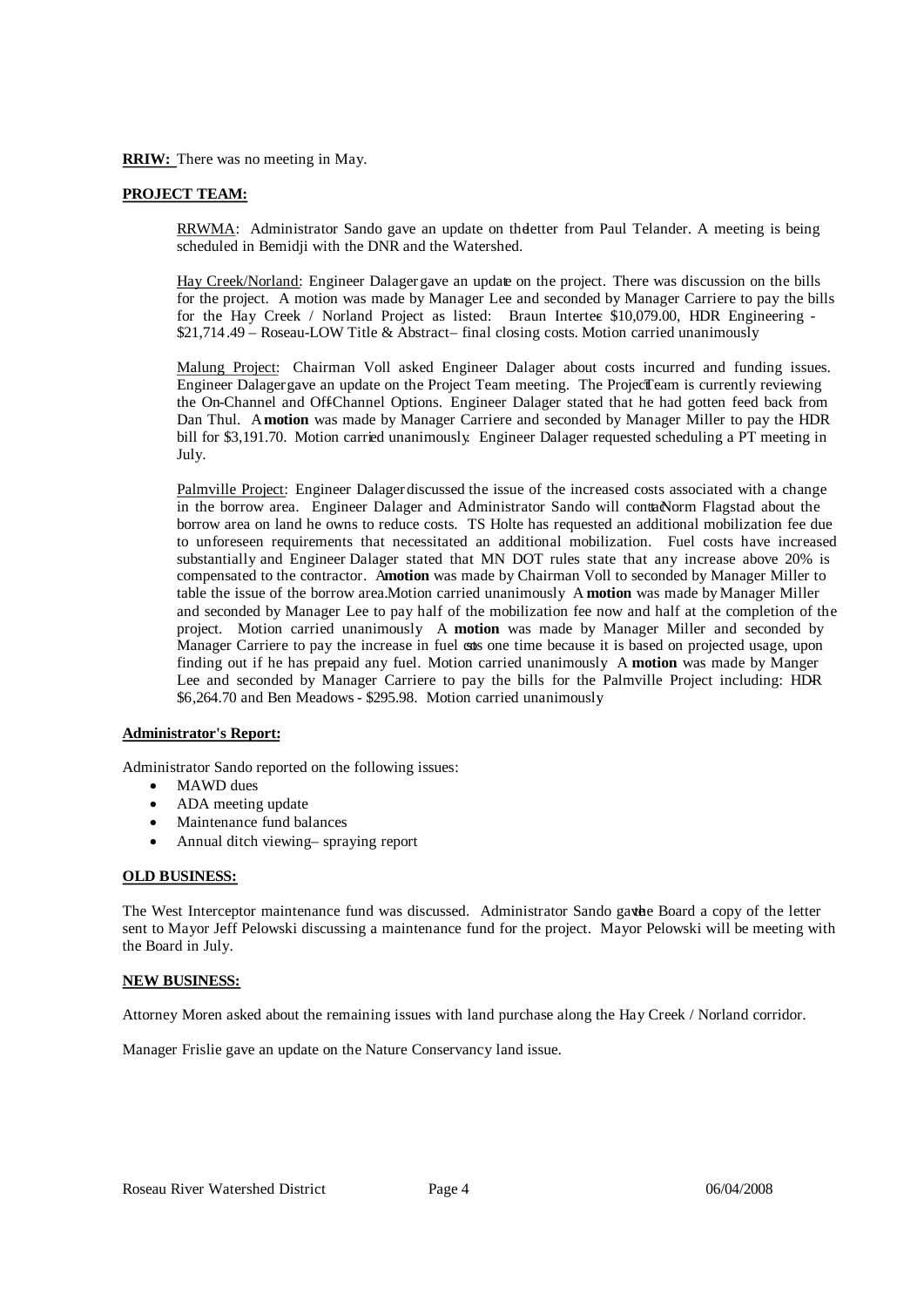After reviewing the vouchers, a**motion** was made by ManagerCarriere and seconded by Manager Miller to approve the vouchers and pay the amounts stated.Motion carried unanimously

A **motion** was made by Manager Miller to adjourn the meeting, seconded by ManagerFrislie. The meeting adjourned at 12:35 p.m.

 $\mathcal{L}_\text{max}$  and  $\mathcal{L}_\text{max}$  and  $\mathcal{L}_\text{max}$ 

Respectfully submitted,

LeRoy Carriere, Secretary Tracy Halstensgard,Administrative Assistant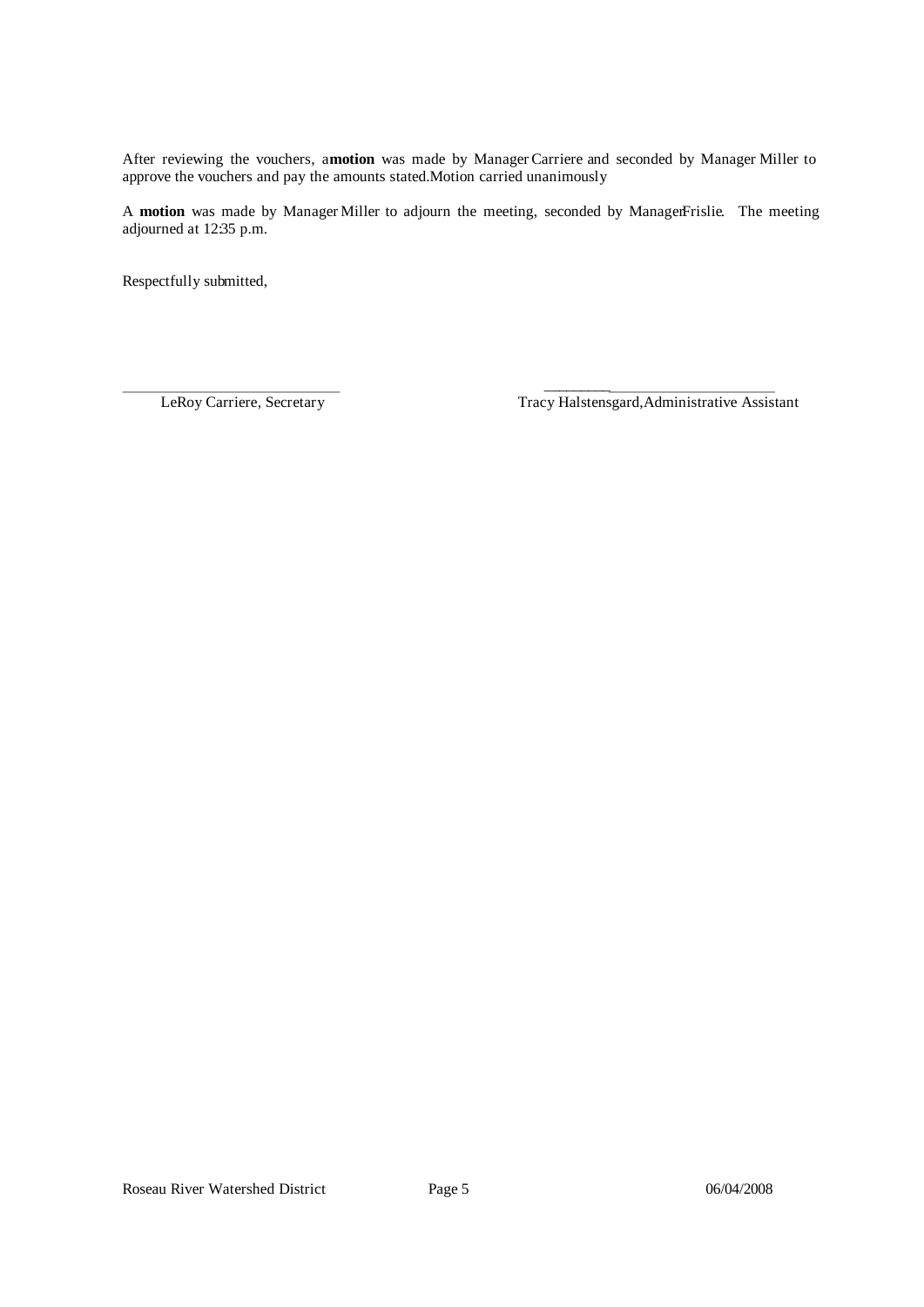# **PROJECT TEAM:**

RRWMA: February 29<sup>th</sup>, 2008 was set as the date for ameeting with Engineer Anderson, Paul Telander and Dennis Simon to discuss the direction of the project and the preferred alternation. Manager Lee plans on attending the meeting.

Hay Creek/Norland: Administrator Sando spoke about the legislative breakfast and updating the legislature on the current projects and funding requests. Engineer Dalager will be producing a poster for themeeting depicting RRWD projects. Administrator Sando updated the board on the Hay Creek land purchase progressA **motion** was made by Manager Lee and seconded by Manager Carriere to make the payment to Roseau Title & Abstract for the land purchase as needed. Carried– unanimous. Manager Lee discussed the CRP payments on land to be purchased. There was extensive discussion on leasing the land back to the landowner so that they could continue to collect their CRP payments. Engineer Dalager discussed thetownship road on the north side of the ditch being moved for the project. There was discussion on who would be responsible for the road. The township would need an easement for the road from the Watershed District. Manager Lee requested that Engineer lager meet with individual landowners to discuss issues for each parcel (ie. culverts & traps, collector ditch, etc.).

Engineer Dalager gave the board a handout describing the land needed for the connection channel. Engineer Dalager recommended acquiring the 125' of to the west of the center of the section. A**motion** was made by Manager Lee and seconded by ManagerCarriere to keep the connection channel on the west side of the half mile line. Carried- unanimous.

Malung Project: There will be a Project Team meeting on February 25<sup>h</sup>, 2008.

Palmville Project: T.S. Holte has begun construction on the Palmville Fen Restoration Project. Engineer Dalager discussed the borrow areas for the project. Adminstrator Sando will talk to Norm Flagstad stating at the project will no longer need to access borrow from his land.

**OLD BUSINESS:** There was no Old Business for the meeting.

### **NEW BUSINESS:**

MAWD Legislative Breakfast is March 13, 2008 at Kelly Inn in St. Paul. The evening before is the briefing wher the Watershed Districts poster will be presented.

A **motion** was made by Manager Lee and seconded by Manager Carriere to accept the proposal from Drees, Riskey  $&$  Vallager, Ltd. to prepare the 2007 audit. Carried unanimous.

A **Motion** was made by Manager Frislie and seconded by Manager Carriere to purchase the updated version of QuickBooks and to have Dba Consulting install it. Carried unanimous.

After reviewing themanager's vouchers, a **motion** was made by Manager Lee and seconded by Manager Carriereto approve the manager vouchers. Carriere- unanimous.

Manager Frislie stated that a County Commissioner from Kittson County may be attending a meeting to discuss issues related to work donein Kittson County near the Canadian Board.

A **motion** to adjourn was made by ManagerLee seconded by Manager Carriere. The meeting was adjourned at 12:30 p.m.

Respectfully submitted,

LeRoy Carriere, Secretary Tracy Halstensgard, Administrative Assistant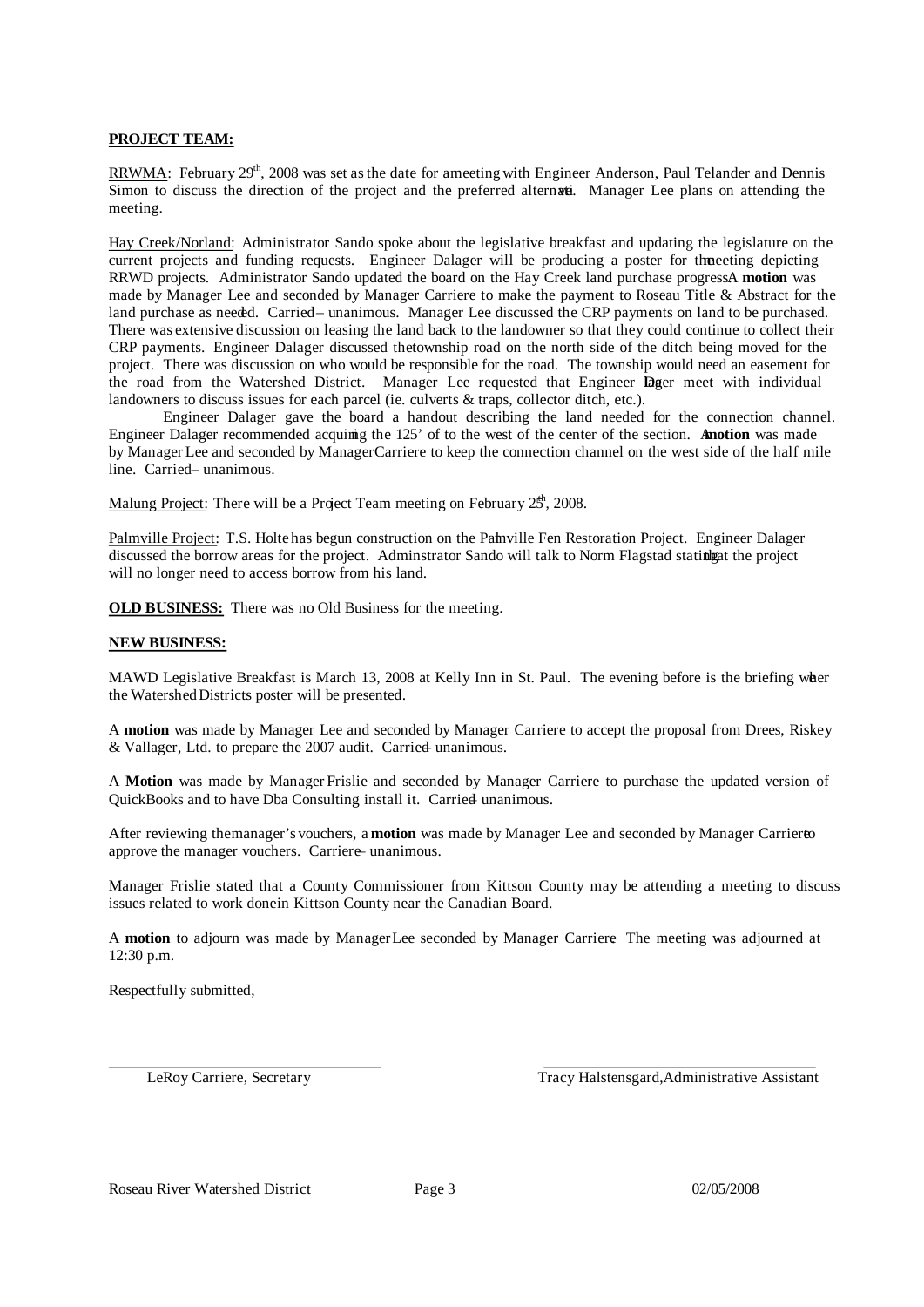### **MINUTES OF THE ROSEAU RIVER WATERSHED DISTRICT BOARD OF MANAGERS MEETING HELD July 2 nd, 2008**

**ORDER:** ChairmanLaverne Voll called the meeting to order aß:00 a.m. at the Roseau River Watershed District Office.

MANAGERS PRESENT: Steve Lee, LeRoy Carriere, Allison Frislie, Laverne Voll.

**STAFF PRESENT:** Administrator, Rob Sando; Administrative Assistant Tracy Halstensgard

**OTHERS PRESENT:** Refer to attendance sheet.

**CONSULTING STAFF PRESENT**: Pat Moren, Attorney.

**DELEGATIONS:** City of Roseau Mayor, Jeff Pelowski.

**AGENDA: Motion** by Manager Carriere and seconded by Manager Lee to approve the agenda as handed out. Motion carried unanimously.

**MINUTES:** A **motion** was made by ManagerCarriere and seconded by ManagerLee to approve the June 4th, 2008 minutes as mailed. Motion carried unanimously.

# **RECEIPTS:**

| Receipts -- Memo                            |    | <b>Balance</b> |
|---------------------------------------------|----|----------------|
| Interest -- Checking account                |    | 235.92         |
| Beltrami County -- taxes                    |    | 400.93         |
| Roseau - LOW Title & Abstract -- refund     | \$ | 687.50         |
| <b>RRWMB</b> -- Project Team reimbursement  | \$ | 10,590.34      |
| Roseau County -- 2007 deliquent ditch taxes |    | 129.35         |
| Marshall County -- share of taxes           | S  | 291.10         |
|                                             |    | 12,335.14      |

**BILLS:** A motion was made by Manager Lee and seconded by Manager Carriere to pay the normal monthly bills. Motion carried unanimously.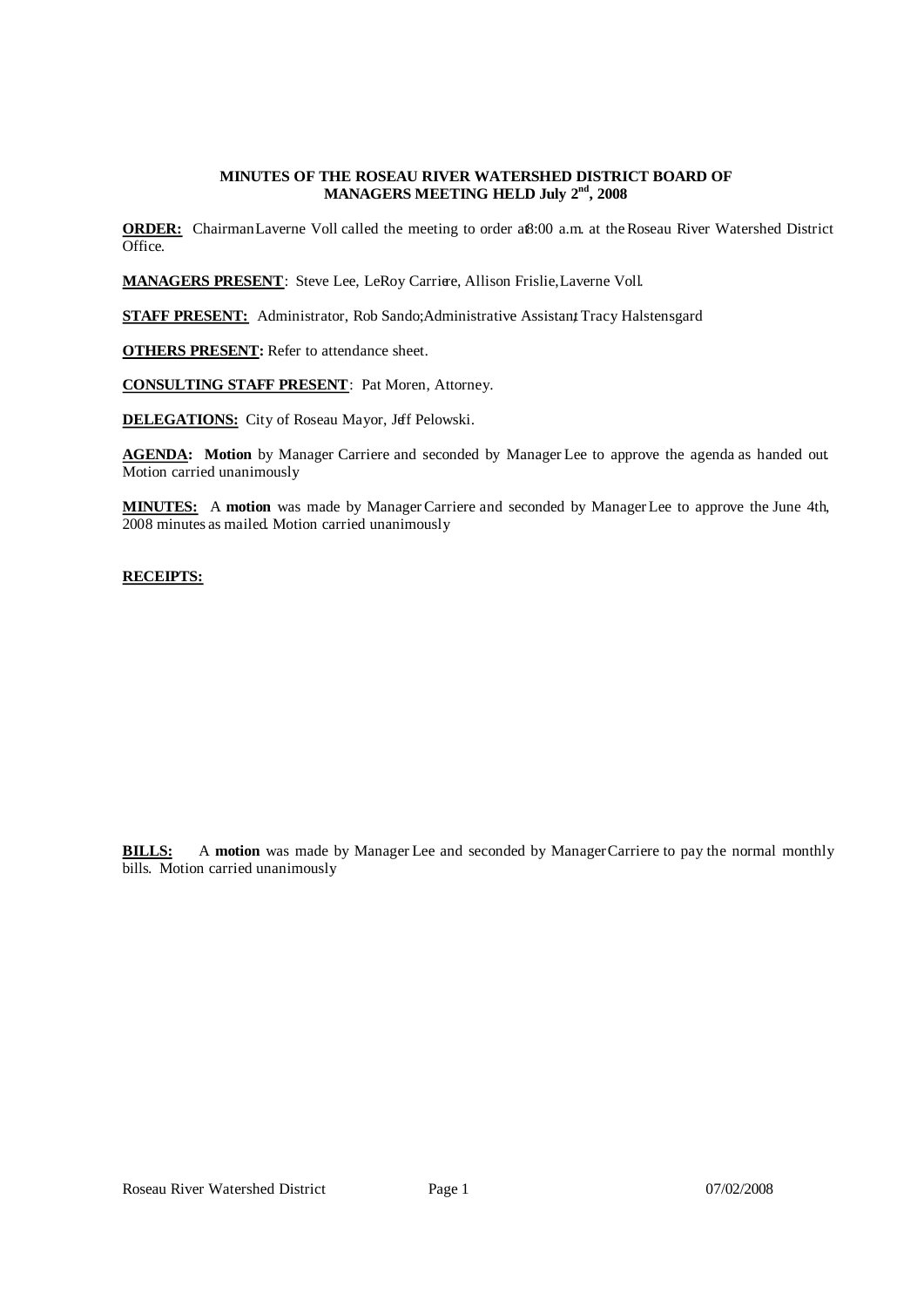| <b>Bills -- Memo</b>                                   |                                      | <b>Amount</b> |
|--------------------------------------------------------|--------------------------------------|---------------|
| MonTech Two -- rent                                    | \$                                   | 650.00        |
| Unicel -- cell phone charge                            | \$                                   | 57.06         |
| Century Tel -- phone bill                              | $\overline{\mathcal{S}}$             | 103.36        |
| Sjoberg's Cable TV -- cable internet                   | $\overline{\mathcal{S}}$             | 40.67         |
| Tony Torn -- copier maintenance                        | $\overline{\mathcal{S}}$             | 9.78          |
| Roseau County Recorder -- recording fee                | \$                                   | 46.00         |
| HDR Engineering, Inc -- project engineering            | $\overline{\$}$                      | 39,826.10     |
| Patrick D. Moren -- legal fees                         | \$                                   | 781.25        |
| Steve Lee -- meetings, mileage and expenses            | $\overline{\$}$                      | 85.64         |
| LeRoy Carriere -- meetings, mileage and expenses       | $\overline{\$}$                      | 69.26         |
| Allison Frislie -- meetings, mileage and expenses      | $\overline{\$}$                      | 127.91        |
| LaVerne Voll -- meetings, mileage and expenses         | $\overline{\boldsymbol{\mathsf{S}}}$ | 509.49        |
| Rob Sando -- expenses and mileage                      | \$                                   | 1,085.56      |
| Rob Sando -- salary, insurance                         | $\overline{\boldsymbol{\mathsf{S}}}$ | 2,996.50      |
| Tracy Halstensgard -- wages                            | \$                                   | 1,754.11      |
| RRWMB -- share of taxes                                | \$                                   | 50,576.12     |
| PERA -- employee and employer share                    | $\overline{\boldsymbol{\mathsf{S}}}$ | 794.26        |
| Internal Revenue Service -- 941 tax withholding        | $\overline{\boldsymbol{\mathsf{S}}}$ | 1,574.60      |
| Houston Engineering -- ring dike                       | $\overline{\$}$                      | 22.50         |
| Frank's TV & Radio Shack -- DVC tapes                  | $\overline{\boldsymbol{\mathsf{S}}}$ | 26.61         |
| JOR Engineering -- RRWMA project                       | $\overline{\mathbb{S}}$              | 65.00         |
| Doug's supermarket -- food for meetings                | $\overline{\$}$                      | 36.39         |
| The Greenbush Tribune -- notice publication            | \$                                   | 42.00         |
| Multi Office Products -- office supplies               | $\overline{\mathcal{S}}$             | 38.33         |
| Scott's True Value -- office supplies                  | $\overline{\$}$                      | 47.89         |
| Postmaster -- stamps                                   | $\overline{\mathcal{S}}$             | 168.00        |
| Braun Intertec -- soil borings - Hay Creek project     | $\overline{\mathcal{S}}$             | 2,210.00      |
| Roseau County Court Administrator -- Hay Creek project | $\overline{\$}$                      | 250.00        |
| Gladen Construction -- WI final payment                | $\overline{\boldsymbol{\theta}}$     | 58,108.54     |
| <b>TOTAL</b>                                           | \$                                   | 162,102.93    |

# **PERMITS:**

A **motion** to approve Permit #08-09 (Verland Brateng) was made by Manager Carriere and seconded by Manager Lee. Motion carried unanimously.

A **motion** to approve Permit #08-10 (Roseau County Highway Dept.) was made by ManagerLee and seconded by Manager Carriere. Motion carried unanimously.

A **motion** to approve Permit #08-11 (Roseau County Highway Dept.) was made by Manager Lee and seconded by Manager Carriere. Motion carried unanimously.

Jack Swanson met with the board to discuss the possibility of leasing the old law enforcement centerfor office space. The board recessed to go and view the property. At 9:10 the board reconvened at the office.

**DELEGATIONS:** Jeff Pelowski, Roseau Mayor, addressed the board concerning the West Interceptor maintenance fund. It was discussed that the City of Roseau would be billed and it would be up to the City Council to decide how to collect those funds versesa levied amountper parcel. Mr. Pelowski stated that he has an issue with the annual costs associated with the wetlands. Mr. Pelowski asked about working with the Watershed District on working with the actual costs instead of paying a set amount in advance of work being done. Manager Frislie stated that it may be in the best interest of the Watershe District to assess a levied amount to landowners in the benefited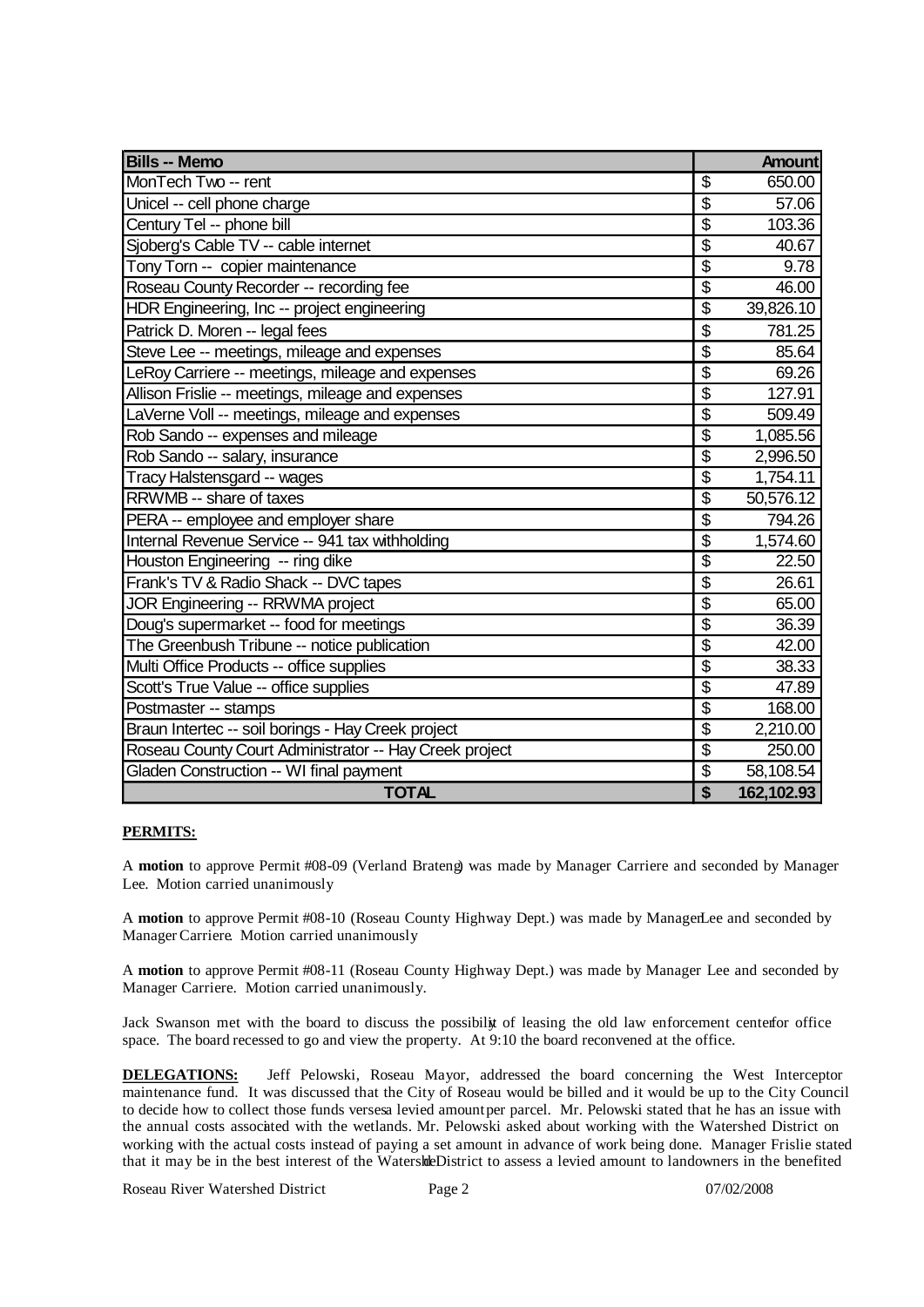area to avoid negotiating each expense. A **motion** was made by Manager Frislie and seconded by Manager Lee to assess a budgeted levee amount of \$12,500.00 for maintenance and operation of hte West Interceptor. Motion carried unanimously.

The Board discussed the proposed office spacelocated at the former law enforcement center Jack Swanson, Roseau County Commissioner, suggested that the county and the watershed appoint a committee to disss options. Chairman Voll and Manager Miller were nominated to be on that committee. Mr. Swanson will contact Administrator Sando after the County Board meeting next Tuesday.

# **PROJECT TEAM:**

RRWMA: Administrator Sando gave an update on themeeting with the DNR in Bemidji. The environmental review will likely take a year to complete. The Board received a letter from Dan Thul concerning the amending and extension of the current grant agreement.A **motion** was made by Manager Carriere and seconded by Manager Frislie to pay the bills for the RRWMA Project. Motion carried unanimously.

Hay Creek/Norland: Engineer Dalager gave an update on the land purchase process. Attorney Moren stated that the only landowners remaining are Erickson and Lund. **Motion** was made by Manager Frislie and seconded by Manager Lee to proceed with purchase of the Erickson land and pay the attorney fee in the amount \$3,110.25. Motion carried unanimously . HDR is working on the Environmental Assessment and the permitting process. A motion was made by Manager Carriere and seconded by ManageLee to pay the stated bills for the Hay Creek / Norland project. Motion carried unanimously.

Malung Project: Engineer Dalager discussed the application of the Project Excelleration GranThe July project team meeting in July will determine whether the project will be on or off channeA motion was made by Manager Lee and seconded by Manager Carriere to pay the bills for the Malung Project. Motion carried unanimously.

Palmville Project: Engineer Dalager gave an update on the construction of the project. The project is proceeding on schedule. A **motion** was made by Manager Lee and seconded by Manager Carriere to pay the bills for the Palmville Project. Motion carried unanimously.

The Project Team meeting will be tentatively scheduled for July 16, 2008.

Paul Wannarka, Red River Basin Coordinator, introduced himself to the board. Mr. Wannarka replaced Don Buckhout in this position.

A **motion** was made by Manager Frislie and secondedby Manager Carriere to pay the bills for the Steve Lee Ring Dike. Motion carried unanimously.

# **RRWMB Report:**

Manager Lee and Administrator Sando gave an update on the June board meeting and tour.

# **Administrator's Report:**

Administrator Sando reported on the following issues:

- RRWMA work to be completed
- FDRWG meeting
- DynaCal calendar
- Malung Government Dam repair. A **motion** was made by Manager Lee and seconded by Manager Carriere to have Administrator Sando obtain an estimate to repair the damThe motion carried unanimously.
- 310 bridge repair
- John Douglas complaint
- Chris Johnson ring dike
- Con Con land advisory committee
- Certificate of Deposits- Administrator Sando will invest an additional \$300,000.00 in CD's with maturity

Roseau River Watershed District Page 3 07/02/2008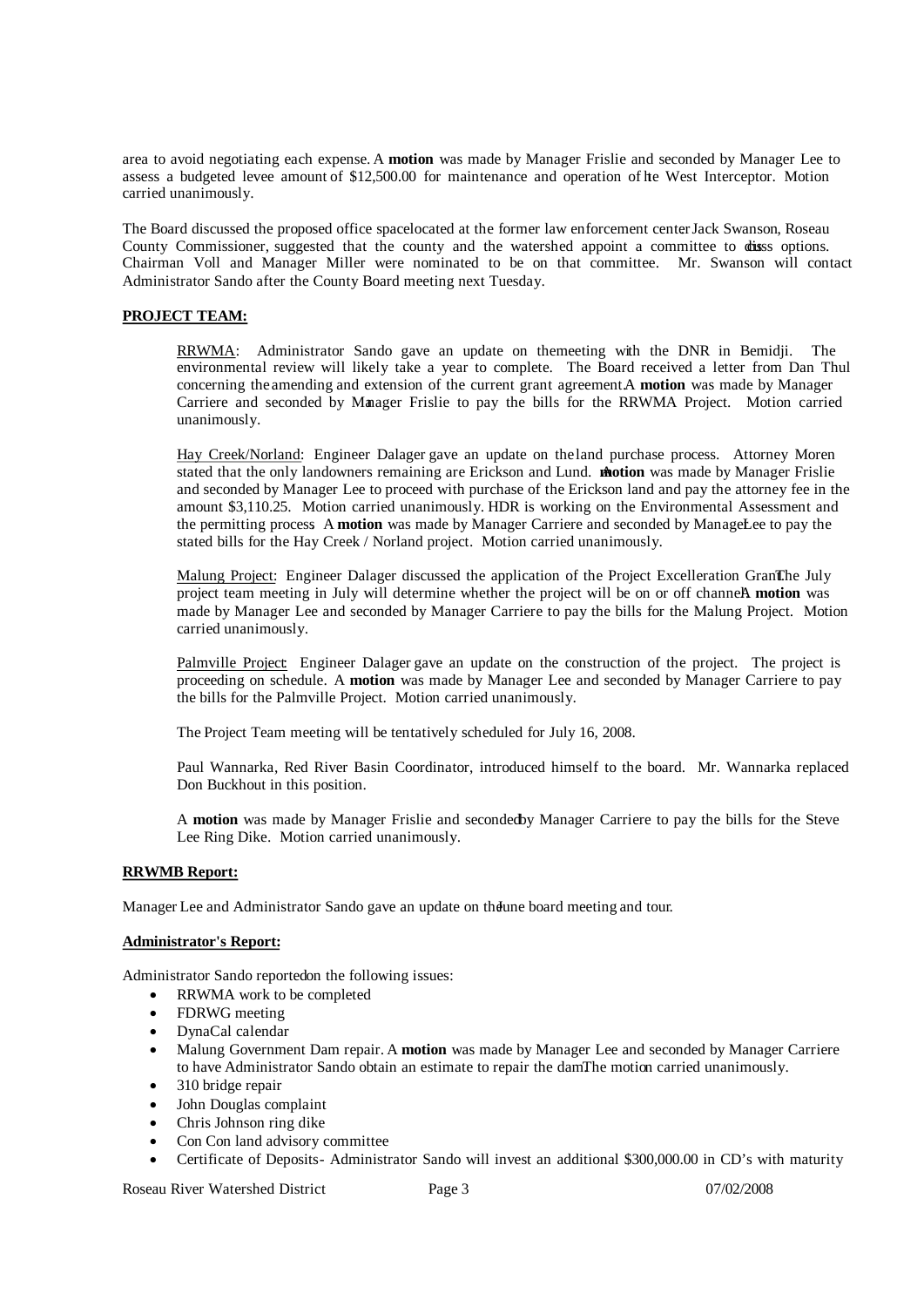dates to be staggered withintwo months

- Mayo Gregerson letter- A **motion** was made by Manager Lee and seconded by Manager Carriere to suspend installation of an elbow  $\alpha$  the culvert in question due to pending litigation. After some discussion, the motion was withdrawn.
- DNR land value appreciation
- Mitch Magnusson harvesting reed canary on the WI wetland restoration

# **OLD BUSINESS:**

There was no old business for this meeting.

### **NEW BUSINESS:**

A motion was made by Manager Lee and seconded by Manager Carriere to allow Dean Byfuglien tray the West Interceptor from Highway 11 to the river and Bill Erickson from Highway 11 south to the end of the project, requesting the parties doing the haying do any additional mowing required to adequately maintain the ground cover. The Motion carried unanimously.

Mitch Magnusson requested additional cleanout on SD 51. The request was tabled until the water goes down.

Chairman Voll gave an update on a proposed construction of a township road in Lake Township (North of Lake Town Hall).

After reviewing the vouchers, a**motion** was made by ManagerLee and seconded by Manager Frislie to approve the vouchers and pay the amounts stated. Motion carried unanimously.

A motion was made by ManagerLee to adjourn the meeting, seconded by ManagerFrislie. The meeting adjourned at 11:25 p.m.

Respectfully submitted,

 $\mathcal{L}_\text{max}$  and  $\mathcal{L}_\text{max}$  and  $\mathcal{L}_\text{max}$ LeRoy Carriere, Secretary Tracy Halstensgard,Administrative Assistant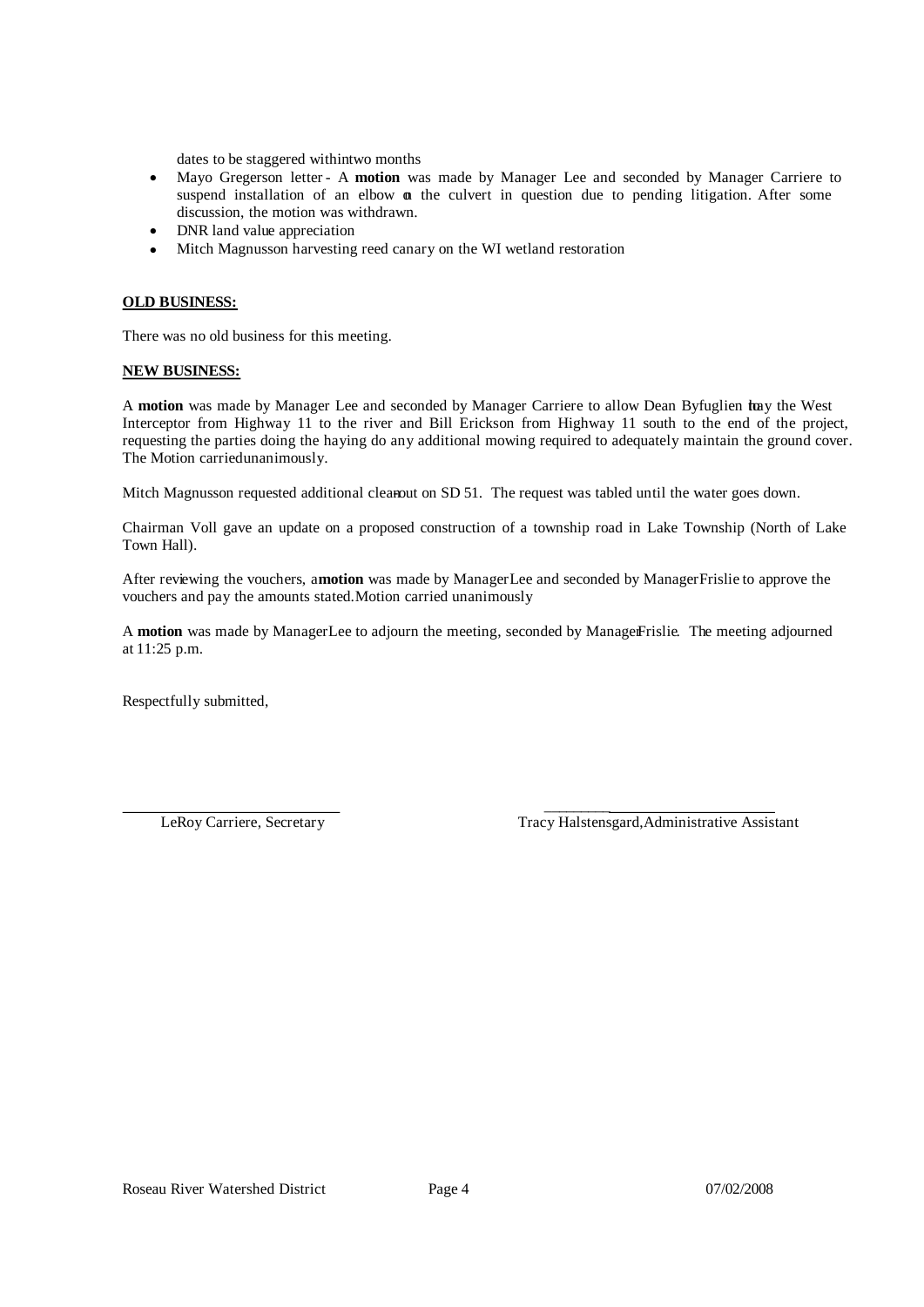# **RRWD Special Meeting Notes Project Team July 16, 2008**

The meeting was called to order at 9:30 a.m. Managers Carriere, Lee and Miller were in attendance. Refer to attendance sheet for others present.

# **HAY CREEK**

An update on the land acquisition was given to the project team. Engineer Nate Dalager stated that Pribula Engineering had completed a legal survey of the impoundment site. Engineer Dalager also stated that it had been a challenging survery to complete.

No State grant money is available in 2008 for construction of this project. A letter from Kent Lokkensmoe, MN DNR Director of Waters, was handed out to the project team. The letter stated the DNR's position that appreciation of land purchased for a project would not be considered toward the Watershed Districts cost share for the project, only the amount the land was purchased for would be applicable for cost share.

Phasing of the project was discussed. The following phases were suggested: 1) Hay Creek Corridor (2.4 mil); 2) Norland Impoundment (5.6 mil); 3) Connection Channel (.9 mil).

Project permitting was discussed. The Watershed District will complete the EAW (Environmental Assessment Worksheet) using previous EA and EAW whenever possible. HDR Engineering has completed a wetland delin eation. Engineer Dalager showed a slide of the delineated wetlands. Nearly all of Norland is some type of wetland. There was extensive discussion on the impacts, mitigation and explaining procedures of the State and Federal Agencies.

Engineer Dalager gave an update on the soil boring report. He stated that there was some clay identified, but that it was not plentiful.

# **PALMVILLE**

Engineer Dalager gave the group an update on the construction progress. There was discussion on the ditch tax and culvert is sues. The recently installed 24" culvert directly West of Mickinock Creek outlet pipe through ditch grade (see attached map) was discussed at length. A **motion** was made by Manager Miller and seconded by Manager Lee to remove the above stated culvert. Motion carried unanimously. Brian Dwight, BWSR, recommended that they check with DNR Hydrologist before removing above stated culvert. Engineer Dalager will follow up with Dan Thul.

According to Randy Pracher, DNR Area Wildlife Manager, 6 to 8 culverts going through the berm (north – south pipes) need to be evaluated. It appears some of the culverts are too low or too high.

Engineer Dalager showed photos of the construction progress.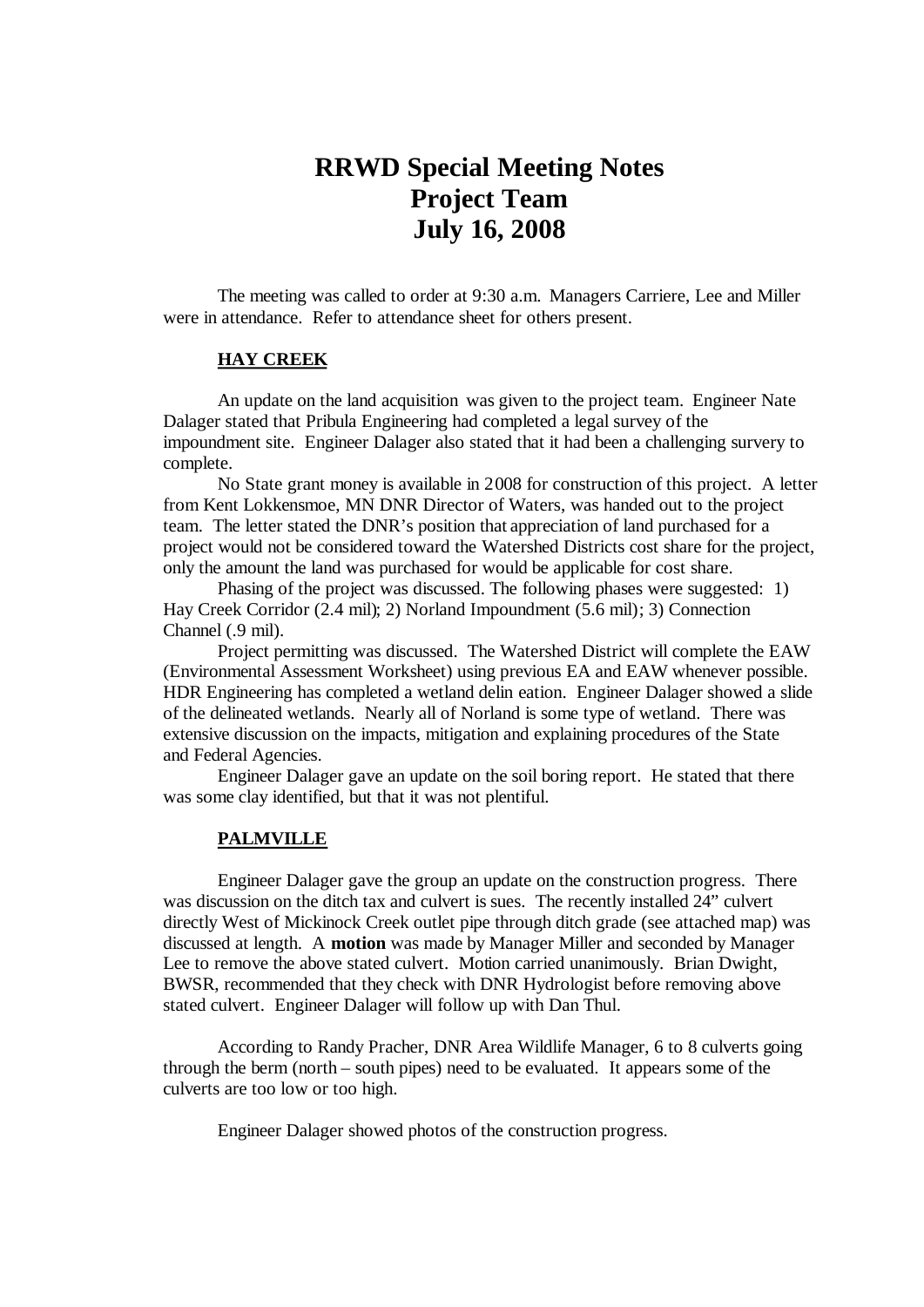Randy Pracher voiced concerns about construction taking place in the peat areas along the ditch grade. Mr. Pracher would like construction to be delayed until after September 15 to minimize damage. A meeting to discuss the culverts and the north – south lateral was planned with Mr. Pracher, Brian Ketring, Engineer Dalager and a Watershed District representative.

Engineer Dalager discussed the monitoring plan. A map was handed out showing where monitoring sites are located. Mr. Pracher discussed the vegetative monitoring plan. He stated that one site was completed and there were 2 sites left to be completed this fall. Jim Cornyea and Danni Halverson were no t in attendance to discuss the water monitoring.

The Operation and Maintenance Plan was discussed. There was considerable discussion on a static verses adjustable ap proach to operation of the control structures.

There was discussion on FDR verses NRE benefits and how they relate to monitoring. A subcommittee was formed to discuss the operation plan. The subcommittee was made up of Brian Ketring, Dan Thul, Nate Dalager, Randy Pracher, Todd Miller, Rob Sando and Layton Oslund.

# **MALUNG**

After a brief review, the group discussed the on and off channel storage options. Phil Talmage, MN DNR Area Fisheries Supervisor, discussed the DNR's position on off channel storage. Mr. Talmage stated that they could not support on channel storage.

There was discussion on a new design combining the on and off channel options for the project.

The meeting adjourned at 2:00 p.m.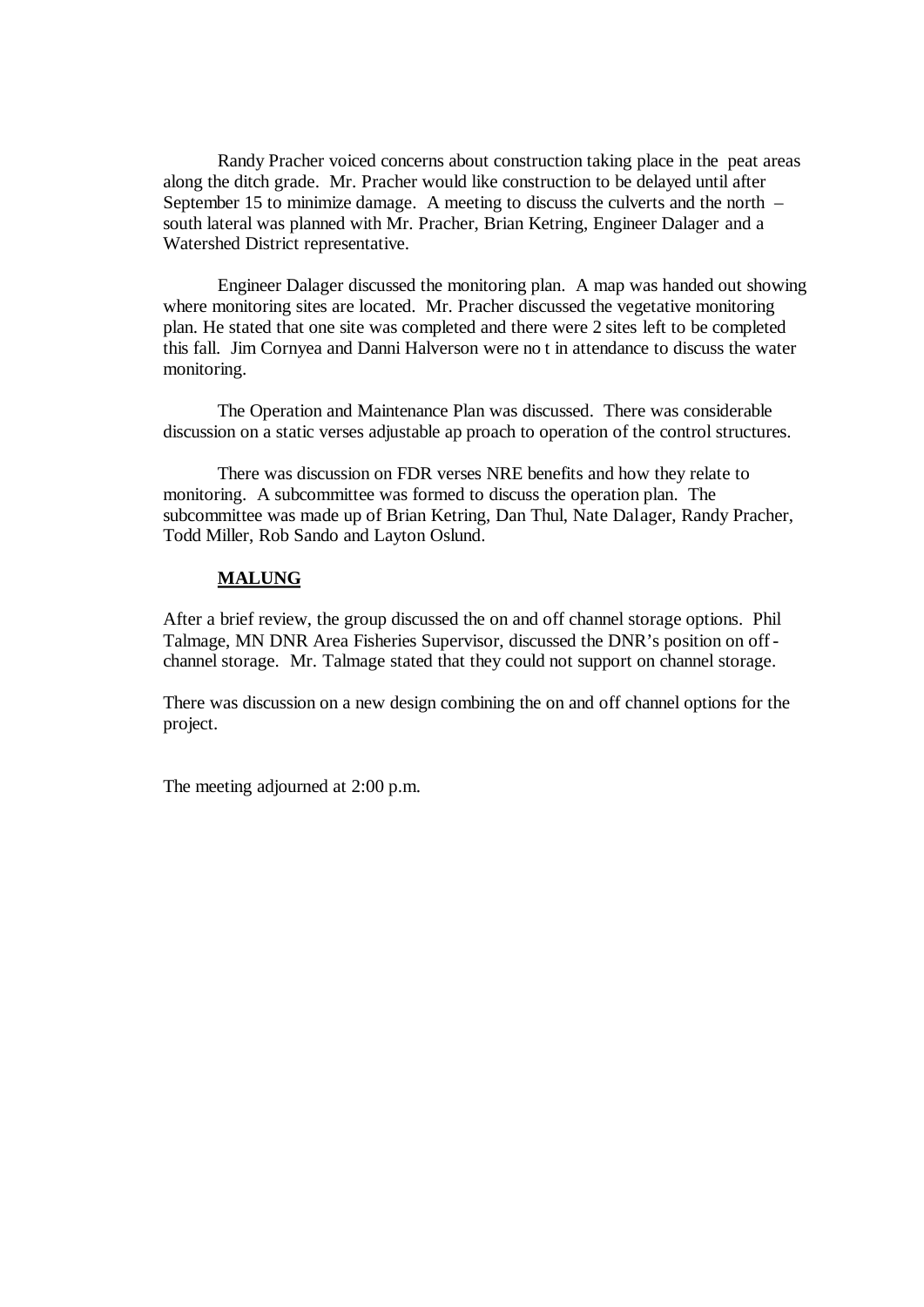### **MINUTES OF THE ROSEAU RIVER WATERSHED DISTRICT BOARD OF MANAGERS MEETING HELD August 6, 2008**

**ORDER:** ChairmanLaverne Voll called the meeting to order a<sub>8:00</sub> a.m. at the Roseau River Watershed District Office.

**MANAGERS PRESENT**: Steve Lee, LeRoy Carriere, Allison Frislie, Laverne Voll and Todd Miller.

**STAFF PRESENT:** Administrator, Rob Sando; Administrative Assistant Tracy Halstensgard

**OTHERS PRESENT:** Refer to attendance sheet.

**CONSULTING STAFF PRESENT**: Pat Moren, Attorney.

**DELEGATIONS:** City of Roseau Mayor, Jeff Pelowski.

**AGENDA: Motion** by Manager Carriere and seconded by ManagerMiller to approve the agendawith the addition of WD 3 under Old Business. Motion carried unanimously.

**MINUTES:** A **motion** was made by ManagerFrislie and seconded by Manager Lee to approve the July 2nd, 2008 with the change of "Manager Miller" to "Manager Frislie" under Project Team, Hay Creek second motion otion carried unanimously. A motion was made by Manager Carriere and seconded by Manager Lee to approve he July 16th, 2008 special meeting minutes as mailed. Motion carried unanimously.

### **RECEIPTS:**

| <b>Receipts -- Memo</b>                        |      | <b>Balance</b> |
|------------------------------------------------|------|----------------|
| Interest -- Checking account                   |      | 308.97         |
| State of Minnesota -- RRIW grant reimbursement |      | 5,000.00       |
| Citizens State Bank -- CD interest             |      | 618.30         |
| Kittson County -- share of taxes               | - 35 | 2,053.77       |
| City of Roseau -- WI final reimbursement       | - \$ | 58,264.79      |
|                                                |      | 66,245.83      |

**BILLS:** A **motion** was made by Manager Lee and seconded by Manager Carriere to pay the normal monthly bills. Motion carried unanimously. A **motion** was made by Manager Carriere and seconded by Manager Lee to pay the Project expenses for Hay Creek / Norland as listed: Pribula Engineering, \$19,960.00 Roseau –LOW Title  $\&$ abstract, \$7,152.62 – HDR Engineering, \$27,968.53. Motion carried unanimously. A**motion** was made by Manager Frislie and seconded by Manager Carriere to pay the Project expenses for the Palmville Project as listed: HDR Engineering, \$9,859.48 – TS Holte Construction, \$93,025.95. Motion carried unanimously. A**motion** was made by Manager Miller and seconded by Manager Lee to pay the Project expenses for the Malung Impoundment as listed: HDR Engineering, \$404.65. Motion carried unanimously. A**motion** was made by Manager Frislie and seconded by Manager Carriere to pay the Project expenses for the Steve Lee Ring Dike in the amount of \$892.00 to Houston Engineering. Motion carried unanimously. A**motion** was made by Manager Frislie and seconded by Manager Miller to pay the Project expenses for the RRWMA Project in the mount of \$1,457.95 to JOR Engineering. Motion carried unanimously.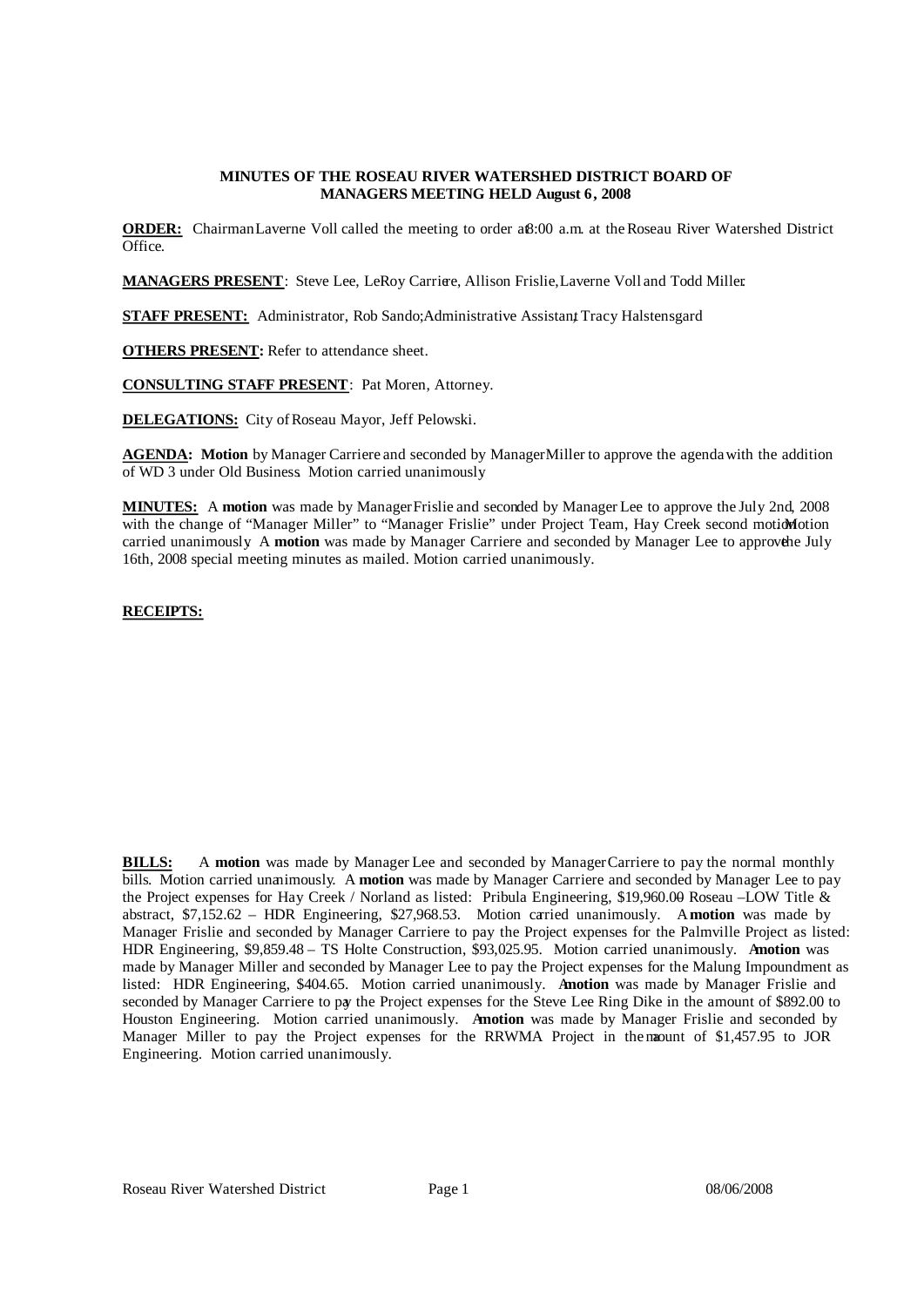| MonTech Two -- rent                                                       | \$                                   | 650.00     |
|---------------------------------------------------------------------------|--------------------------------------|------------|
| Unicel -- cell phone charge                                               | $\overline{\mathcal{S}}$             | 57.07      |
| Century Tel -- phone bill                                                 | $\overline{\$}$                      | 104.80     |
| Sjoberg's Cable TV -- cable internet                                      | \$                                   | 40.67      |
| Roseau - Times Region -- notices                                          | $\overline{\mathbb{S}}$              | 10.50      |
| Tony Torn -- copier maintenance                                           | $\overline{\mathfrak{s}}$            | 11.36      |
| Roseau County Court Administrator -- filing fee                           | $\overline{\$}$                      | 20.00      |
| HDR Engineering, Inc -- project engineering                               | $\overline{\$}$                      | 38,232.66  |
| Patrick D. Moren -- legal fees                                            | \$                                   | 2,687.50   |
| Steve Lee -- meetings, mileage and expenses                               | $\overline{\$}$                      | 171.28     |
| LeRoy Carriere -- meetings, mileage and expenses                          | $\overline{\boldsymbol{\mathsf{S}}}$ | 138.53     |
| Allison Frislie -- meetings, mileage and expenses                         | $\overline{\$}$                      | 127.91     |
| LaVerne Voll -- meetings, mileage and expenses                            | $\overline{\mathcal{S}}$             | 514.91     |
| Todd Miller -- meetings, mileage and expenses                             | $\overline{\$}$                      | 1,144.57   |
| Rob Sando -- expenses and mileage                                         | $\overline{\$}$                      | 479.81     |
| Rob Sando -- salary, insurance                                            | $\overline{\$}$                      | 2,996.50   |
| Tracy Halstensgard -- wages                                               | \$                                   | 1,914.40   |
| MonTech Computers -- ink and adaptor                                      | \$                                   | 104.34     |
| PERA -- employee and employer share                                       |                                      |            |
| Internal Revenue Service -- 941 tax withholding                           |                                      |            |
| Houston Engineering -- ring dike                                          | \$                                   | 892.00     |
| Pizza Ranch -- lunch for PT meeting                                       | $\overline{\mathcal{S}}$             | 85.01      |
| <b>JOR Engineering -- RRWMA project</b>                                   | $\overline{\$}$                      | 1,457.95   |
| Doug's supermarket -- food for meetings                                   | $\overline{\$}$                      | 102.13     |
| R & Q Trucking -- installation of riser on culvert                        | $\overline{\$}$                      | 247.50     |
| Multi Office Products -- office supplies                                  | \$                                   | 13.47      |
| Scott's True Value -- office supplies                                     | $\overline{\$}$                      | 5.29       |
| Roseau - LOW title & Apstract -- Hay Creek land purchase                  | \$                                   | 6,248.00   |
| Roseau - LOW title & Apstract -- closing costs on Hay Creek land purchase | $\overline{\mathcal{S}}$             | 904.62     |
| TS Holte -- PE #5 for Palmville                                           | $\overline{\mathcal{S}}$             | 93,025.95  |
| Pribula Engineering, Inc -- legal survey for Hay Creek                    | $\overline{\$}$                      | 19,960.00  |
| Dave Grafstrom -- field monitoring WI                                     | $\overline{\$}$                      | 4,780.00   |
| Drees, Riskey & Vallager -- 2007 Audit                                    | $\overline{\$}$                      | 5,140.00   |
| Brouse, Woodke & Meyer, PLLP -- Haycreek                                  | $\overline{\mathcal{G}}$             | 3,110.25   |
| <b>TOTAL</b>                                                              | $\overline{\$}$                      | 185,378.98 |

# **PERMITS:**

A **motion** to approve Permit #08-12 (Donald Kofstad) was made by Manager Carriere and seconded by Manager Miller. Motion carried unanimously.

A **motion** to approve Permit #08-13 (Mike Loken) was made by ManagerCarriere and seconded by Manager Miller. Motion carried unanimously.

**DELEGATIONS:** There were no delegations for this meeting.

### **RRWMB Report:**

Manager Lee and Administrator Sando gave an upde on the July and tour.

Roseau River Watershed District Page 2 08/06/2008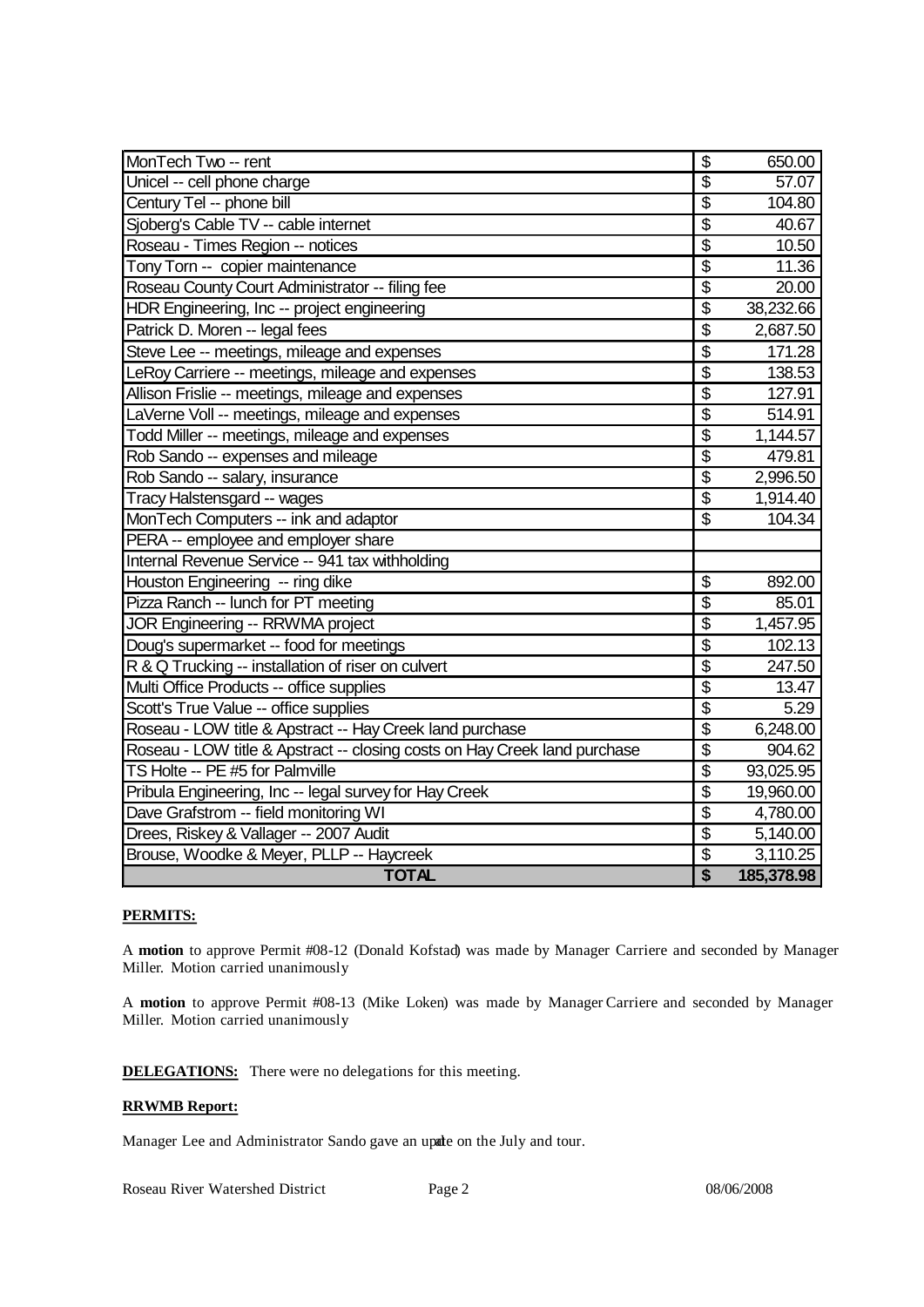### **Administrator's Report:**

Administrator Sando reported on the following issues:

- Ditch inspection reports– the board directed Administrator Sando to take care of spraying of ditches for cattail and reedcanary.
- Thistle controlin Norland area– A **motion** was made by Manager Lee, seconded by Manger Carriere to spray the thistle with Milestone in an acceptable amount of acreage to control spreading. Motion carried unanimously.
- Lateral 3 WD 3 culvert issues–
- RRWMA wetland project no permit required from the Watershed District.

# **RRIW:**

No meeting was held last month. Chairman Voll discussed issues with the joint board.

# **PROJECT TEAM:**

RRWMA: There was no report for this project.

Hay Creek/Norland: Engineer Dalager gave an update on the project including the wetland delineation, environmental review, plans and specs, geotechnical survey, permitting and project timelinesEngineer Dalager handed out a cost estimate for the project and discussed an increase in the engineeringst estimate. Administrator Sando and Administrative Assistant Halstensgard were directed by the board to pursue funding for the project.

Malung Project: Engineer Dalager updated the board on the project team meeting. We are still waiting for a response from the DNR concerning the on or off channel options. There was discussion on the benefits of the project.

Palmville Project: Engineer Dalagergave an update on the construction of the projectand showed photos for the construction. There was a meting to discuss the Operation and Maintenance plan which is near completion. There was discussion on the Counties request to do some brush removal in the main ditch.

The Project Team meeting will be tentatively scheduled for July 16, 2008.

# **OLD BUSINESS:**

A **motion** was made by Manager Lee and seconded by Manager Frislie to have Dave Grafstrom do the West Interceptor monitoring report again this year. Motion carried nanimously.

Discussion was had regarding the possibility of changing the principal place of business of the Roseau River Watershed District from its present location at 119 Second Street Southwest, Roseau, Minnesota, 56751, to the location of the former Roseau County Law Enforcement Center (Sheriff's Office) at 108 Third Avenue Southst, Roseau, Minnesota, 56751. County Commissioner Jack Swanson discussed the lease option for the former Law Enforcement Center. Manager Miller requested that the County be responsible for the labor and the Watershed would be responsible for the material for the removal of interior walls and any interior construction costs. Commissioner Swanson felt that the County Board would be willing to work with the Watershed on the costs. Chairman Voll suggested a written document stating each party's responsibiles and terms of the contract. The subcommittee, Attorney Moren and Commissioner Swanson will meet on August 8, 2008 to get details in writing. At this time Attorney Patrick D. Moren read verbatim to the Board of Managers the contents of M.S. §103D.32, 1 entitled "principal place of business", Subd. 2 entitled "change of principal place of business". Thereupon a motion was made by Manager Frislie and seconded by Manager Carriere to pass the following resolution:

RESOLVED, that the Roseau River WatershedDistrict Board of Managers set a date, time and location for a hearing on the proposed change of the principal place of business of the Roseau River Watershed District and otherwise comply with the statutory requirements of M.S. §103D.321. This motion andresolution was passed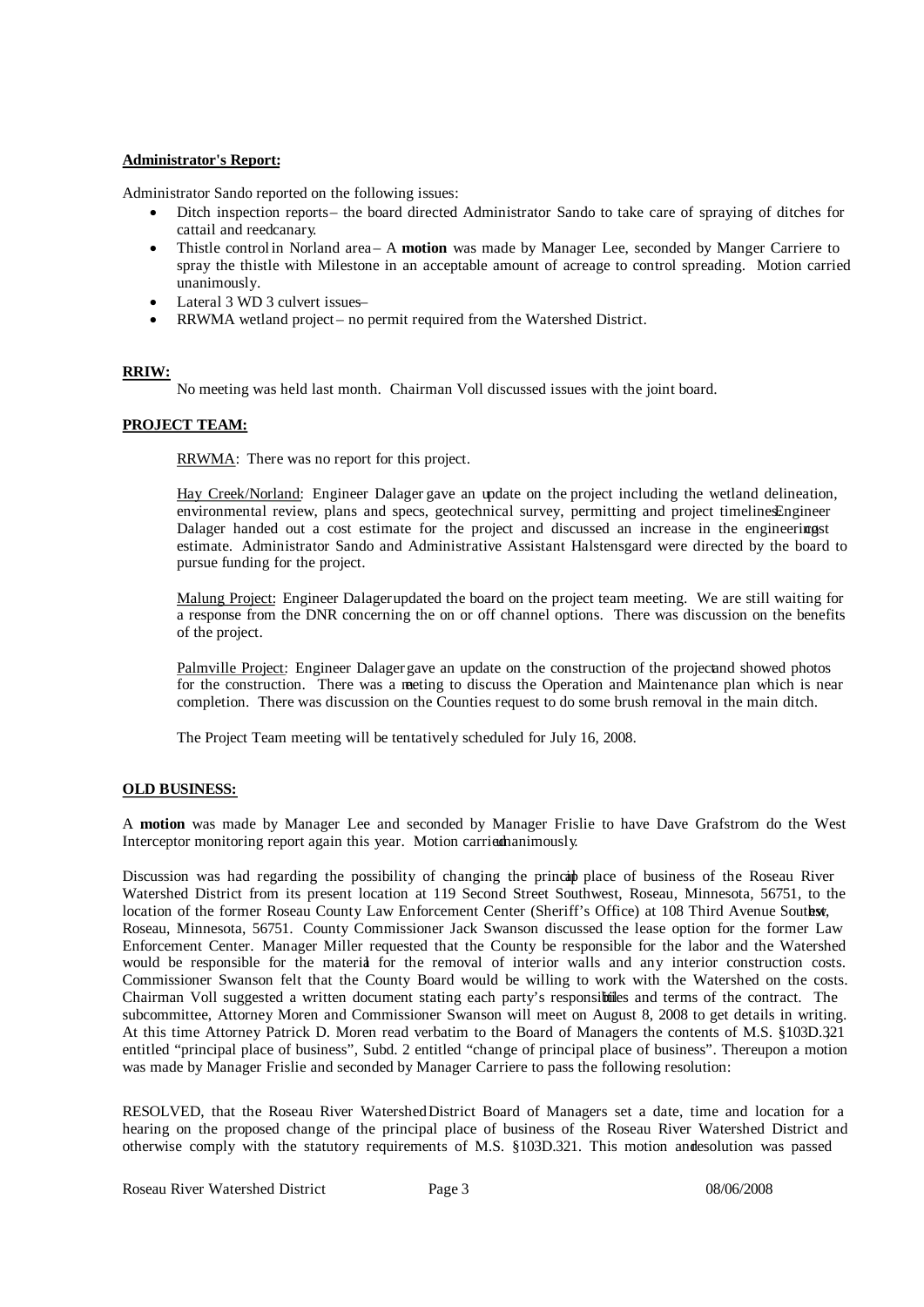unanimously by the Board of Managers. This public hearing shall be held on Wednesday, October 1, 2008, at 8:30 a.m. at the office of the Roseau River Watershed District, 119 Second Street Southwest, Roseau, Minnesota, 5675 1.

Administrator Sando gave an update on the Malung Dam stabilization issue. Engineer Dalager suggested 30 yards of class 4 rock along with concrete grouting for a estimated total of \$5,000.00. USGS would be willing to cost share up to \$2,000. The board directed Administrator Sando to contact contractors and get estimates.

Manager Lee suggested that the mowing of the West Interceptor be done by the end of August and that Administrator Sando contact Vern Rugland to do the mowing.

Manager Miller made a **motion**, seconded by Manager Lee for the Watershed to petition the County to install a culvert at **location** in lateral 3 of WD 3. Motion carried unanimously.

### **NEW BUSINESS:**

A motion was made by ManagerFrislie and seconded by Manager Carriere to accept the propsed 2009 budget and set the budget hearing for September 3, 2008 and publish the notice accordingly. Motion carried unanimously.

Administrator Sando discussed the 2007 Audit Report.

There was discussion on a meeting with landowners petitioning the Wershed District for ditching west of the lake bottom. Manager Lee recommended starting a Project Team to investigate the feasibility of a project. Engineer Dalager and Manager Lee will gather information and present it at the next board meeting.

After reviewing the vouchers, a**motion** was made by ManagerFrislie and seconded by ManagerCarriere to approve the vouchers and pay the amounts stated.Motion carried unanimously.

A **motion** was made by Manager Frislie to adjourn the meeting, seconded by Managr Miller. The meeting adjourned at 11:15 p.m.

Respectfully submitted,

 $\mathcal{L}_\text{max}$  and  $\mathcal{L}_\text{max}$  and  $\mathcal{L}_\text{max}$ LeRoy Carriere, Secretary Tracy Halstensgard,Administrative Assistant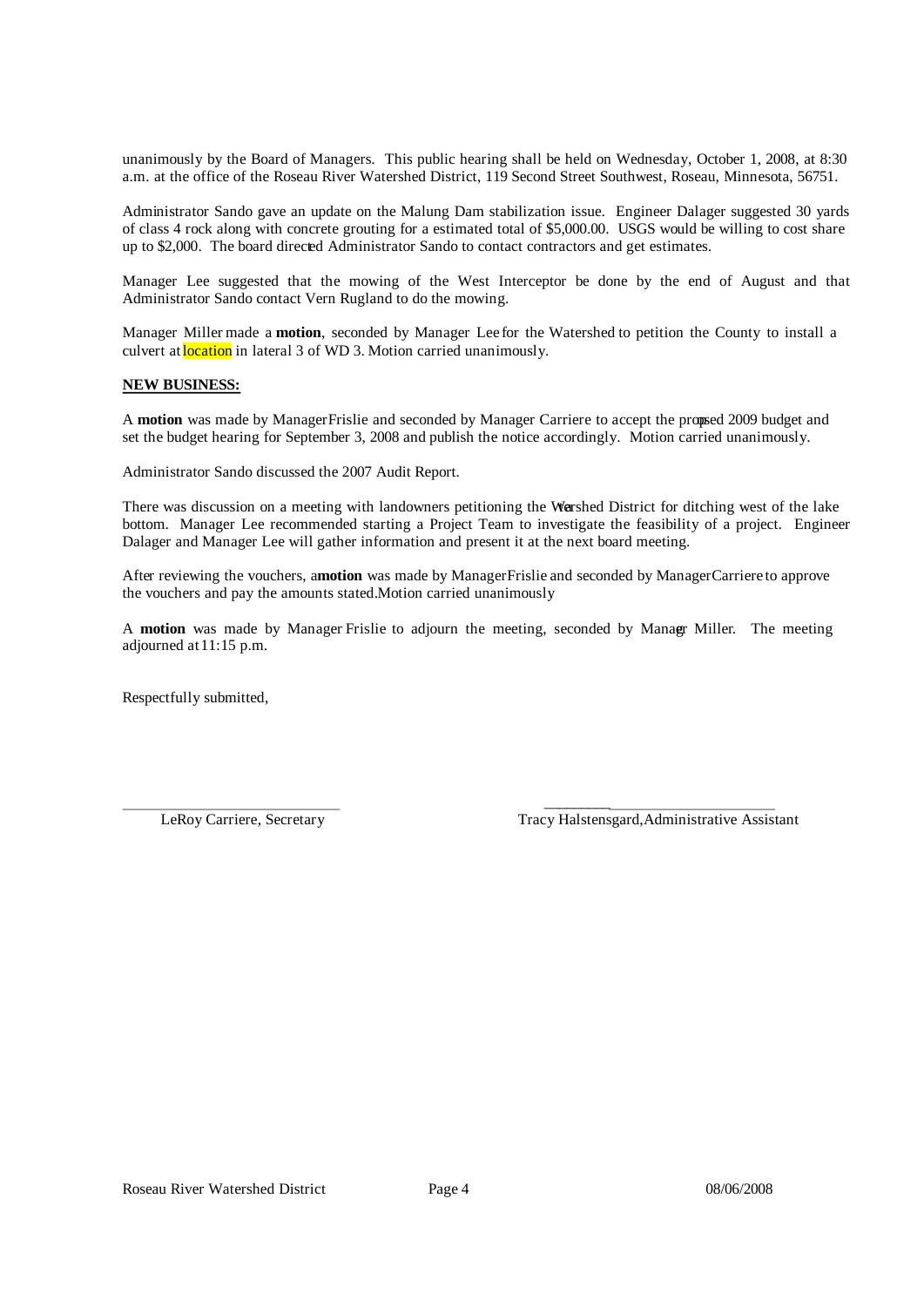# **MINUTES OF THE ROSEAU RIVER WATERSHED DISTRICT BOARD OF MANAGERS MEETING HELD September 3, 2008**

**ORDER:** ChairmanLaverne Voll called the meeting to order a 8:00 a.m.

**MANAGERS PRESENT**: Steve Lee, LeRoy Carriere, Laverne Voll, and Todd Miller.

**STAFF PRESENT:** Administrator, Rob Sando; Administrative Assistant Tracy Halstensgard

**OTHERS PRESENT:** Refer to attendance sheet.

**CONSULTING STAFF PRESENT**: Attorney Pat Moren

**AGENDA: Motion** by ManagerCarriere and seconded by ManagerLee to approve the agenda with the addition of . Carried- unanimous.

**MINUTES:** A **motion** was made by ManagerLee and seconded by ManagerCarriere to approve the August 6th, 2007 regular meeting minutes as mailed Carried – unanimous.

**DELEGATIONS:** Roseau County Commissioner Jack Swanson.

### **RECEIPTS:**

| <b>Receipts -- Memo</b>      |      | <b>Balancel</b> |
|------------------------------|------|-----------------|
| Interest -- Checking account | - 11 | $\sim$<br>ں ے.  |
|                              |      | 227.26          |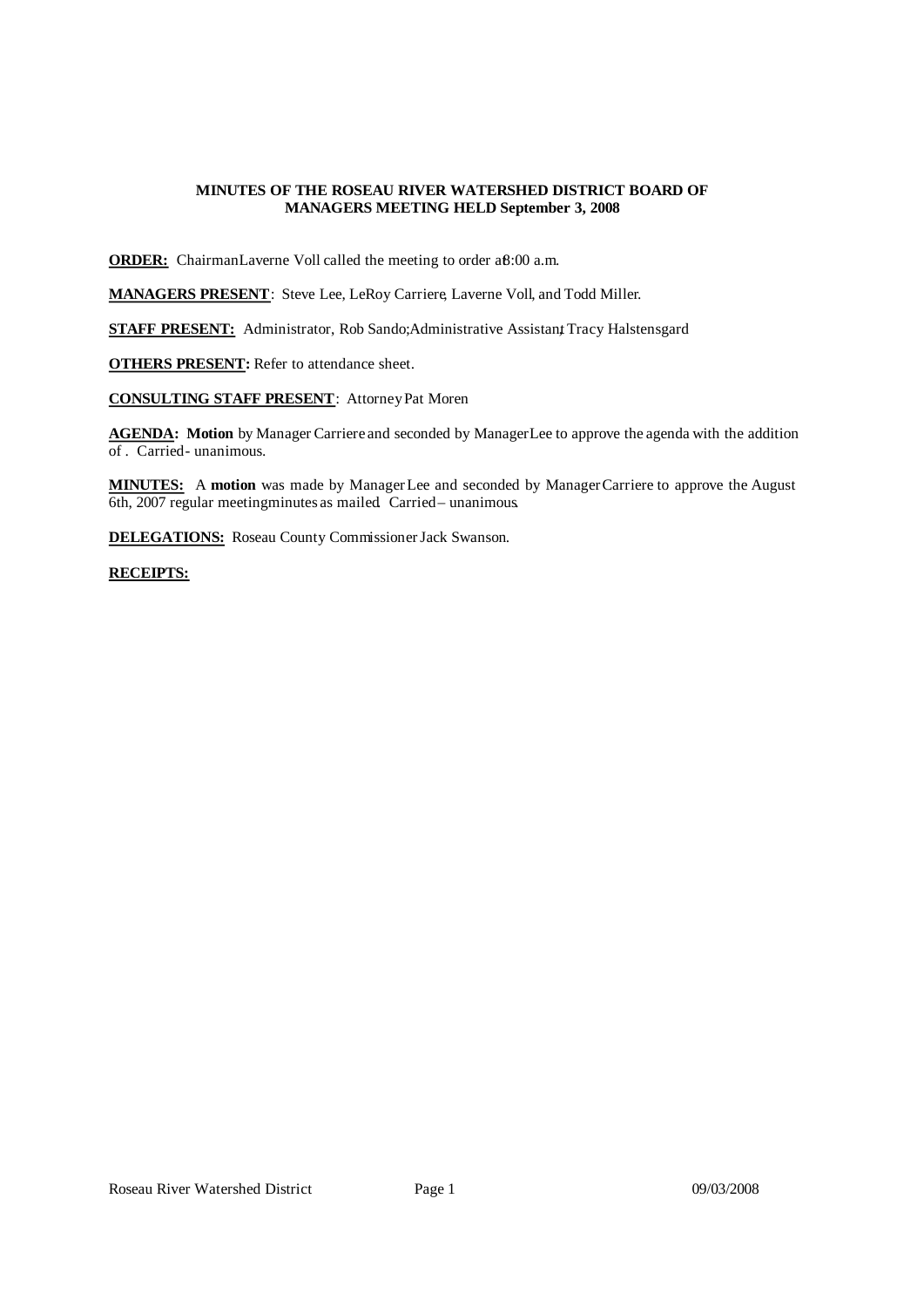**BILLS:** A motion was made by ManagerLee and seconded by ManagerCarriere to pay the normal monthly bills. Carried– unanimous. After reviewing the managers vouchers, Manager Miller made a motion to pay the managers vouchers as read, seconded by Manager Carriere. Motion carried unanimously.

| <b>Bills -- Memo</b>                                |                                  | <b>Amount</b> |
|-----------------------------------------------------|----------------------------------|---------------|
| MonTech Two -- Rent                                 | $\overline{\boldsymbol{\theta}}$ | 650.00        |
| Sjobergs Cable TV -- internet access                | $\overline{\mathcal{S}}$         | 40.67         |
| CenturyTel -- phone service                         | $\overline{\$}$                  | 115.58        |
| Tracy Halstensgard -- wages                         | $\overline{\$}$                  | 1,764.07      |
| Rob Sando -- salary                                 | \$                               | 2,996.51      |
| Unicel -- cell phone service                        | \$                               | 57.07         |
| Tony Dorn, Inc -- copier maintenance                | $\overline{\mathcal{S}}$         | 7.94          |
| Postmaster -- postage                               | $\overline{\mathcal{S}}$         | 17.05         |
| Roseau Times-Region -- notices                      | $\overline{\$}$                  | 228.38        |
| Patrick D. Moren -- legal fees                      | \$                               | 1,437.50      |
| Reliable Office Supply -- office supplies           | \$                               | 49.86         |
| Steve Lee -- meetings, mileage and expenses         | $\overline{\$}$                  | 85.65         |
| LeRoy Carriere -- meetings, mileage and expenses    | $\overline{\$}$                  | 69.26         |
| Allison Frislie -- meetings, mileage and expenses   | $\overline{\$}$                  | 127.91        |
| Todd Miller -- meetings, mileage and expenses       | $\overline{\$}$                  | 318.93        |
| LaVerne Voll -- meetings, mileage and expenses      | \$                               | 461.29        |
| Rob Sando -- expenses and mileage                   |                                  |               |
| Doug's Supermarket -- meeting expense               | \$                               | 61.70         |
| Dba Consulting Unlimited -- Quickbooks consulting   | $\overline{\$}$                  | 900.00        |
| Slater Spraying -- weed control Hay Creek / Norland | $\overline{\$}$                  | 2,319.35      |
| PERA -- employee and employer share                 | $\overline{\mathcal{S}}$         | 796.13        |
| Internal Revenue Service -- 941 tax                 | $\overline{\$}$                  | 1,601.85      |
| Border State Bank -- Certificate of Deposit         | \$                               | 200,000.00    |
| HDR Engineering -- project engineering expenses     | $\overline{\$}$                  | 76,911.26     |
| Border Insurance Network -- insurance               | \$                               | 550.00        |
| Warren Sheath -- publication of notice              | $\overline{\$}$                  | 25.00         |
| The Tribune -- publication of notice                | $\overline{\$}$                  | 105.00        |
| Bemidji Pioneer -- publication of notice            | $\overline{\$}$                  | 60.12         |
| Kittson County Enterprise -- publication of notice  | $\overline{\$}$                  | 26.10         |
| <b>TOTAL</b>                                        | $\overline{\$}$                  | 291,784.18    |

# **DELEGATIONS:**

Roseau County Commissioner Jack Swanson presented a draft lease agreement for ffice space. Attorney Moren will discuss various issues with the County Attorney including a legal description, attached drawing of leased space and security deposit. The lease will be discussed at the next meeting during the public hearing.

A **motion** was made by ManagerCarriere and seconded by ManagerMiller to close the regular meeting and open the public hearing at 8:30 a.m. on the RRWD's proposed budget for 2009. Motion carried unanimously.

A **motion** was made by Manager Miller and seconded by Manager Carriere to close the budget hearing at8:35 a.m. and reopen the regular board meeting. Carried unanimous.

As noted in the Roseau TimesRegion, the Board of Managers held their annual public hearing on the District's

Roseau River Watershed District Page 2 09/03/2008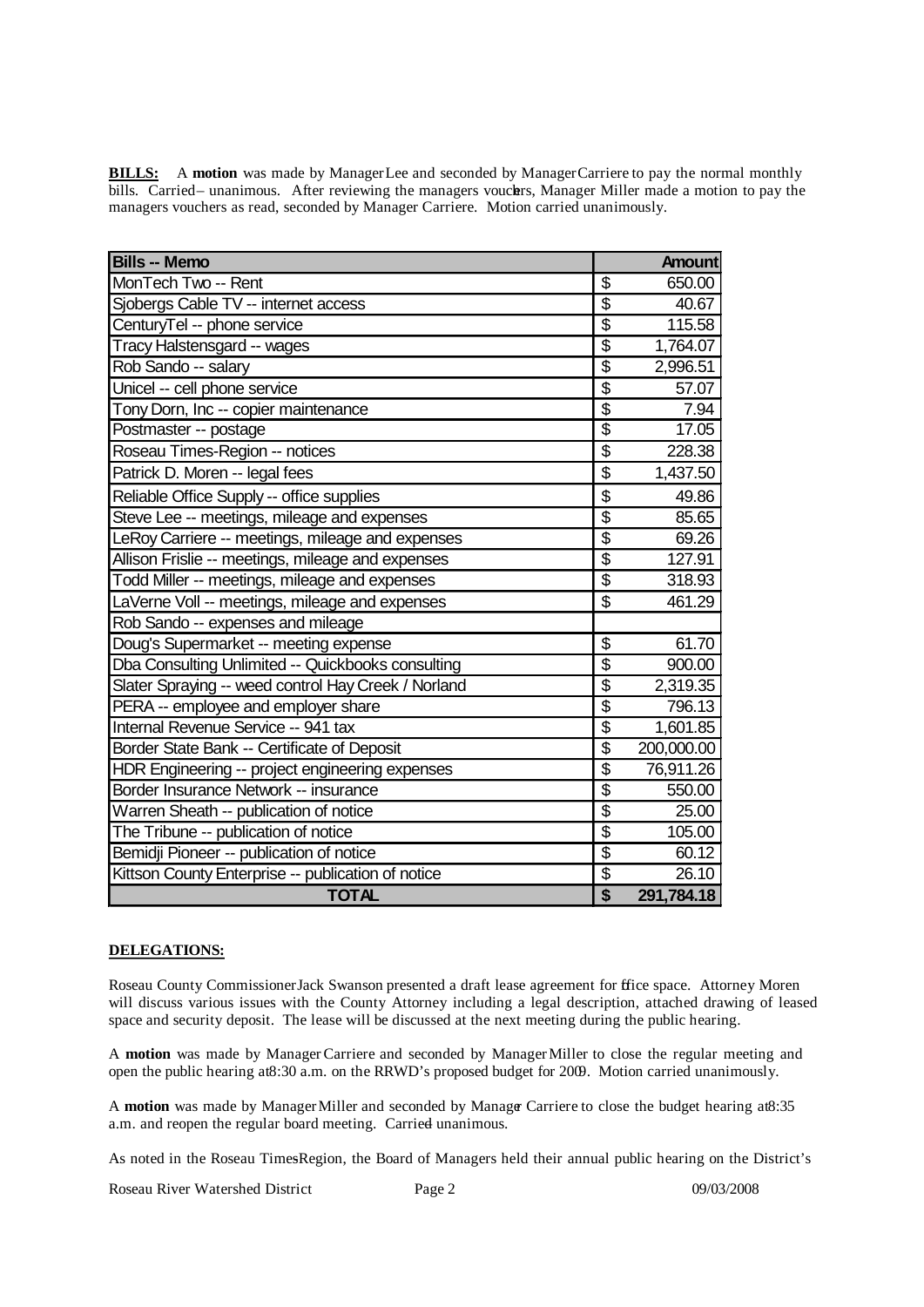proposed 2008 budget at 8:30 a.m. Following discussion, a **motion** was made by ManagerMiller and seconded by ManagerCarriere to approve the following budget for year 2009. Carried – Unanimous.

| <b>Administrative Budget:</b>                                                                                                  |                 |                              |
|--------------------------------------------------------------------------------------------------------------------------------|-----------------|------------------------------|
| 1. Managers per Diem & expense                                                                                                 | 17,500.00<br>\$ |                              |
| 2. Staff                                                                                                                       | \$ 81,000.00    |                              |
| 3. Engineering                                                                                                                 | 10,000.00       |                              |
| 4. Payroll Expense                                                                                                             | 14,000.00       |                              |
| 5. Mileage Reimbursement                                                                                                       | 14,000.00<br>S. |                              |
| 6. Conferences & Meetings                                                                                                      | 5,500.00<br>S   |                              |
| 7. Rent                                                                                                                        | 8,500.00        |                              |
| 8. Capital Outlay                                                                                                              | \$12,000.00     |                              |
| 9. Office Expense                                                                                                              | 9,000.00<br>S   |                              |
| 10. Insurance                                                                                                                  | 15,000.00       |                              |
| 11. Professional & Legal                                                                                                       | \$15,000.00     |                              |
| 12. Association Dues                                                                                                           | 2,500.00<br>S   |                              |
| 13. Real Estate Tax                                                                                                            | \$25,000.00     |                              |
| Total                                                                                                                          | \$229,000.00    |                              |
| <b>Construction Budget:</b><br>1. Red River Watershed Management Board<br>2. Roseau River Watershed District Construction Fund |                 | \$115,500.00<br>\$115,500.00 |
|                                                                                                                                | Total           | \$231,000.00                 |

# **PERMITS:**

A **motion** was made by ManagerLee and seconded by ManagerCarriere to approve permit # 08-14 (Robert Przekwas). Motion carried unanimously.

### **Project Report:**

Hay Creek/Norland: Administrator Sando gave an update on hte funding portion of the project. Engineer Dalager gave an update on the project including theCOE permit. Engineer Dalager handed out a map showing wetlands in the Norland Impoundment are.a The engineering bill was tableduntil later in the meeting.

Palmville Project: Engineer Dalager gave an update on the meeting to discuss the Operation and Maintenance plan which is near completion. The final punch list was given to the contractor, TS Holte, and he will be working on those shortly. Engineer Dalager discussed extending the contract due to the additional work and timely seeding of the project. A motion was made by Manager Frislie to extend the contract to June 1, 2009, seconded by Manager Lee. Motion Carried unanimously. There was discussion on future monitoring of the project. A**motion** was made by Manager Lee to pay the HDR Engineering bill in the amount of \$9,994.45, seconded by Manager Carriere. Motion carried unanimously.

Malung Project: Engineer Dalager updated the board on theproject. We are still waiting for a response from the DNR concerning the on or off channel options.A **motion** was made by Manager Lee to pay the HDR Engineering bill in the amount of \$1,051.18, seconded by Manager Carriere. Motion carried unanimously.

RRWMA: Administrator Sando gave an update to the board and presented the board with a note from Engineer Anderson. Manager Lee will discuss these issues with Engineer Anderson at the next RRWMB meeting.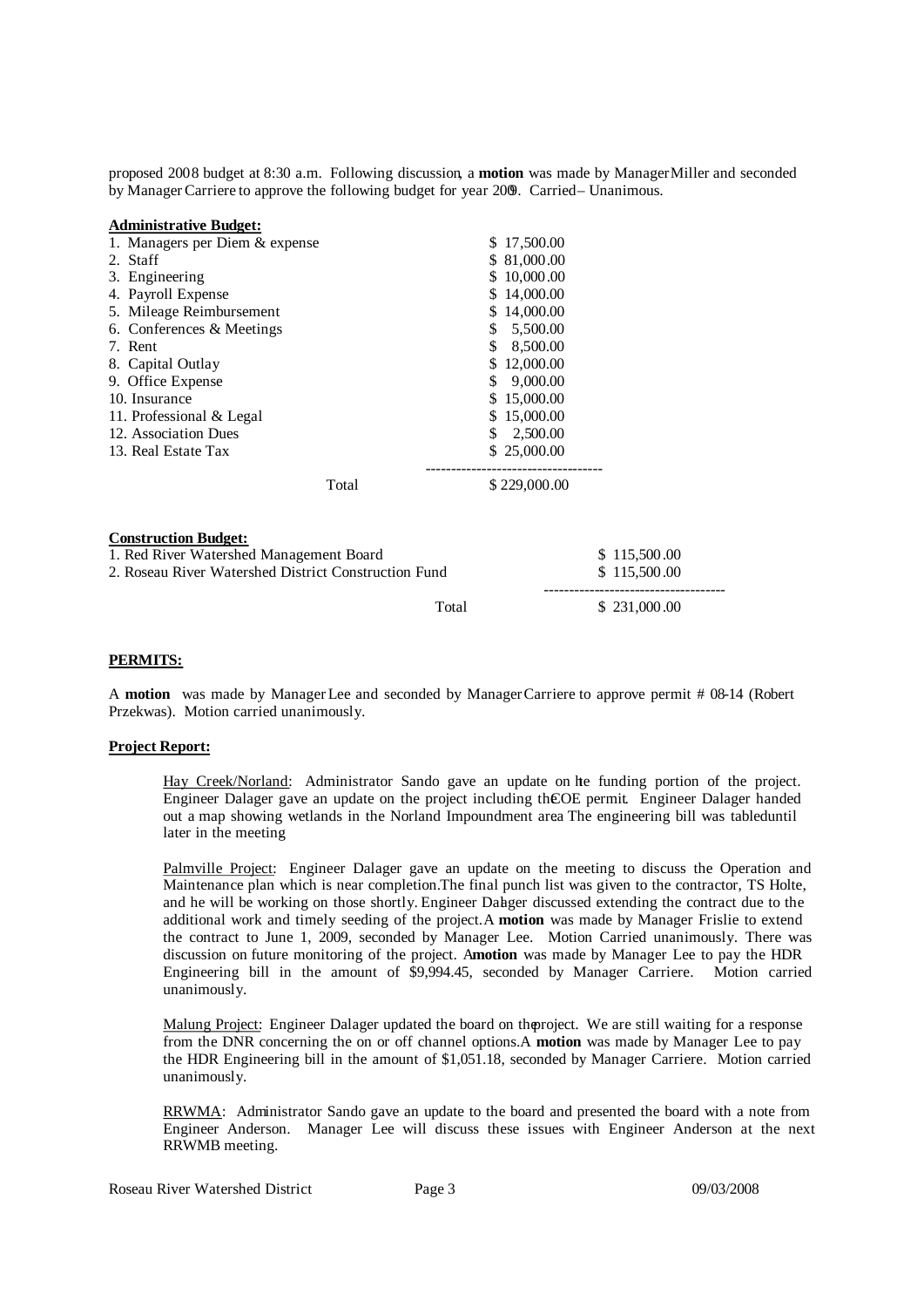Steve Lee Ring Dike: Manager Lee reported on the COE disussion on permitting.

### **RRWMB Report:**

Administrator Sandoand Manager Leegave the board an update on the last RRWMB meeting.

Commissioner Swanson updated the board on the proposed Lanning Bill and that the County is opposed to the bill as it stands.

### **ADMINISTRATOR'S REPORT:**

Administrator Sando reported on the following issues:

2007 Annual Report – A **motion** was made by Manager Carriere and seconded by Manager Lee to approve the 2007 Annual Report as submitted. Motion carried unanimously.

# **RRIW:**

There has been no contact concerning the RRIW meetings.

### **OLD BUSINESS:**

Administrator Sando discussedthe West Interceptor monitoring. There was discussion on the budget and levy amount for the West Interceptor and the City of Roseau's request to reducthe e amount for monitoring and insurance.

A **motion** was made by ManagerFrislie and seconded by ManagerVoll to levy an ad valor em tax in the amount of .0004836 of the estimated market value in the RRWD in accordance with the provisions of Chapter 162,976 1 Session Laws and the provisions of the Joint Powers Agreement with the RRWMB. Motion carried unanimously.

A **motion** was made by ManagerMiller and seconded by ChairmanLee to levy an ad valor em tax of .00048 (not et exceed \$250,000.00) pursuant to M.S.A. Section 112.61 Subdivision 3, of real estate and personal property in the RRWD for the general fund expenses and for the construction and maintenance of projects of common benefit to the RRWD. Motion carried unanimously.

A **motion** was made by Manager Lee and seconded by ManagerCarriere to levy the below stated amounts to each ditch system for the year 200:

\$ 8,000.00 levy on WD#3 Ditch System \$10,000.00 levy on Ditch #8 \$ 1,000.00 levy on Ditch #16 \$12,500.00 levy on West Interceptor

A one percent assessment on redetermined benefits on State Ditch #51: approximate figures are as follows;

| Roseau County            |    | \$88,177.69 |
|--------------------------|----|-------------|
| <b>Kittson County</b>    |    | \$1,155.02  |
| Marshall County          |    | 641.92      |
| Beltrami County          | S. | 899.65      |
| Lake of the Woods County |    | 648.60      |

Motion with Managers Miller, Frislie, Lee and Carriere in favor and Manager Voll opposed.

Administrator Sando gave the board an update on the remodeling of the office space at the former LEC building and presented the board with estimates for floring and counter installation. Manager Lee made **motion** that was seconded by Manager Carriere to authorize the subcommittee Managers Miller and Voll)to make decisions concerning the installation of flooring and other interior cosmetic work at the appriate time. Motion carried unanimously.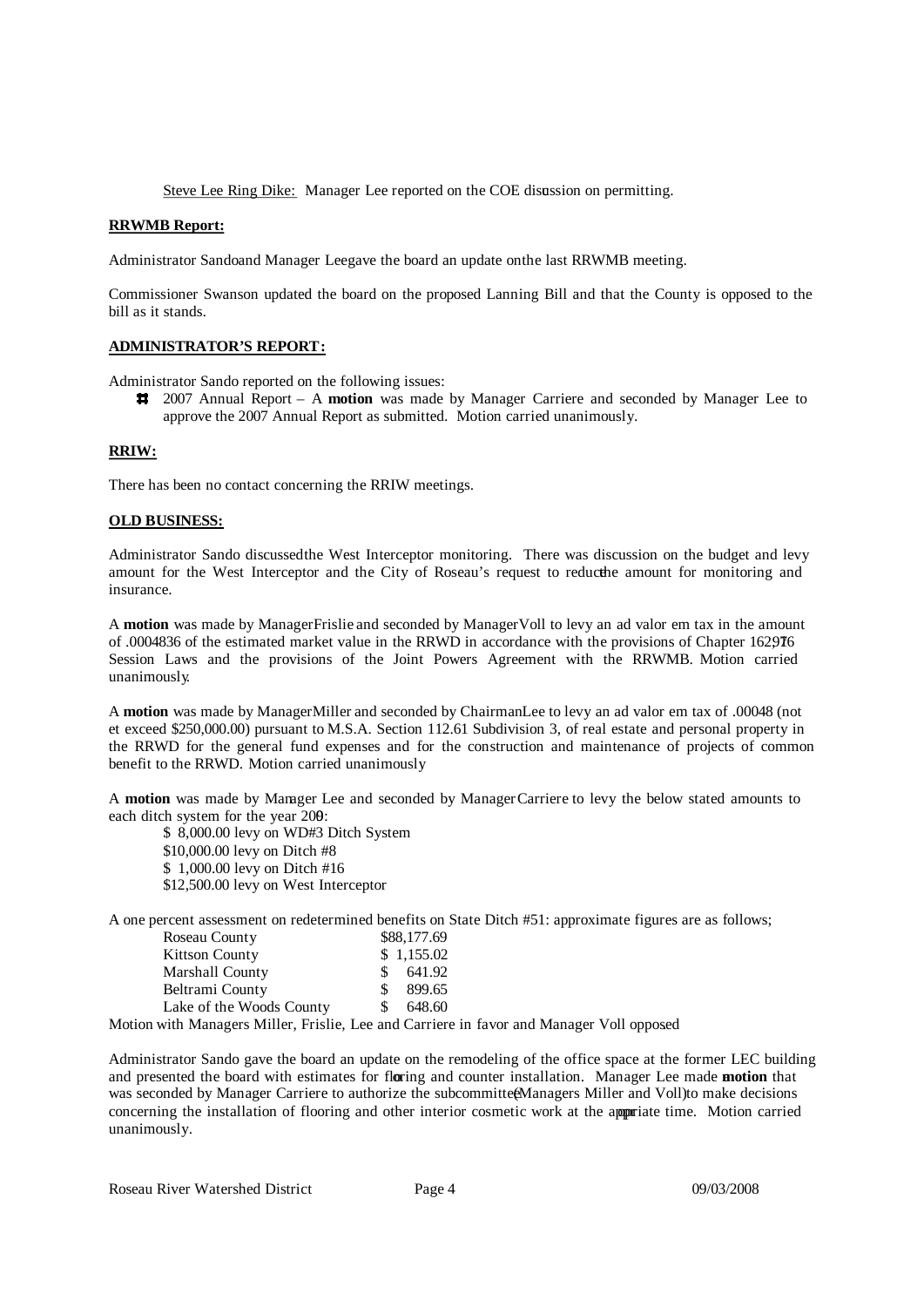### **MINUTES OF THE ROSEAU RIVER WATERSHED DISTRICT BOARD OF MANAGERS MEETING HELD October 1, 2008**

**ORDER:** Chairman Laverne Voll called the meeting to order at8:00 a.m. at the Roseau River Watershed District Office.

**MANAGERS PRESENT**: Steve Lee, LeRoy Carriere, Allison Frislie, Laverne Voll and Todd Miller.

**STAFF PRESENT:** Administrator, Rob Sando; Administrative Assistant Tracy Halstensgard

**OTHERS PRESENT:** Refer to attendance sheet.

**CONSULTING STAFF PRESENT**: Pat Moren, Attorney.

**DELEGATIONS:** Houston Engineering.

AGENDA: Motion by Manager Miller and seconded by Manager Carriere to approve the agenda with the additions of Houston Engineer under delegations; West Interceptor tax levee under Old Business; and Beltrami Project team and Challenge Grant under New Business. Motion carried unanimously.

**MINUTES:** A **motion** was made by ManagerFrislie and seconded by ManagerLee to approve the September 3rd, 2008 with the change that Chairman Voll opposed payment of the HDR Engineering bill for the Hay Creek / Norland Project. Motion carried unanimously.

# **RECEIPTS:**

| <b>Receipts -- Memo</b>                       |    | <b>Balance</b> |
|-----------------------------------------------|----|----------------|
| Interest -- Checking account                  |    | 177.16         |
| City of Warroad -- discharge fee              | \$ | 1,800.00       |
| State of Minnesota -- Palmville reimbursement | S. | 118,094.78     |
| <b>RRWMB</b> -- Project Team reimbursement    | \$ | 5,000.00       |
|                                               |    | 125,071.94     |

**BILLS:** A motion was made by ManagerLee and seconded by ManagerCarriere to pay the normal monthly bills. Motion carried unanimously.

After reviewing the vouchers, a **motion** was made by Manager Lee and seconded by Manager Miller to approve the vouchers and pay the amounts stated. Motion carried unanimously.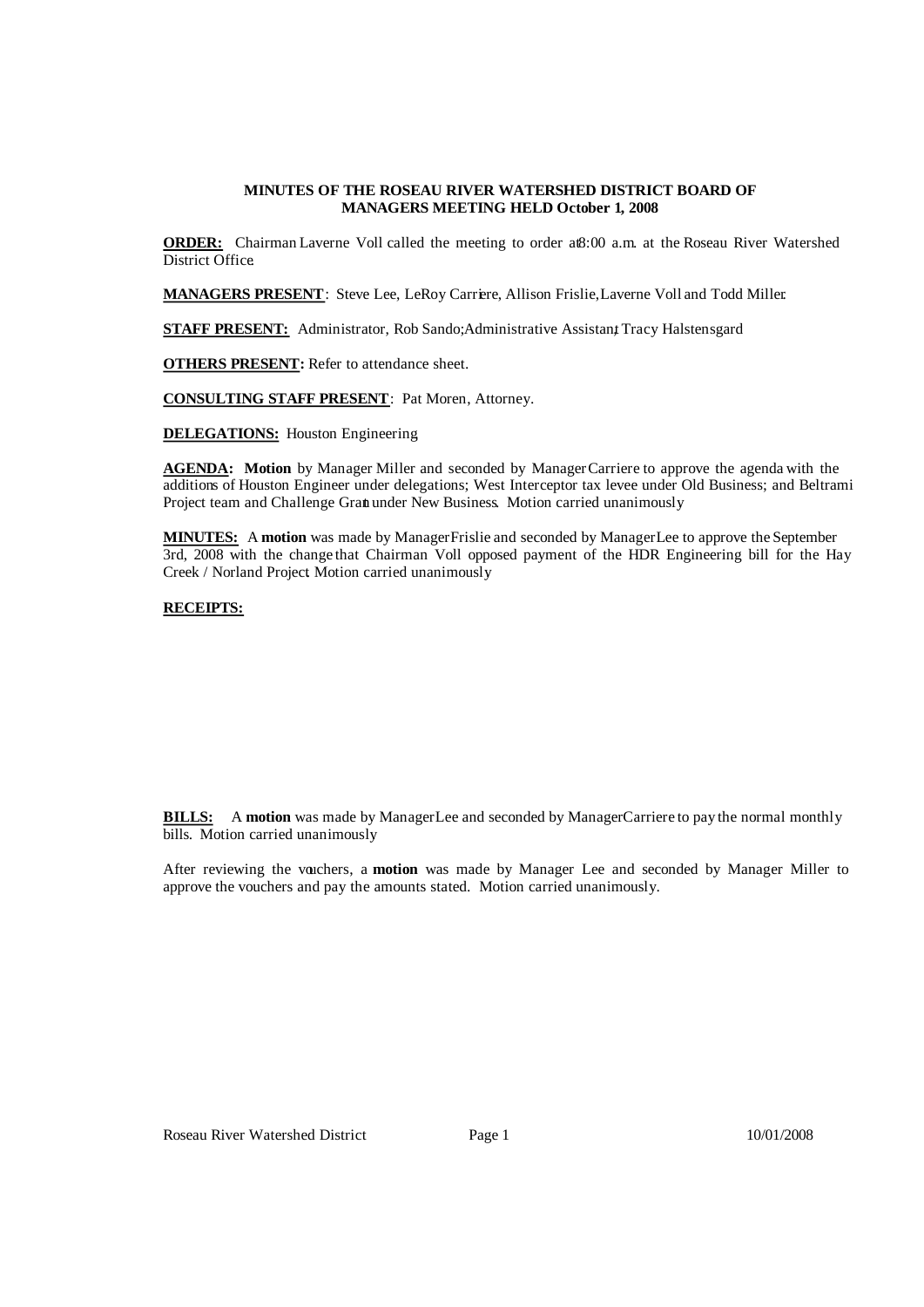| <b>Bills -- Memo</b>                              |                                      | <b>Amount</b> |
|---------------------------------------------------|--------------------------------------|---------------|
| MonTech Two -- rent                               | \$                                   | 650.00        |
| Unicel -- cell phone charge                       | $\overline{\mathcal{S}}$             | 57.07         |
| Century Tel -- phone bill                         | \$                                   | 114.52        |
| Sjoberg's Cable TV -- cable internet              | \$                                   | 40.67         |
| Tony Torn -- copier maintenance                   | $\overline{\mathcal{S}}$             | 25.57         |
| HDR Engineering, Inc -- project engineering       | \$                                   | 25,487.88     |
| Patrick D. Moren -- legal fees                    | \$                                   | 1,968.75      |
| Steve Lee -- meetings, mileage and expenses       | $\overline{\mathcal{S}}$             | 256.92        |
| LeRoy Carriere -- meetings, mileage and expenses  | \$                                   | 69.26         |
| Allison Frislie -- meetings, mileage and expenses | $\overline{\boldsymbol{\mathsf{S}}}$ | 127.92        |
| LaVerne Voll -- meetings, mileage and expenses    | \$                                   | 520.87        |
| Todd Miller -- meetings, mileage and expenses     | \$                                   | 260.91        |
| Rob Sando -- expenses and mileage                 | $\overline{\boldsymbol{\mathsf{S}}}$ | 480.29        |
| Rob Sando -- salary, insurance                    | $\overline{\boldsymbol{\theta}}$     | 2,996.50      |
| Tracy Halstensgard -- wages                       | \$                                   | 1,926.35      |
| Tracy Halstensgard -- wages                       | \$                                   | 576.86        |
| MonTech Computers -- monitor, binding, paper      | $\overline{\boldsymbol{\mathsf{S}}}$ | 350.52        |
| PERA -- employee and employer share               | $\overline{\mathcal{S}}$             | 824.26        |
| Internal Revenue Service -- 941 tax withholding   | \$                                   | 1,689.79      |
| Houston Engineering -- ring dike                  | $\overline{\mathbb{S}}$              | 10,041.47     |
| Dahl, Hatton, Muir & Reese -- 2007 audit info     | \$                                   | 144.00        |
| The Baudette Region -- legal notice               | $\overline{\$}$                      | 29.40         |
| Doug's supermarket -- food for meetings           | \$                                   | 33.24         |
| Ace Hardware -- office remodeling expense         | \$                                   | 617.80        |
| Scott's True Value -- office supplies             | $\overline{\$}$                      | 24.68         |
| TS Holte -- PE #5 for Palmville                   | \$                                   | 26,948.37     |
| <b>TOTAL</b>                                      | \$                                   | 76,263.87     |

# **PERMITS:**

There were no permits for this meeting

**DELEGATIONS:** Engineer Ron Adrian, Houston Engineering, addressed the board concerning the Steve Lee ring dike. There was discussion on the costs, wetland issues and time constraints with the grant deadline. It was the consensus of the board to move forward with the wetlandedlineation. A**motion** was made by Manager Frislie and seconded by Manager Carriere to pay the Houston Engineering bill for the ring dike. Motion carried unanimously

A motion was made by Manager Frislie and seconded by Manager Carriere to open the publicaring at 8:30 a.m. Attorney Moren asked if there were any written or oral comments on the moving of principal place of business. There were none. Chairman Voll asked if there were any persons present that would like to comment on the matter. There wee none. Amotion was made by Manager Miller and seconded by Manager Carriere to close the public hearing. Motion carried unanimously. A**motion** was made by Manager Miller and seconded by Manager Lee to approve the resolutionto move the RRWD principal place of business as read by Attorney Moren (see attached). Motion carried unanimously. Administrator Sando will talk to Sue Lisell

Roseau River Watershed District Page 2 10/01/2008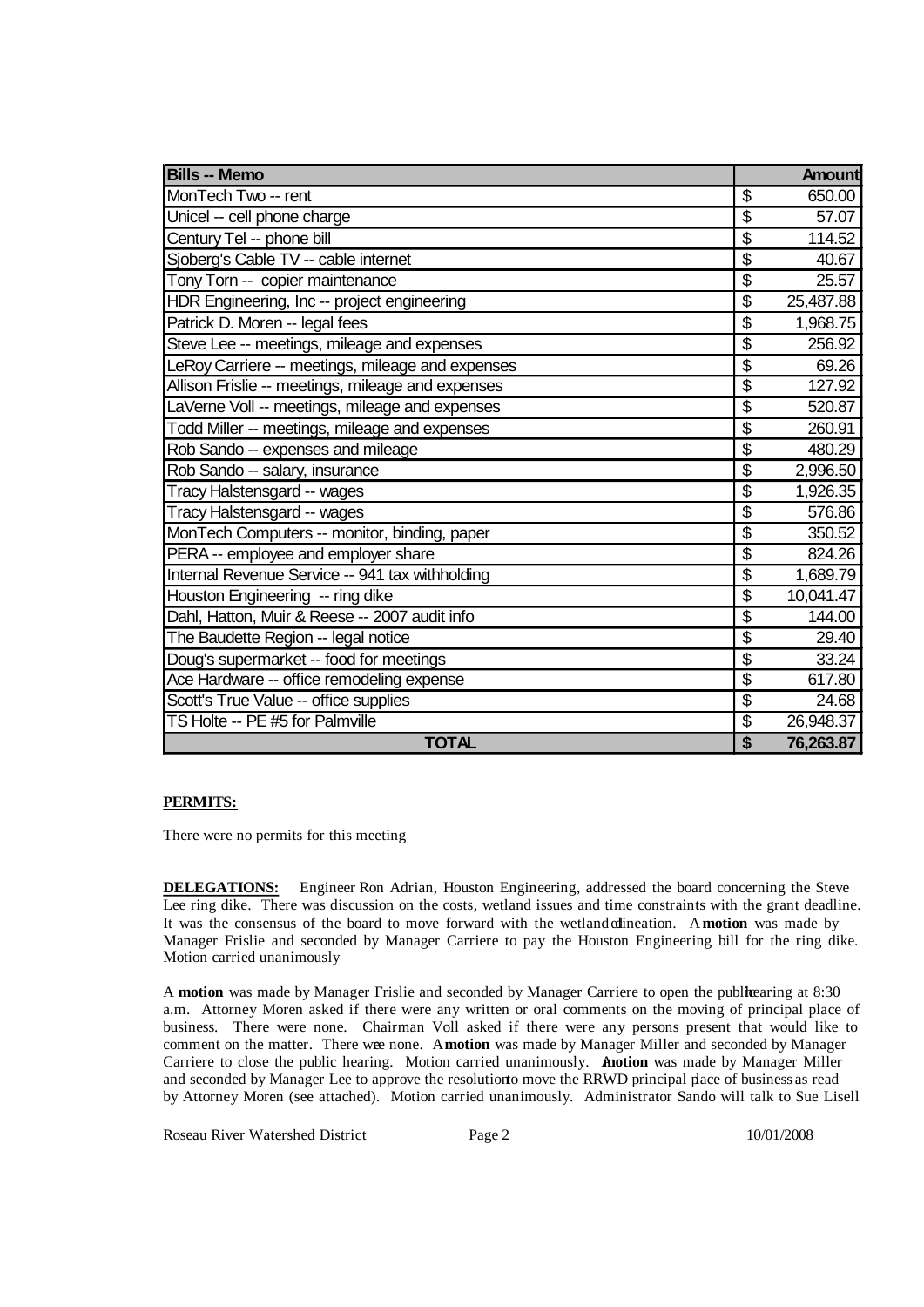concerning the snow removal on the parking lot.

Jeff Langen, Houston Engineering, gave an update on their engineering busiss. There was discussion on the process of digitizing ditch maps.

### **PROJECT TEAM:**

RRWMA: There was no report for this project.

Hay Creek/Norland: Engineer Dalager gave an update on the project including the meetings with landowners and coordination with the County on the ditches. Permitting and the EAW were also discussed and will continue to be worked on throughout the winter. Engineer Dalager and Administrator Sando will be meeting with the COE during the week of October 20 A motion was made by Manager Lee and seconded by Manager Carriere to pay the HDR bill for Hay Creek / Norland. Motion carried unanimously.

Palmville Project: It was commented by Engineer Dalager and Chairman Voll that the project looks very good. Engineer Dalager gavean update on the completion of construction for the project and reviewed the pay estimate. There as discussion on taking a tour of the project area. **motion** was made by Manager Lee and seconded by Manager Carriere to pay T.S. Holte Construction26\$,948.37 for Pay Estimate #6. Motion carried unanimously. A**motion** was made by Manager Carriere and seconded by Manager Lee to pay the HDR Engineering bill for Palmville in the amount of \$3, 218.64. Motion carried unanimously.

Malung Project: Engineer Dalager updated the board on the project. We are still waiting for a response from the DNR concerning the on channel options for frequency and duration. **Anotion** was made by Manager Miller and seconded by Manager Lee to pay the HDR Engineering bill for \$628. Motion carried unanimously.

There was discussion on starting Project Teams for the Lake Bottom and Beltrami Projects. A **motion** was made by Manager Lee and seconded by Manager Frislie to hire HDR Engineering for the Lake Bottom Project and the Beltrami Projects. Motion carried unanimously.

### **RRWMB Report:**

Administrator Sando gave an update on theSeptember meeting. The next RRWMB meeting will be October 21<sup>st</sup> in Warren.

### **Administrator's Report:**

Administrator Sando reported on the following issues:

State Ditch 51 repair (310 bridge)

**RRIW:** No meeting was held last month. There is a meeting today at 1 p.m. at the Pizza Ranch.

### **OLD BUSINESS:**

The board was updated on the remodeling progress at the new office space.A **motion** was made by Manager Lee and seconded by Manager Miller to approve the lease agreement and direct Chairman Voll to sign it. Motion carried unanimously.

Administrator Sando updated the board on the viewers for the WD 3 benefitted area. Administrator Sando will

Roseau River Watershed District Page 3 10/01/2008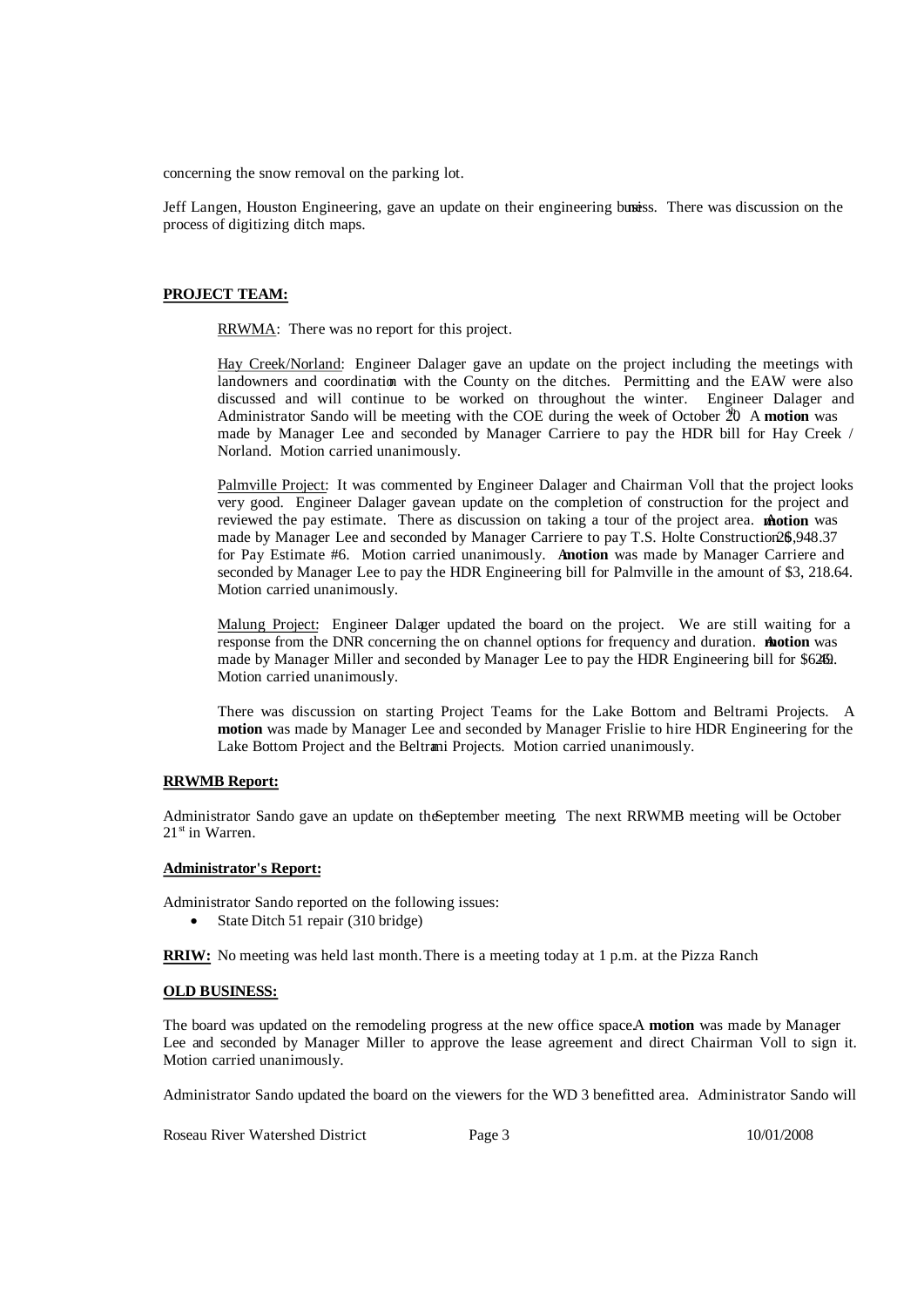contact Engineer Daager for names and numbers of local viewers.

A committee of ManagerLee, Manager Miller, Manager Carriere and Administrator Sandowas formed to meet with the city to discuss the West Interceptor Tax Levee and associated costs.

### **NEW BUSINESS:**

Administrator Sando informed the board of the possibility of obtaining a Challenge Grant. **motion** was made by Manger Miller and seconded by Manager Lee to move forward with the Challenge grant. Motion carried unanimously.

 $\frac{1}{2}$  ,  $\frac{1}{2}$  ,  $\frac{1}{2}$  ,  $\frac{1}{2}$  ,  $\frac{1}{2}$  ,  $\frac{1}{2}$  ,  $\frac{1}{2}$  ,  $\frac{1}{2}$ 

Managers Miller and Carriere took the ath of office.

The meeting was recessed at 10:55 a.m. to attend the RRIW meeting this afternoon.

Respectfully submitted,

LeRoy Carriere, Secretary Tracy Halstensgard,Administrative Assistant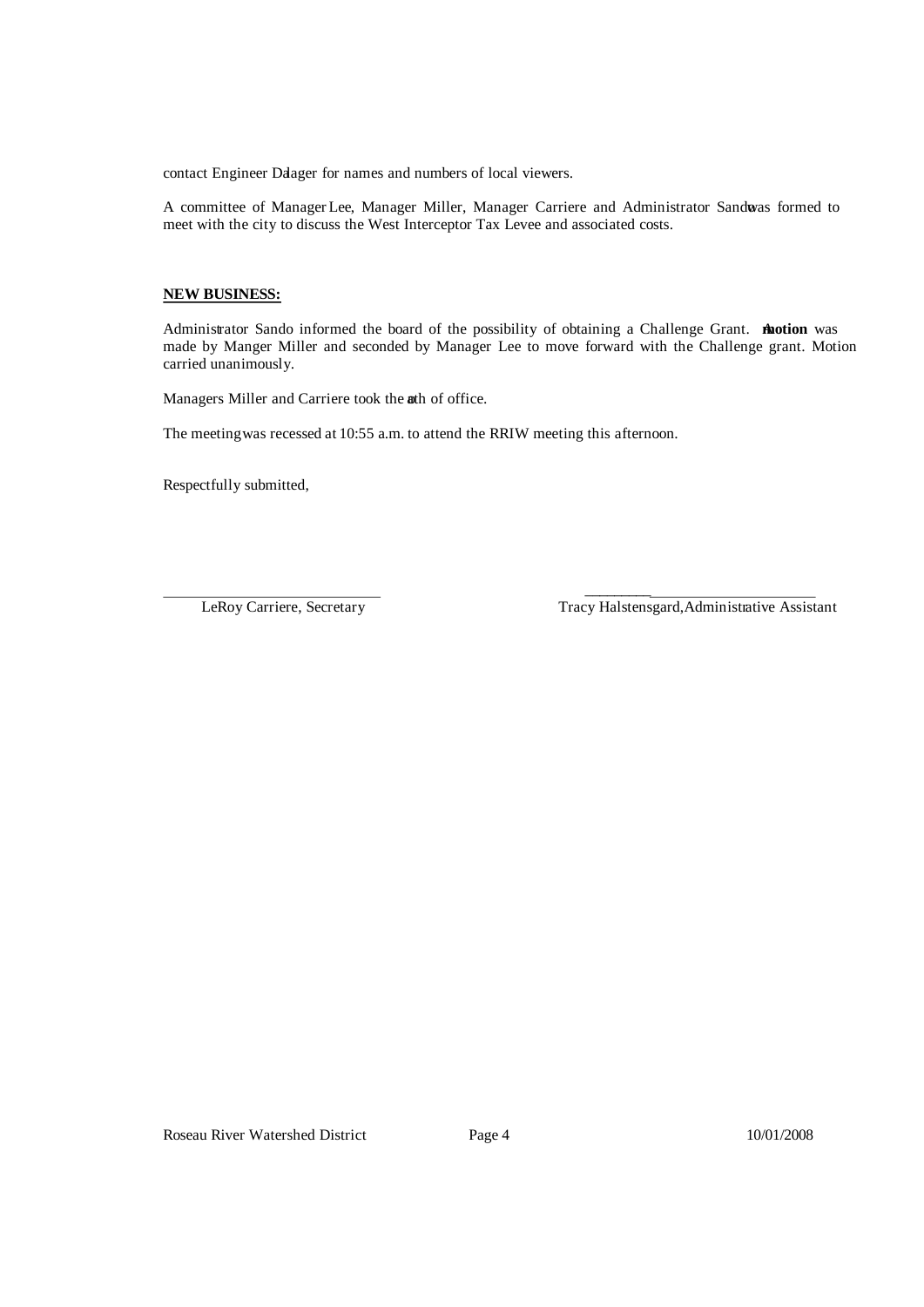# **EXTRACT OF MINUTES OF THE BOARD OF MANAGERS OF THE ROSEAU RIVER WATERSHED DISTRICT FROM THE PUBLIC HEARING HELD IN THE CITY OF ROSEAU ON WEDNESDAY, OCTOBER 1, 2008, 8:30 A.M.**

Following the closing of a public hearing held on Wednesday, October 1, 2008 at the office of the Roseau River Watershed District, 119 Second Street Southwest, Roseau, Minnesota 56751, a motion was made by Manager Miller, seconded by Manager Lee and unanimously carried that the following Resolution and Order be passed by the Board of Managers:

# **RESOLUTION AND ORDER**

WHEREAS, at the regular meeting of the Board of Managers held on Wednesday, August 6, 2008, upon Motion duly made, seconded and unanimously carried by the Board of Managers, it was resolved that the Roseau River Watershed District Board of Managers set a date, time and location for a public hearing on the proposed change of the principal place of business of the Roseau River Watershed District and otherwise comply with the Statutory requirements of M.S. § 103D.321; and

WHEREAS, the Board of Managers determined that the public hearing would be held on Wednesday, October 1, 2008, at the office of the Roseau River Watershed District, 119 Second Street Southwest, Roseau, Minnesota 56751; and

WHEREAS, a public hearing was duly held by the Board of Managers of the Roseau River Watershed District pursuant to the Notice requirements of M.S.§ 103D.321 at 8:30 a.m. on Wednesday, October 1, 2008, at the location above described; and

WHEREAS, following said public hearing the Board of Managers of the Roseau River Watershed District found that it was in the best interest of the Watershed District that the location of the principal place of business of the Roseau River Watershed District be moved from its present location at 119 Second Street Southwest, Roseau, Minnesota 56751, to the location of the former Roseau County Law Enforcement Center (Sheriff's Office) at 108 Third Avenue Southwest, Roseau, Minnesota 56751; and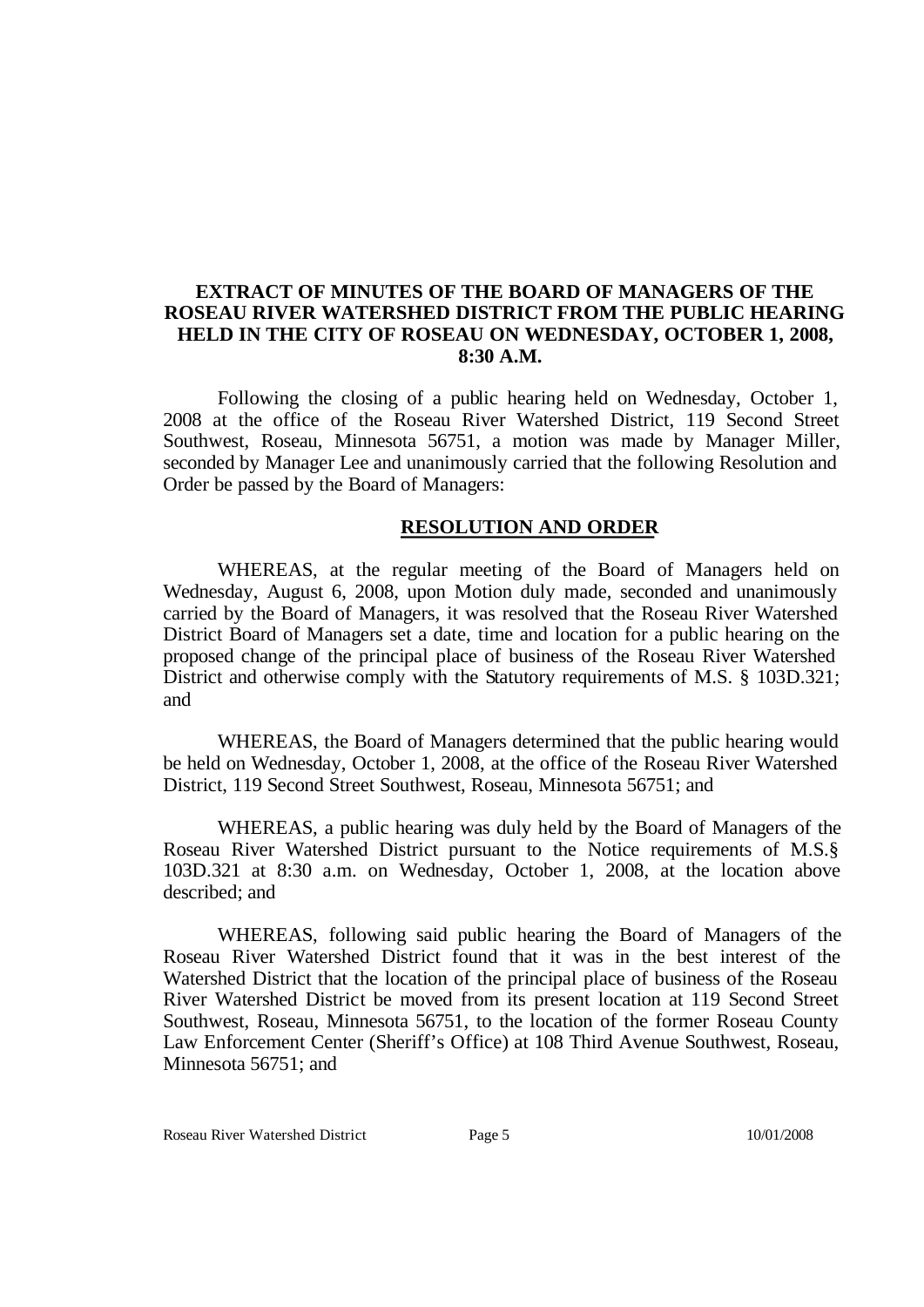WHEREAS, the Board of Managers has determined that all published Notice requirements, and all mailed Notice requirements mandated by Minnesota Statutes have been properly complied with.

# **ORDER**

NOW THEREFORE IT IS RESOLVED, that the Board of Managers of the Roseau River Watershed District hereby **ORDERS** that the location of the principal place of business of the Roseau River Watershed be changed from its current location at 119 Second Street Southwest, Roseau, Minnesota 56751, to the location of the former Roseau County Law Enforcement Center (Sheriff's Office) at 108 Third Avenue Southwest, Roseau, Minnesota 56751, and that this change of the location of the principal place of business of the Roseau River Watershed shall be effective when a certified copy of this Board of Mangers Order, in accordance with M.S. § 103D.321, is filed with the Secretary of State of the State of Minnesota and with the Minnesota Board of Water and Soil Resources

Dated this  $1<sup>st</sup>$  day of October, 2008.

\_\_\_\_\_\_\_\_\_\_\_\_\_\_\_\_\_\_\_\_\_\_\_\_\_\_\_\_\_\_\_\_\_\_

\_\_\_\_\_\_\_\_\_\_\_\_\_\_\_\_\_\_\_\_\_\_\_\_\_\_\_\_\_\_\_\_\_\_\_\_

# **Roseau River Watershed District**

By: Laverne Voll Its Chairman of the Board of Managers

ATTEST:

By: Rob Sando Its Administrator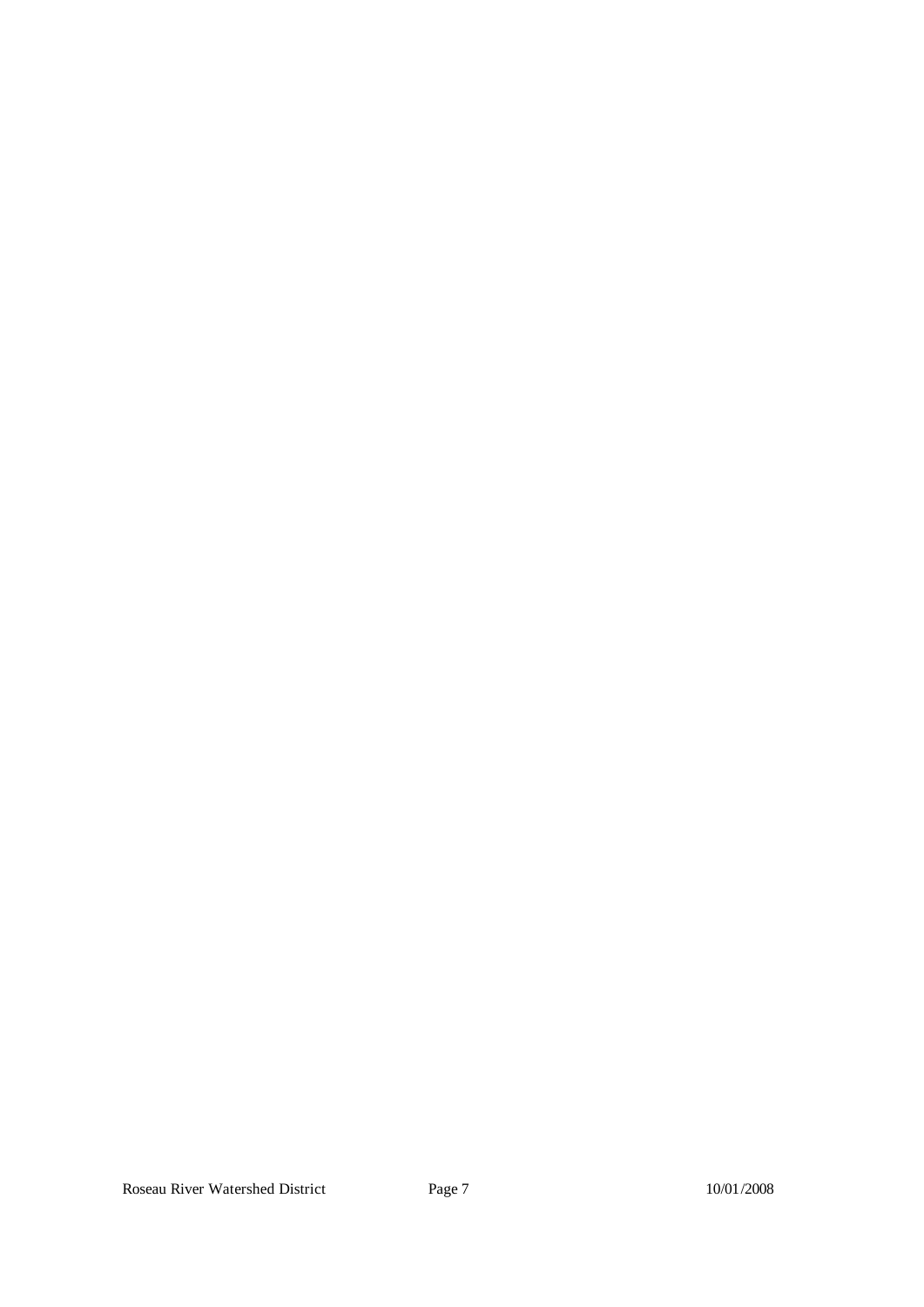Manager Miller discussed the redetermination of benefits of Lateral 1 of the WD 3 system. board directed Administrator Sando to contact local viewers toobtain cost estimates for the addition of the specifiedland to the benefited area. Administrator Sando reviewed information previously received from Engineer Charlie Anderson and Attorney Curt Deter.

# **NEW BUSINESS:**

The Board discussed the proposed petition to the Roseau County Commissioners for the insllation of a culvert between sections 34 & 35 of Pohlitz Township. A**motion** was made by Manager Miller and seconded by Manager Carriere to approve the proposed petition and authorize Chairman Voll to sign the petition. Motion carried unanimously.

Chairman Voll discussed a proposed construction of a road in Lake Township.

Chairman Voll discussed the haying of land in Norland by Sam Grafstrom.

A **motion** was made by Manager Lee and seconded by Manager Frislie to pay the HDR Engineering bill for the Hay Creek /Norland project in the amount of \$65,865.63. Motion carried with Chairman Voll opposed.

Engineer Dalager gave a presentation to the Board on the proposed Lake Bottom project. There was discussion on starting a project team for this project. It wsathe consensus of the board to start a project team for this project.

A **motion** to adjourn was made by ManagerLee, seconded by Manager Voll. The meeting was adjourned at 11:15 p.m.

Respectfully submitted,

LeRoy Carriere, Secretay Tracy Halstensgard, Administrative Assistant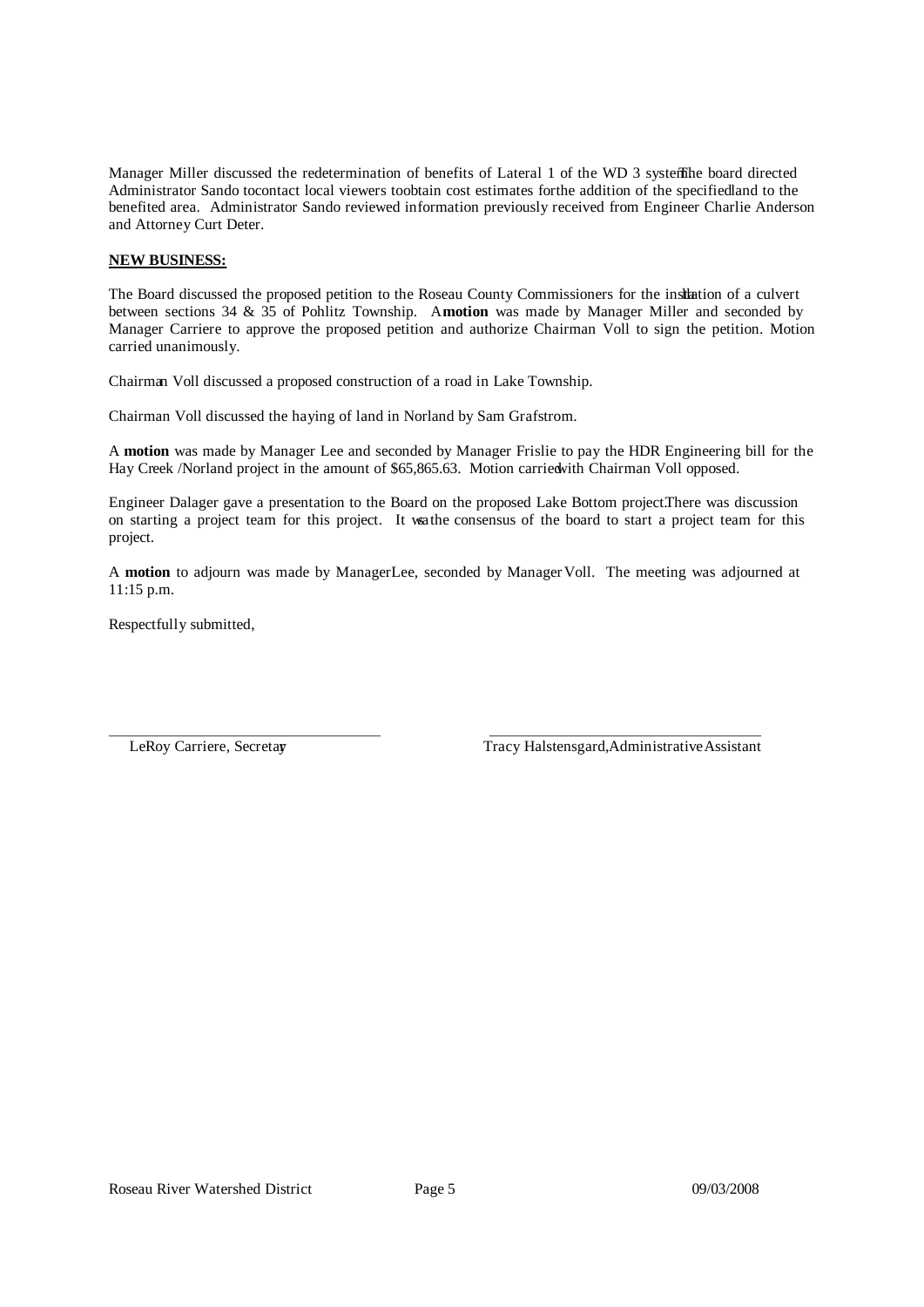### **MINUTES OF THE ROSEAU RIVER WATERSHED DISTRICT BOARD OF MANAGERS SPECIAL MEETING October 7, 2008**

Chairman Laverne Voll called the meeting to order at the Roseau County Courthouse Commissioners Meeting Room. Following are the County Board Minutes fromthat meeting.

### **PROCEEDINGS OF THE COUNTY DITCH NO. 69 PUBLIC HEARING**

October 7, 2008

The Board of Commissioners of Roseau County, Minnesota, acting as the Ditch Authority on State Ditch No. 69, met in the courthouse in the City of Roseau, Minnesota on Tuesday, October 7, 2008. Commissioners present were Orris Rasmussen, Mark Foldesi, Jack Swanson, Russell Walker and Alan Johnston. Roseau River Watershed District (RRWD) Managers present were Todd Miller, Steve Lee, and LaVern Voll. Others present include RRWD Administrator Rob Sando, RRWD Attorney Pat Morenand the following citizens: Floyd Haugen, Farrell Erickson, Wayne Transgrud, Mayo Gregerson, Brach Svoboda, and Brian Transgrud. Also present for the meeting was County Highway Engineer Brian Ketring.

The Public Hearing was called to order at 9:00 a.m. by County Board Chair Jack Swanson.

Chair Swanson reviewed the intent of the public hearing related to a petition from the Roseau River Watershed to install a 24" culvert in the East/West configuration through Roseau County Road #139 south of the intersection of County Road #10 for the purpose of accessing County Ditch #69.

The Board reviewed and discussed correspondence received from Ditch Attorney Kurt Deter of Rinke-Noonan. Mr. Deter advised that the petition before the Board is for an improvement to Watershed District #3 and that the request for petition would first be made to the Watershed District and handled as an improvement to Watershed District No. 3. In compliance with MN statute 103E.40, the Watershed District would need to hold a public hearing on the proposed improvement project and determine such things as the adequacy of outlet, potential damages as a result of the improvement, necessary easements and an outlet fee. Mr. Deter further advised that the County's role would be to decide whether or not to grant an outlet into Ditch No. 69. Mr. Deter noted that the actual determination of the installation of the culvert and funding the project would fall under an improvement project for the Watershed District.

RRWD Administrator Rob Sando stated that he agreed with the synopsis provided by attorney Kurt Deter.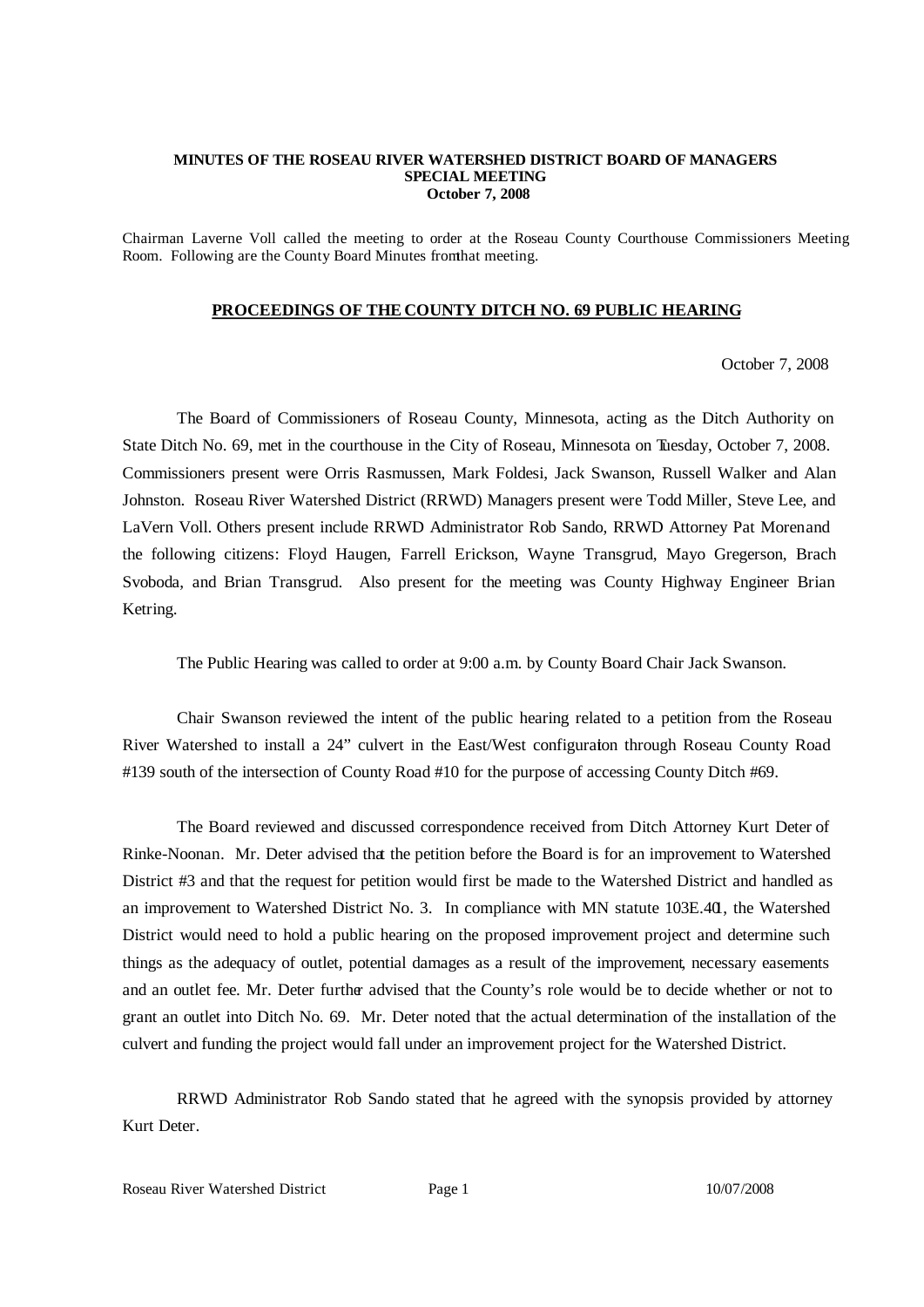Chair Swanson asked for clarification on what the county needed to do. Commissioner Johnston noted that the Board would need a hydrology report similar to the one completed for the Joe Laurin petition.

RRWD Administrator Rob Sando asked if the Board was willing to hear public comment.

Chair Swanson noted that he felt it was more appropriate for the RRWD to take public comment at their improvement hearing.

The Board discussed whether it was appropriate to continue with the Public Hearing given that the legal procedures had not been followed.

RRWD Chair LaVern Voll stated they, the Watershed, had held a public hearing some time ago and made a decision at that time to petition the Roseau County Board for the 24 inch culvert.

Roseau River Watershed Attorney, Pat Moren stated that the Watershed District held an informational meeting not a public hearing on the proposed improvement and recommended that the Watershed officially notice and hold the appropriate public improvement hearing before proceeding further.

Former RRWD Manager Ferrell Erickson stated that the RRWD has the right to petition for a project but that there is a process to follow and consequences for not following the legal process. Mr. Erickson informed the Board that he believed County Ditch No. 69 would be adequate to handle the additional water from WD No. 3 it if were cleaned. Mr. Erickson noted hat the county has an obligation to clean ditches.

RRWD Manager Todd Miller stated that he believed the RRWD had followed the correct process noting that this matter has been ongoing for over 30 years and that it is time for the two Boards to work together without outside expertise and take the initiative themselves and get something done.

Chair Swanson suggested that two county board members, two watershed managers and the two attorneys, Kurt Deter and Pat Moren, meet and determine the appropriate course of action.

Engineer Ketring advised the Board that he that did not think Mr. Deter had the correct facts. Mr. Ketring stated that he believed the RRWD had gone through the appropriate procedures and complied with the statute regarding this improvement project and that the Board had the authority to act on the petition before them. Mr. Ketring advised the Board that it is their responsibility to hear testimony for and against the project now and if they do not have the information they need to act, to request that the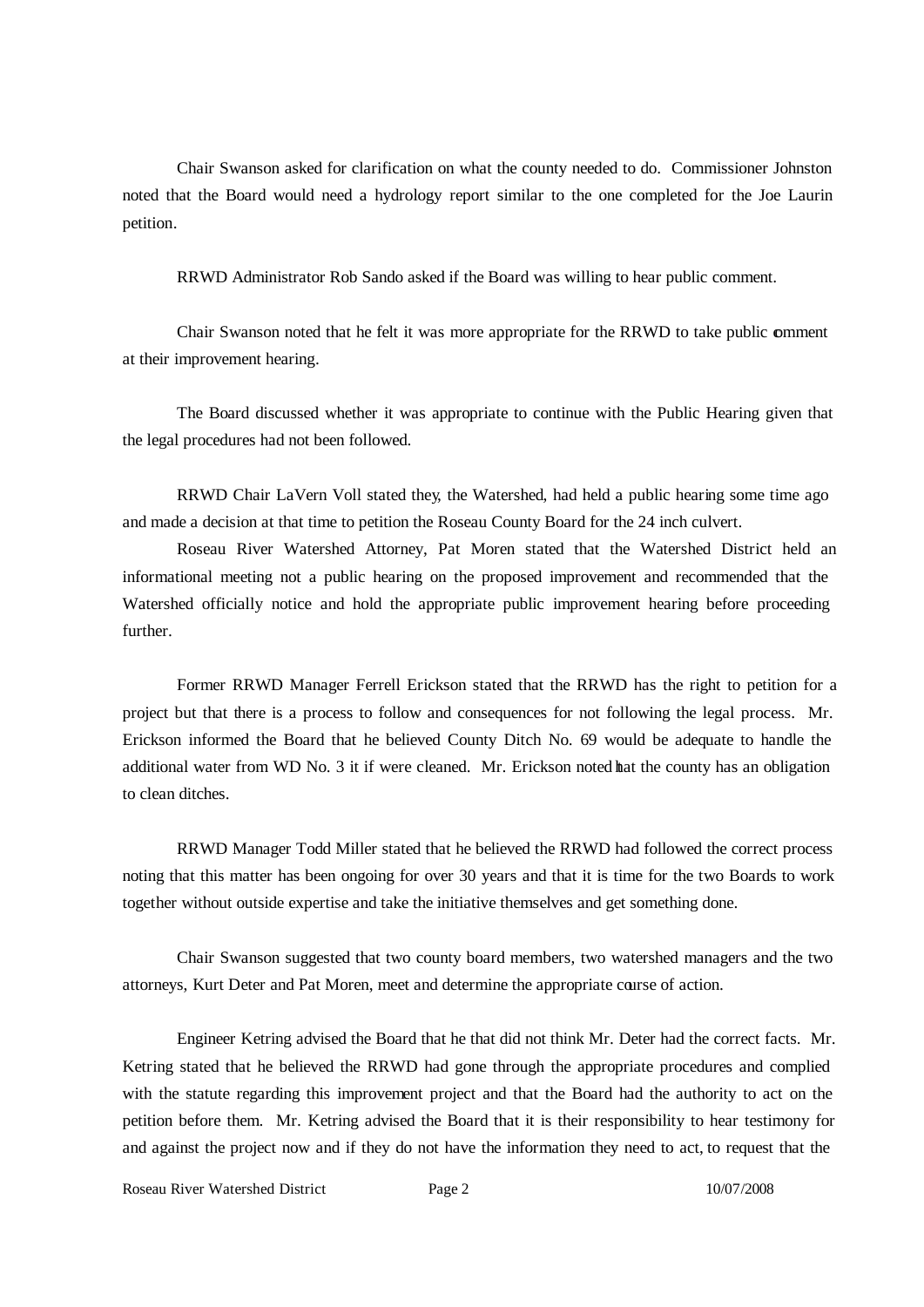RRWD provide it.

RRWD Chair Voll stated that we are just going around and around in circles and need to act. RRWD Manager Miller stated that all the Board needs to do is approve the petition and install a culvert though the road.

RRWD Attorney Pat Moren advised that the Watershed must follow statute and notice and hold an improvement hearing.

RRWD Chair Voll stated that the hydrology report is done. Commissioner Johnston then requested a copy. Chair Voll stated that the county already had it. Commissioner Johnston stated the RRWD was supposed to provide the county with a hydrology report for the location in question.

Coordinator Klein noted that a hydrology report was done, but it was for the culvert two miles south as part of the Joe Laurin petition.

Commissioner Foldesi asked if another complete study would need to be done or if we could use the information we have as the 69 system is the 69 system as it should be the same or nearly the same. Does someone have to pay for another complete study?

Voll stated that two miles north there is nothing but a big slough, so there is no negative impact it could possibly have.

Mr. Erickson stated that he did not think the County had to do any further study just need to look at two culverts instead of one.

Chair Swanson stated that he agreed that this water concern has been ongoing for over 30 years, but that in the scheme of things, he would prefer that the process be done legally according to statute so that whatever the resolution is, that it was done the way it was suppose to be done.

Commissioner Johnston asked if the RRWD study on this improvement project indicated that the ditch would be able to handle the water.

RRWD Manager Todd Miller stated that the county's study indicates that the system can handle it.

Commissioner Johnston noted that the previous study was done at a different location for a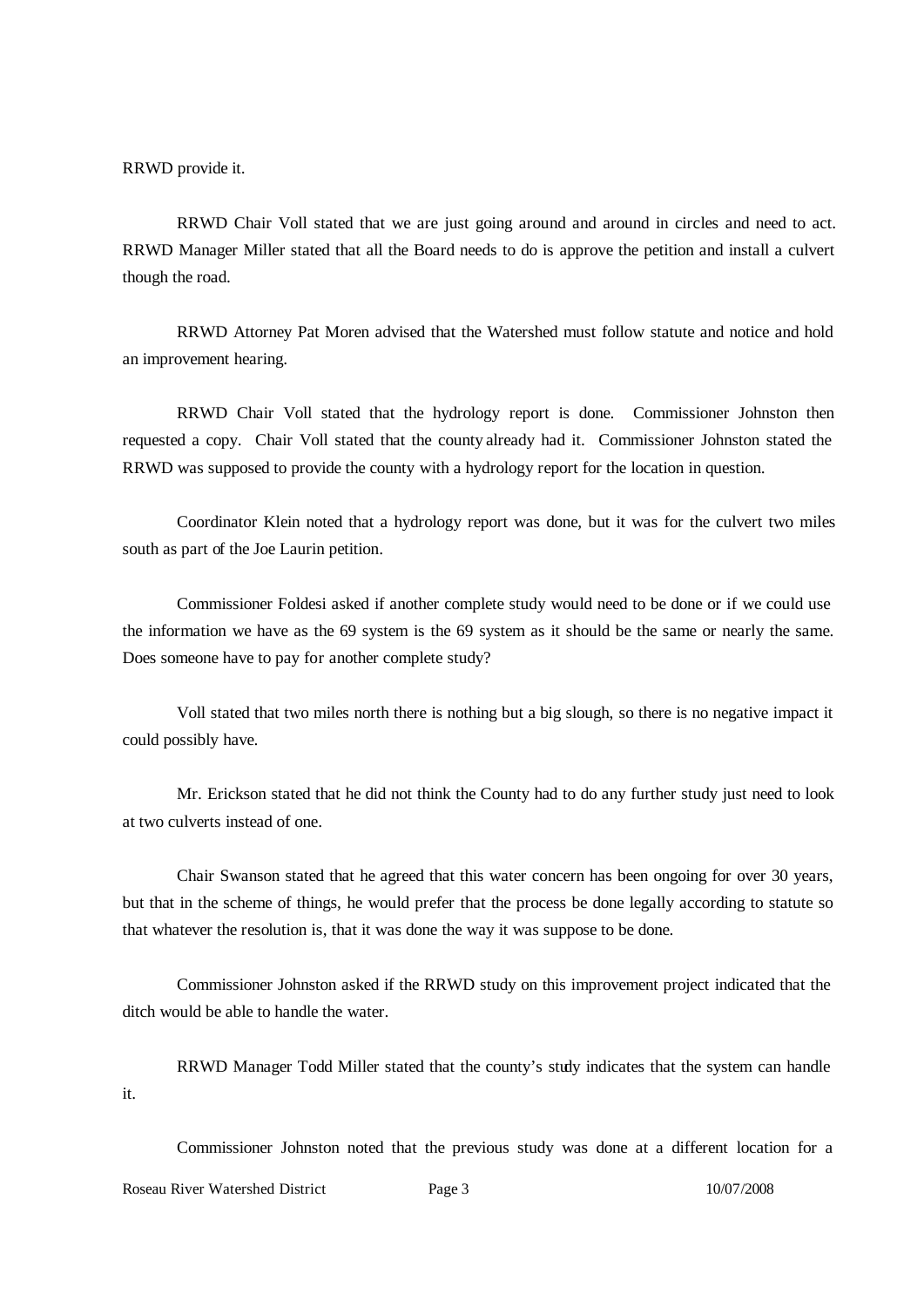different culvert. Commissioner Johnston stated that the RRWD needs to bring the county a study that indicates installing this culvert will not be a problem.

Commissioner Foldesi responded to Mr. Erickson's concern regarding cleaning County Ditch No. 69 and requested that Engineer Ketring explain why the cleaning project stalled.

Engineer Ketring stated that the county was out doing repair on the 69 system but due to the DNR they have had to stop. Ketring noted that if we take the sediment out and slope the ditch it is a much cheaper repair than trying to shape an existing slope at its current elevation. In doingso, were working with the DNR and everything was going good and then a local manager decided he did not like us working out in this area and raised enough questions that it shut down the project. It was determined it is not an improvement rather a right of way issue. We have had several meetings with DNR to resolve it. The reason we have not been able to push any further is because we have many other systems that we are trying to work on and need to work with the DNR on and that is why it is at a standstill. We have authorization to repair that whole 69 system. We are just getting through the bureaucracy now.

Commissioner Foldesi stated that we do need to get out and get rid of the beaver dams.

Commissioner Rasmussen stated that it appears that the RRWD needs to have a public hearing, but that the Board will still need to act on the petition and if they do not go forward with the public hearing today, the project will have lost all forward motion. Commissioner Rasmussen said that he agreed with RRWD Manager Todd Miller and wondered if the Board could approve the petition pending the RRWD holding a public hearing.

Commissioner Johnston stated that he did not think that was a good idea. He noted that the Board had denied the previous petition and ordered the culvert to be capped and the RRWD did not act on that. So we spent a lot of money and have gotten nowhere. Johnston stated that we need to have the information in order to make a decision. This culvert may be just about the same but that does not mean we do not have to follow the correct process. We as the ditch authority are going to do it right.

RRWD asked if Johnston had seen an original design of WD No. 3. Commissioner Johnston stated that it does not matter. RRWD Manager Todd Miller stated that the county is one who originally petitioned for the WD 3 System.

Engineer Ketring again noted that the RRWD did hold a public hearing. It is before the Board because they have enough people who want the culvert. He said they have done the study, spent a lot of money and now they want the culvert. He said that there was a hydraulic study done. Now they are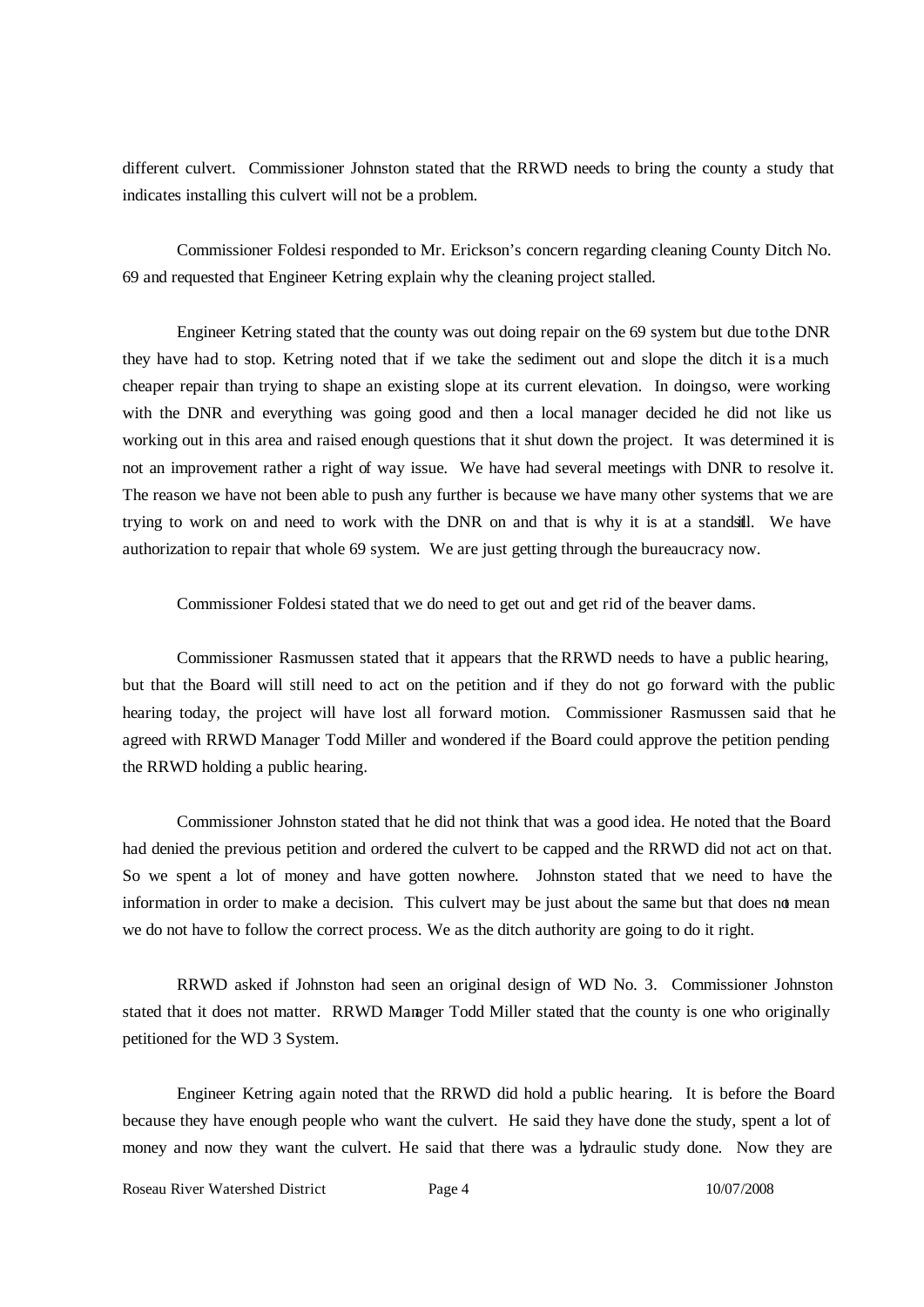coming to the Board to ask for permission to put in a 24" culvert. He told the Board that as a ditch authority they want to hear from the locals and maybe they do not have a problem with it and it was an insignificant increase. That way the watershed does not have to go back and spend a lot of money and reengineer. We can sit at this meeting today and follow the process and simply request more information.

Coordinator Klein asked for the date that the public hearing had been held on this improvement project.

Engineer Ketring asked why the county cared whether or not the RRWD had followed statute. Ketring noted that all the Board needs to do is make a decision. Ketring stated that the county does not want to bog this down with anything else. Ketring added it is cut and dried for the Board; yes or no. If yes, is there enough information to make the decision and is the public on the 69 system for or against the system. Ketring advised that the Board not get bogged down with whether the RRWD held a public hearing or not.

Char Swanson noted that he is hearing the RRWD attorney say otherwise.

Pat Moren stated that his understanding is that it was an informational meeting. RRWD Administrator confirmed that.

Engineer Ketring stated that this petition is what came out of the denial of the Joe Laurin petition. At that time, the Board agreed to sit down with the RRWD and look at other options. Ketring noted that this petition before the Board is part of what came out of those meetings.

Commissioner Johnston asked what the ruling was on the Joe Laurin crossing. Engineer Ketring stated that the Engineer determined that Ditch 69 could handle the water but that the conveyance could not. Engineer Ketring added that there would be damages so the County Board denied the petition.

Commissioner Johnston stated that the Board does not have enough information to make a decision on the petition before them at this time.

Attorney Pat Moren suggested that since the interested constituents are present, and the Board has the ability to access Kurt Deter by phone, that the Board hears their testimony.

Chair Swanson asked again if there was validity in hearing testimony. Commissioner Swanson noted that he had been at the informational meeting that is being referred to and that there was no agreement. He said he did not see how it would be productive in any way to hear the same testimony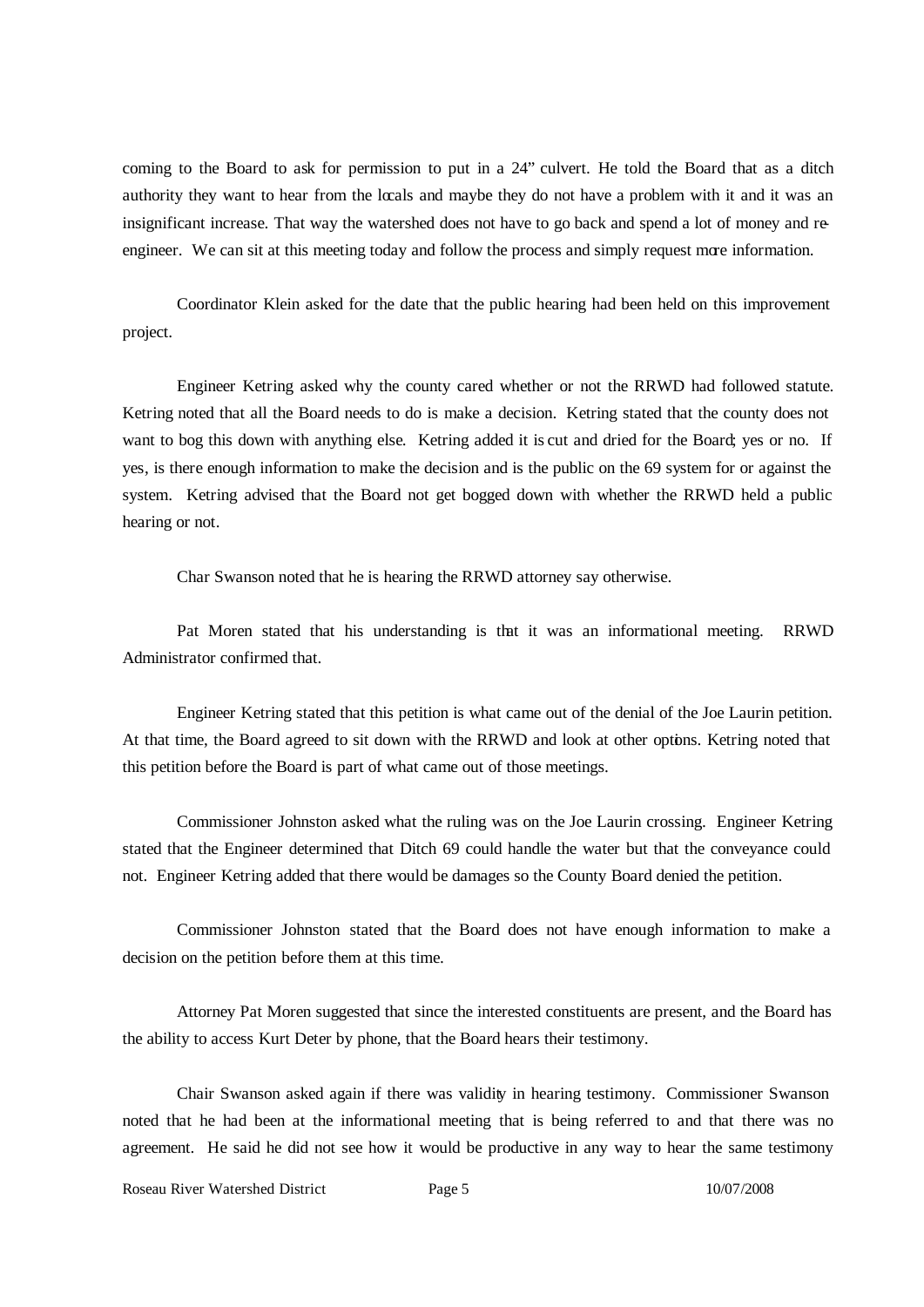again today.

Commissioner Foldesi stated that the new location of the culvert puts a different twist on things and stated that he would like to hear what the public has to say about this new location.

It was agreed to proceed with the public hearing and to hear testimony.

Commissioner Walker stated that all we are going to be out is our time and suggested that we listen to the public.

Coordinator Klein asked for clarification as to whether this petition is an extension of the Joe Laurin petition that was denied by the Board or whether it is a new petition. Coordinator Klein noted that Kurt Deter sees the petition as a separate petition and as such has advised the Board to treat it like any improvement petition that comes before it.

Engineer Ketring stated that Mr. Deter is mudding the water. He stated the RRWD has a procedure for improving a ditch. Ketring stated it is not up to the county board to determine whether or not the RRWD is following procedure. He said the county is not liable. Ketring stated the RRWD is coming to the Board for approval on a culvert. Ketring stated that historically procedures have not been followed. Ketring said this is a public hearing adding that if we go across the county line every culvert that is put in is through a public hearing and they don't spend \$10,000 to engineer it. He said the Board can ask for more information. Ketring stated that the petition is from the Joe Laurin matter but not necessarily from the Joe Laurin petition, adding that that situation was not going that way it should have gone either.

Chair Swanson called for written or oral comment. Coordinator Klein advised the Board that an email correspondence had been received from Marlin Lindland, a landowner located east of the proposed outlet area, expressing opposition to the petition.

Chair Swanson opened the meeting to comment from the public in the audience.

Mayo Gregerson stated that this was one of the ideas that he recommended to the RRWD Board. Ketring stated that we need to clarify which culvert we are referring to. Mayo Gregerson stated he understands which culvert is being discussed. Gregerson noted that the purpose of the WD 3 is to empty water into the Roseau River and that what is being looked at is for excessively high water over fow where we need a culvert to protect the land.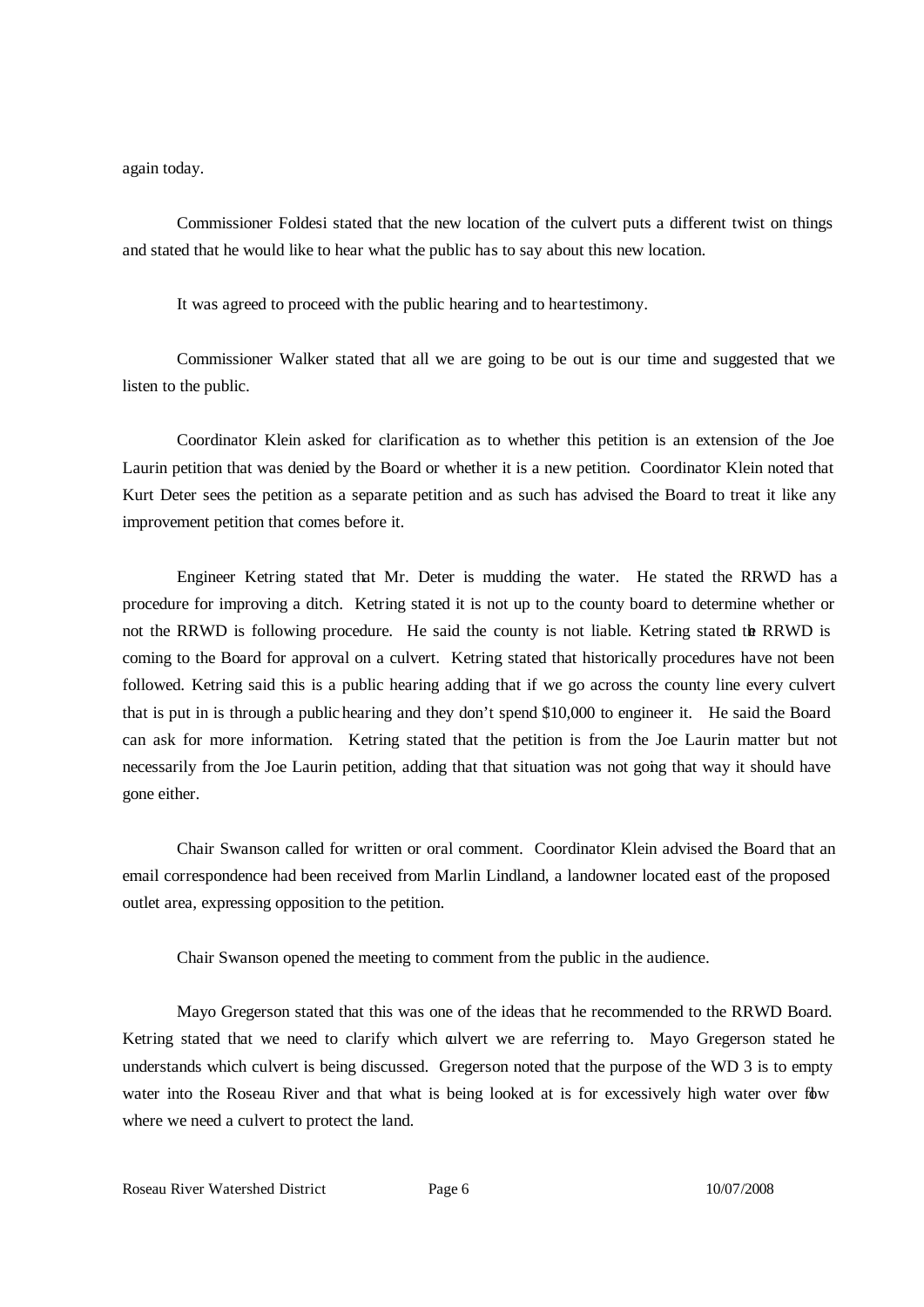Ferrell Erickson stated that he is in favor of this culvert if it is set at an elevation that is good for both sides. He stated it has been surveyed in the past and the elevations look just fine. He said that ditch system is a \$50 an acre improvement and it is not enough of a ditch to handle the added drainage that has come in since it was built. Erickson added that WD 3 is not a cure all ditch. He said Ditch 69 is only a 10 year event ditch and it will flow over in a water event. He suggested people need to get a big picture perspective instead of just from their own individual needs.

RRWD Manager Steve Lee stated that the RRWD meeting was noticed as a Public Hearing/Informational Hearing. He added that we are here to talk about this one culvert and not the ditch systems.

RRWD Manager Todd Miller stated that the WD 3 design was marginal to begin with. He said that the ditch is going to flood one out of five years and that there were west pipes in thesystem when it was built which is probably why the Joe Laurin culvert was left in. He said there has to be some relief to the west and that it is all spelled out in the public hearing documents. Miller added that since he has been on the RRWD there has been a lot of discussion and money spent on this matter with no resolution.

Chair Swanson asked who is opposed to the proposed culvert.

Wayne Transgrud stated that answer would depend on how much water we are talking about.

The group discussed the flow of water in this area noting that any time the Roseau River backs up the water flows south down the ditch to this corner.

A concern was expressed that if a 24" pipe is put in that Ditch 69 west needs to be cleaned and that there need to be laterals running west south of this proposed culvert so that the water isn't backing up.

Chair Swanson asked the Board if they have any more clarity after hearing testimony.

Commissioner Rasmussen stated we are making a mountain out of a mole hill. He asked Engineer Ketring to correct him if he was wrong, but a 24 inch culvert is only going to drain 40 or 80 acres, 160 acres. He said that 24 inch culvert isn't going have any big impact. He does agree that the 69 system needs to be maintained and that it can handle a lot of water when it is working properly. He added that if the ditch is not being maintained properly that the buck stops at the Board table and it needs to be taken care of. Whatever we do here, is not going to make a difference to any one present aslong as the 69 system is working. Commissioner Rasmussen stated that this has been handled very inefficiently.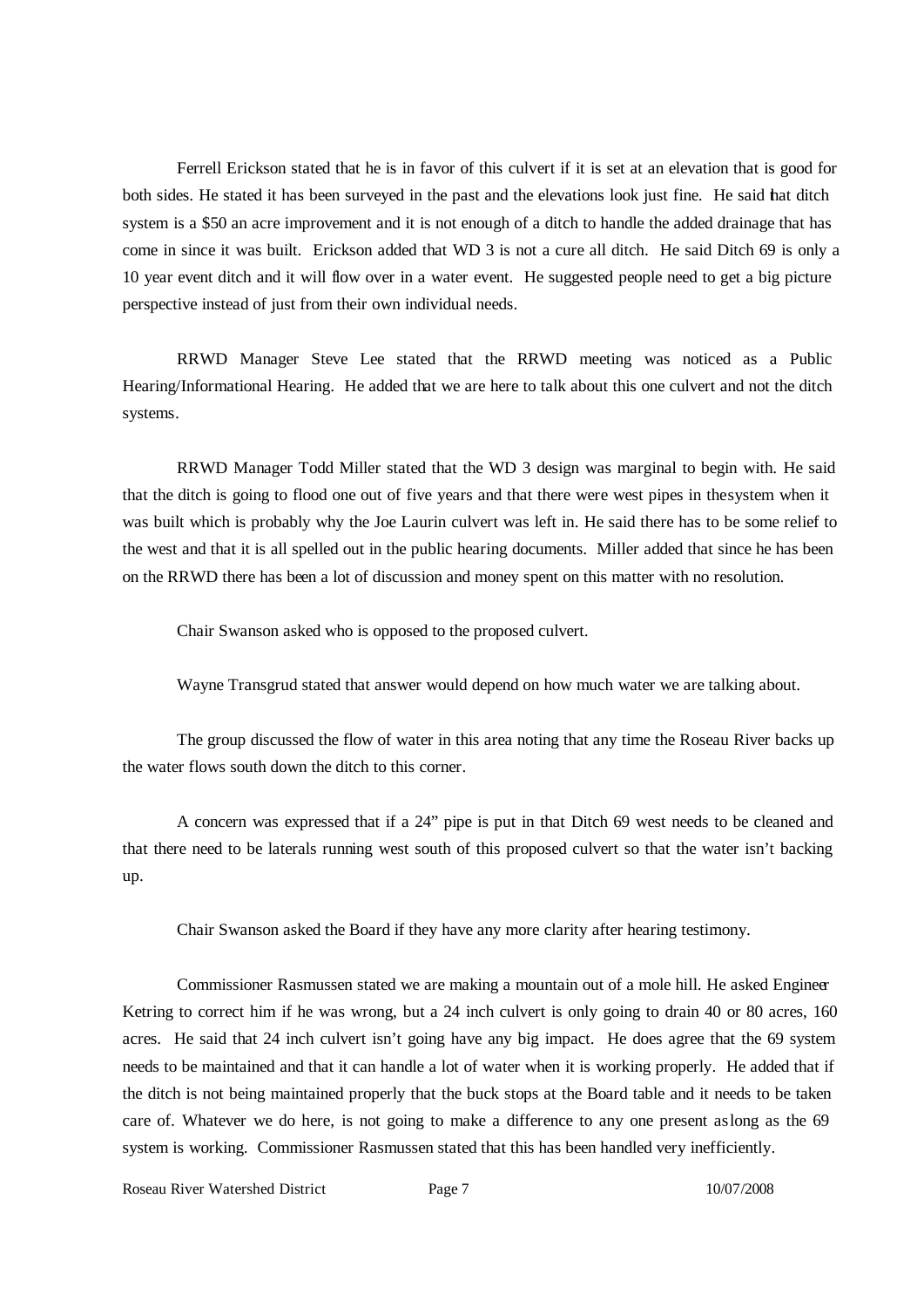Mayo Gregerson stated that the only reference he has seen in the WD 3 documents is a recommendation from the State that during high water times that the water be diverted to the west at the corner in question to the Duxby Dike.

RRWD Manager Todd Miller stated that there is a hand sketch in the WD 3 design of a culvert at the Joe Laurin corner to provide relief.

Mayo Gregerson stated that the RRWD has an order from the County Board to remove the culvert and they still have not acted on it.

RRWD Manager Todd Miller stated that is because that is what the RRWD decided to do.

Mayo Gregerson asked why the RRWD is acting in direct violation of an order.

RRWD Manger Todd Miller stated that he thought Mayo Gregerson was confused.

Mayo Gregerson stated that every attorney he has spoke to says that the watershed is in violation and that it was determined by the county that they wanted the watershed to block the culvert.

RRWD Todd Miller stated that the culvert was in the original plan.

Mayo Gregerson stated that it does not matter because the county determined that the conveyance was not adequate to handle the water and they ordered the culvert to be closed. Mayo Gregerson stated that his attorney is going to find out. He said as a result of the informational meeting held by the RRWD that he has gotten an attorney to sort out this matter. He noted that he has property damage and crop damage.

Commissioner Rasmussen stated that discussion on the Joe Lauren culvert is not the purpose of this meeting.

Chair Swanson asked again if there is anyone opposed to putting in the culvert at the location suggested in the petition.

Floyd Haugen stated that he is not opposed to the proposed culvert but that they need to do some improvements in the WD 3 because they are not getting the water to move adequately in this ditch system. He said you can't have crossing sitting up 178 inches higher than in another place and that those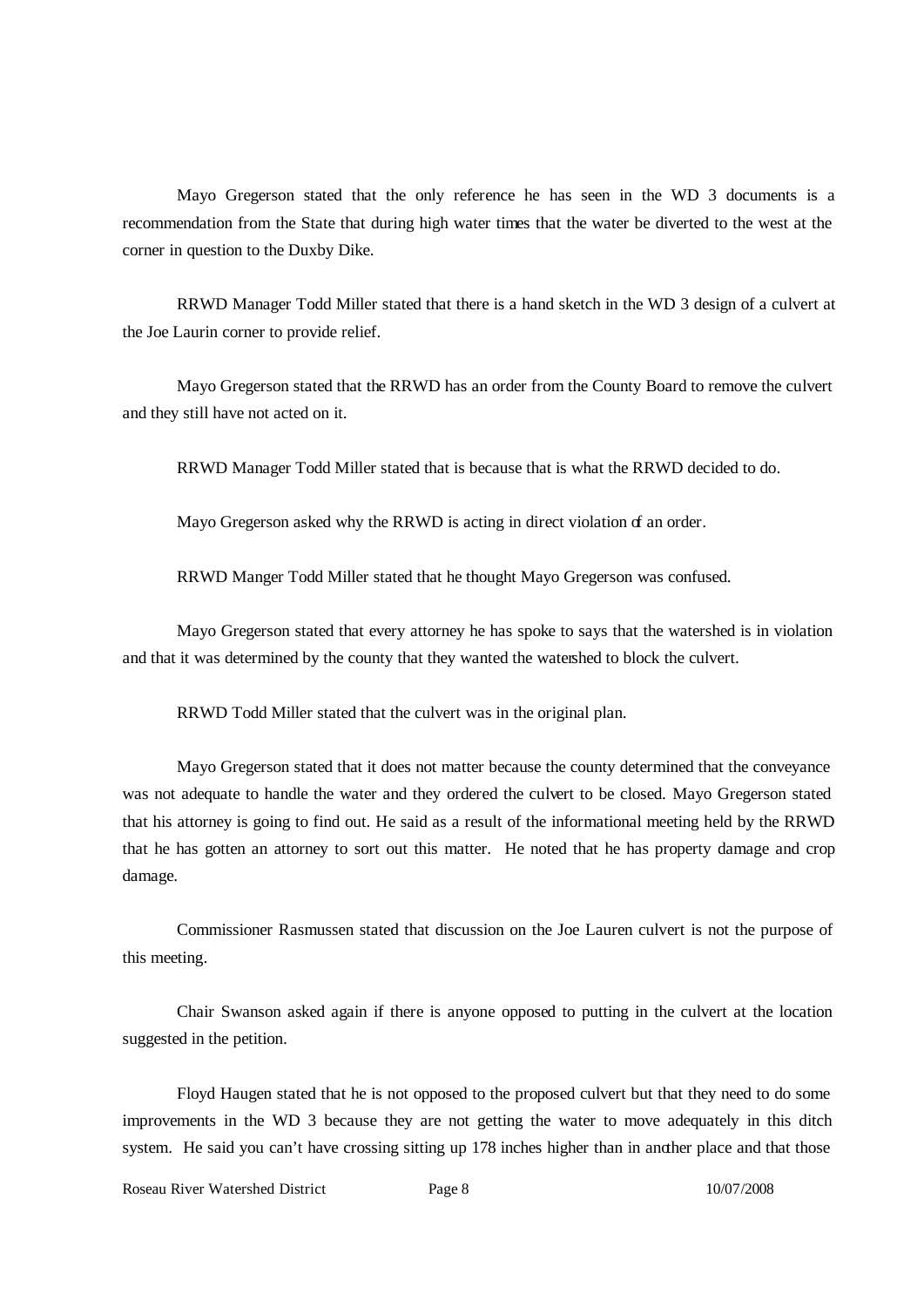types of things need to be taken care of and also the two culverts in No 10 need to be replaced or relayed.

Chair Swanson reviewed Minn. Statute 103E.401, Subd 4.

Pat Moren stated that it is the Board's responsibility to follow the directives in this statute.

Engineer Ketring stated that the Board determines the capacity as to whether or not it can handle the water, listens to the public as to whether they think the system can handle the water, and follow the statute with the requirements.

Swanson asked for clarification regarding determining the outlet fee.

Foldesi stated that he and a couple of members of the watershed talked about leaving the culvert in at the Joe Laurin corner, on the condition that the ditch moving the water be improved and that the agreement was that until that is done to put a weir on it.

Chair Swanson asked for any further comment.

Mayo Gregerson stated that he has been an instigator in this whole deal and that he feels compelled to state why. He said that ever since the WD 3 system was put in that he has watched his and his neighbors land – and he has noticed that there are many years where landowners east, south and north are faming while his fields are covered with water. Mr. Gregerson addedthat this is why he has tried to get the Joe Laurin culvert closed. Gregerson stated that he is not asking for all the flooding to be controlled but he is asking for equal footing. Gregerson stated that this is why he is so frustrated with the RRWD for putting in a weir on it and why he has consulted an attorney. Mayo Gregerson stated that he has had 2 million dollars in crop losses as a result of this culvert.

RRWD Manager Steve Lee said that the weir is temporary until they get the problem fixed. Le added that they put in the weir in an attempt to save Mayo Gregerson's crop this year. Lee stated that he checked water five days in a row and that water was not any higher on one side than another but agreed that we need to get the conveyance cleaned out.

Chair Swanson called for a motion to close the public hearing. A motion was made by Commissioner Johnston, seconded by Commissioner Walker and carried unanimously to close the SD No. 69 Petition Public Hearing.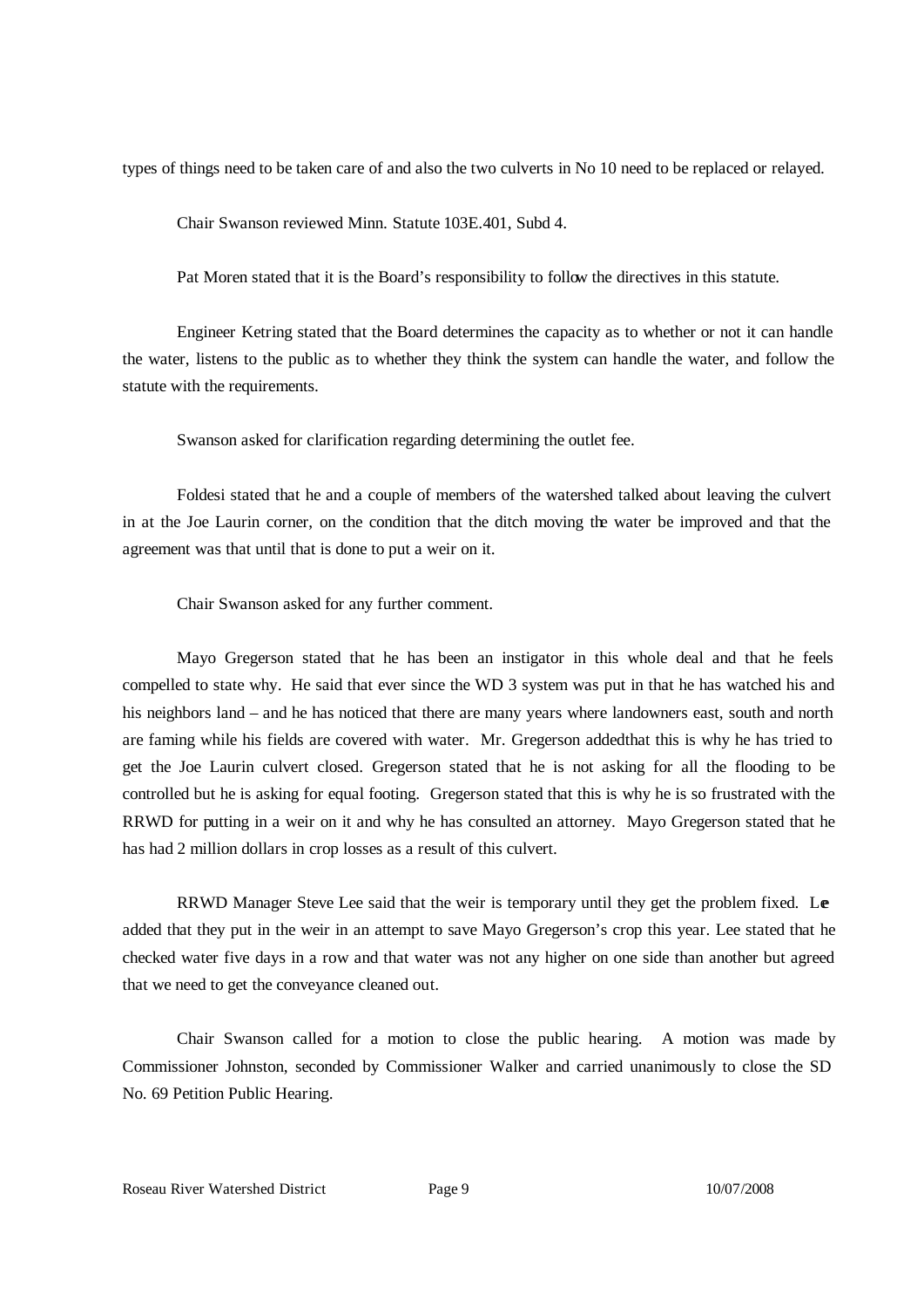Chairman Voll recessed the RRWD Special meeting until 7:30 a.m. October 8, 2008.

### **MINUTES OF THE ROSEAU RIVER WATERSHED DISTRICT BOARD OF MANAGERS SPECIAL MEETING CONTINUATION October 8, 2008**

Chairman Laverne Voll called the meeting to order at7:30 a.m. at the Roseau River Watershed District Office. Attending the meeting were: Laverne Voll, Attorney Moren, LeRoy Carriere, Engineer Brian Ketring, Steve Lee, County Commissioner Jack Swanson, Todd Miller, County Commissioner Mark Foldesi and Administrator Sando.

Roseau County Engineer Brian Ketring discussed a phone call with Attorney Kurt Deter concerning the installation of a culvert two miles north of the original culvert between Sections 10 & 11 of Moose Township. A conference call was initiated with Attorney Deter. CommissioneSwanson asked what legal steps the Watershed District should take to proceed with the installation of the culvert.The County should hold a public hearing to determine whether or not to allow WD#3 to outlet into Ditch 69. One concern is whether or not ich 69 is suitable to handle the water from DW#3. According to a report completed by Engineer Jerry Benz Ditch 69 has the capacity to handle the additional water. Notice needs to be sent to all landowners in the Ditch 69 system along with publication o notice. An outlet fee also needs to be established.

There was discussion on the removal of the 'Joe Laurin' culvert. Attorney Deter stated that he had received a letter from an attorney for Mayo Gregerson requesting the removal of the culvert as **directed** by the County Board at their public hearing.

The Watershed District needs to provide the information and engineering that the Ditch 69 system as the capacity to handle the water that would be added to the system. At that point, the County would be be sponsible for either approving or denying the request to allow the addition water and charging an appropriate outlet fee.

There was discussion on who would petition for improving the conveyance and allowing the culvert at the 'Joe Laurin' corner. Theproper statute to follow was also discussed. The conference call with Attorney Deter ended at 8:25 a.m.

Commissioner Swanson suggested that the Watershed District trap or block the existing the 'Joe Laurin' culvert, Engineer Ketring and Administrator Sando will contact Engineer Bentz and determine if Ditch 69 has the capacity to handle the WD3 water and the County will hold a public hearing with proper notice.

A **motion** was made by Manager Voll and seconded by ManageCarriere to close the culvert in accordance with the County Board's order. Motion carried with Managers Voll, Carriere and Miller in favor and Manager Lee opposed. Chairman Voll suggested hiring Jerry Solom to weld a plate on the culvert.

There was discussion on what the petition shouldinclude and who should submit the petition to the County. There was a question on who could legally petition. After a phone call to Attorney Deter, it was his recommendation that the landowners, not the Watershed District, petition for the outlet.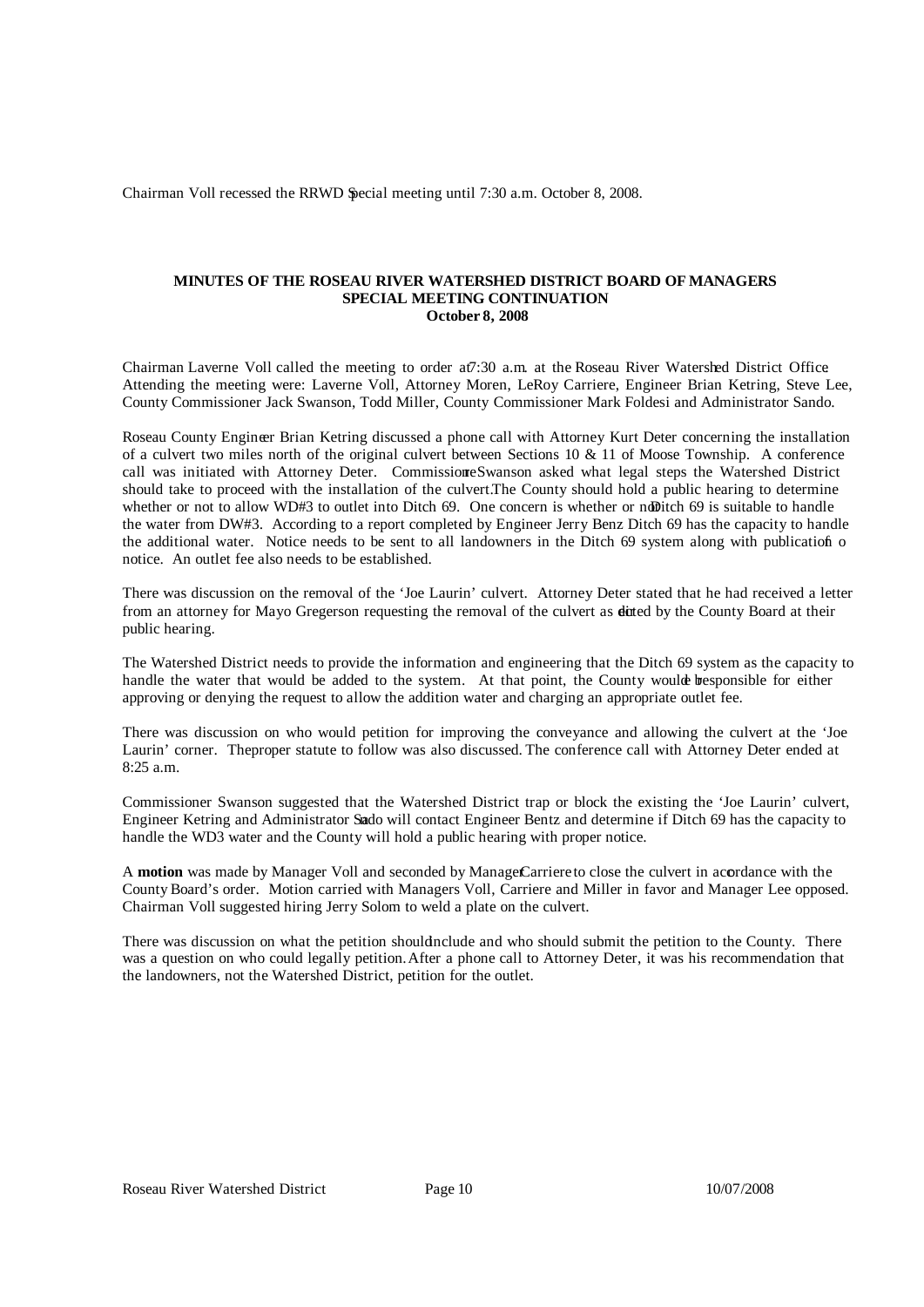### **MINUTES OF THE ROSEAU RIVER WATERSHED DISTRICT BOARD OF MANAGERS MEETING HELD November 5, 2008**

**ORDER:** Chairman Laverne Voll called the meeting to order at8:00 a.m. at the Roseau River Watershed District Office

**MANAGERS PRESENT**: Steve Lee, LeRoy Carriere, Allison Frislie, Laverne Voll and Todd Miller.

**STAFF PRESENT:** Administrator, Rob Sando; Administrative Assistant Tracy Halstensgard

**OTHERS PRESENT:** Refer to attendance sheet.

**CONSULTING STAFF PRESENT**: Pat Moren, Attorney.

**DELEGATIONS:** Houston Engineering

AGENDA: Motion by Manager Miller and seconded by Manager Carriere to approve the agenda with the additions West Interceptor maintenance fund and Challenge Grantunder Old Business; Kittson County under New Business. Motion carried unanimously.

**MINUTES:** A **motion** was made by Manager Carriere and seconded by ManagerMiller to approve the October  $1<sup>st</sup>$ , 2008 meeting minutes as mailed Motion carried unanimously. The October  $7<sup>th</sup>$ , 2008 special meeting minutes were held for approval untilhte December meeting. Motion carried unanimously.

# **RECEIPTS:**

| <b>Receipts -- Memo</b>                      |    | <b>Balance</b> |
|----------------------------------------------|----|----------------|
| Interest -- Checking account                 | \$ | 157.75         |
| Border State Bank -- interest on CD #200240  |    | 1,423.89       |
| Citizens State Bank -- interest on CD #43275 | \$ | 618.30         |
| State of Minnesota -- Market Value Credit    | S  | 24,093.76      |
| Roseau County -- share of taxes              | S  | 132,405.91     |
|                                              |    | 158,699.61     |

**BILLS:** A motion was made by ManagerLee and seconded by Manager Carriere to pay the normal monthly bills. Motion carried unanimously.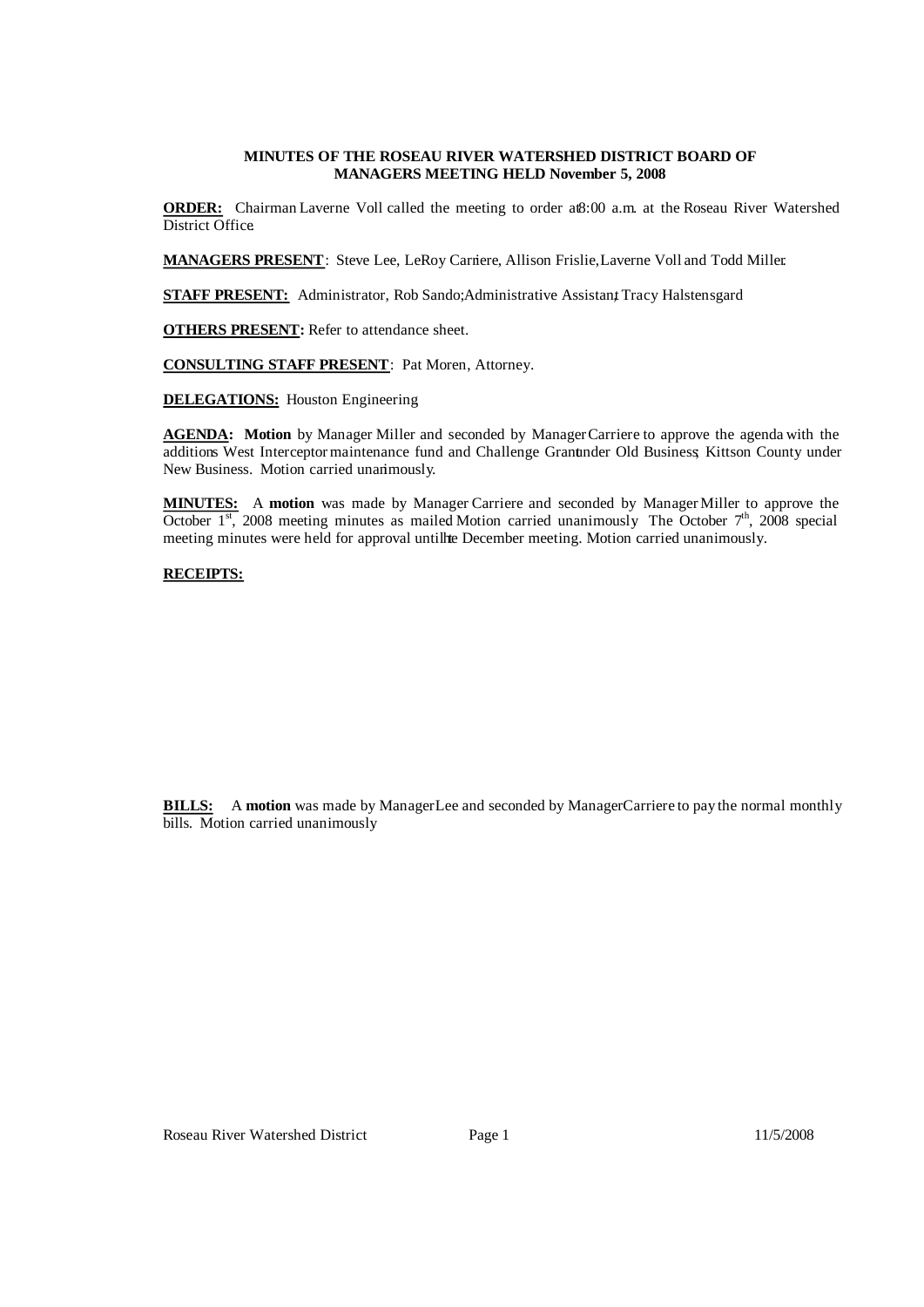| <b>Bills - Memo</b>                                               |                                      | <b>Amount</b> |
|-------------------------------------------------------------------|--------------------------------------|---------------|
| City of Roseau -- utilities                                       | \$                                   | 247.91        |
| Unicel -- cell phone charge                                       | \$                                   | 62.44         |
| Century Tel -- phone bill                                         | \$                                   | 159.72        |
| Sjoberg's Cable TV -- cable internet                              | $\overline{\$}$                      | 45.67         |
| Tony Torn -- copier maintenance                                   | \$                                   | 6.57          |
| HDR Engineering, Inc -- project engineering                       | $\overline{\mathbf{S}}$              | 33,444.01     |
| Patrick D. Moren -- legal fees                                    | \$                                   | 2,968.75      |
| Steve Lee -- meetings, mileage and expenses                       | $\overline{\$}$                      | 342.57        |
| LeRoy Carriere -- meetings, mileage and expenses                  | $\overline{\$}$                      | 138.53        |
| Allison Frislie -- meetings, mileage and expenses                 | $\overline{\mathcal{S}}$             | 127.91        |
| LaVerne Voll -- meetings, mileage and expenses                    | $\overline{\mathfrak{s}}$            | 783.97        |
| Todd Miller -- meetings, mileage and expenses                     | $\overline{\$}$                      | 784.64        |
| Rob Sando -- expenses and mileage                                 | \$                                   | 477.33        |
| Rob Sando -- salary                                               | \$                                   | 2,996.50      |
| Tracy Halstensgard -- wages                                       | \$                                   | 1,980.12      |
| PERA -- employee and employer share                               | $\overline{\$}$                      | 833.63        |
| Internal Revenue Service -- 941 tax withholding                   | $\overline{\mathbf{S}}$              | 1,801.97      |
| Houston Engineering -- ring dike                                  | $\overline{\boldsymbol{\mathsf{s}}}$ | 2,972.00      |
| Geroy's Building Center -- remodeling expenses                    | $\overline{\mathbf{S}}$              | 122.47        |
| Minnesota Department of Revenue -- 3rd quarter withholdings       | $\overline{\$}$                      | 712.00        |
| Doug's supermarket -- food for meetings                           | \$                                   | 102.05        |
| Ace Hardware -- office remodeling expense                         | \$                                   | 381.30        |
| Scott's True Value -- office supplies                             | $\overline{\mathbf{S}}$              | 33.33         |
| TS Holte -- PE #7 for Palmville                                   | $\overline{\$}$                      | 5,172.75      |
| Roseau - LOW Title & Abstract -- land purchase                    | $\overline{\mathfrak{s}}$            | 3,047.00      |
| Linda Hedlung -- rolls for meeting                                | $\overline{\mathcal{S}}$             | 15.00         |
| MAWD -- annual meeting registration                               | $\overline{\mathbf{S}}$              | 400.00        |
| Kittson County -- cost share of maintenance to SD 51              | \$                                   | 2,613.75      |
| Multi Office Products -- office supplies                          | \$                                   | 320.52        |
| Vern Rugland -- Mowing West Interceptor and Hay Creek             | $\overline{\mathcal{S}}$             | 1,225.00      |
| Claire Kjersten -- mowing Duxby Levee                             | \$                                   | 1,050.00      |
| Roseau Times- Region -- Legal notice                              | $\overline{\$}$                      | 21.00         |
| Roseau County Recorder -- recording fee                           | $\overline{\mathbb{S}}$              | 46.00         |
| Roseau County Court Administrator -- Hay Creek / Norland fee      | $\overline{\$}$                      | 250.00        |
| The Baudette Region -- legal notice                               | \$                                   | 29.40         |
| H & J Displays -- Counter                                         | $\overline{\mathcal{E}}$             | 798.75        |
| <b>RRWMB -- Share of Taxes</b>                                    | \$                                   | 37,806.75     |
| Roseau - LOW Title & Abstract -- closing costs                    | $\overline{\mathcal{G}}$             | 512.68        |
| JOR Engineering -- RRWMA project                                  | $\overline{\$}$                      | 130.00        |
| Roseau County Highway Dept.-- spraying Ditch 8 & culvert for WD 3 | $\overline{\mathcal{G}}$             | 884.78        |
| Solom Machine Shop -- Welding trap for WD 3                       | $\overline{\mathcal{L}}$             | 205.00        |
| <b>MonTech Computers -- supplies</b>                              | $\overline{\$}$                      | 126.04        |
| Lund Furniture & Carpet -- flooring                               | $\overline{\mathcal{S}}$             | 4,633.00      |
| Postmaster -- postage & stamps                                    | \$                                   | 128.19        |
| <b>TOTAL</b>                                                      | \$                                   | 110,941.00    |

Roseau River Watershed District Page 2 11/5/2008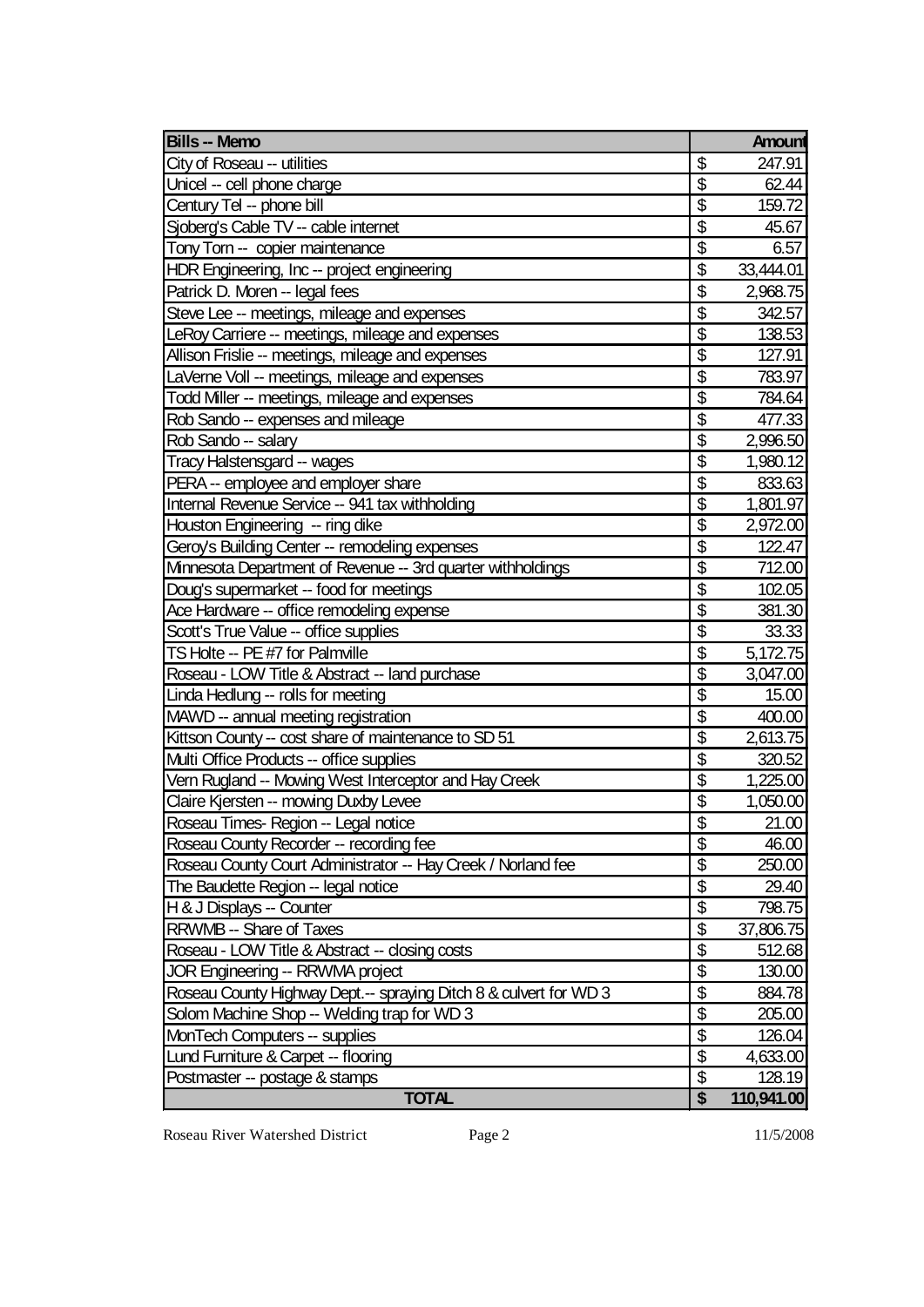#### **PROJECT UPDATE:**

RRWMA: There was no report for this project.

Hay Creek/Norland: Engineer Dalager gave an update on the project including the meetings with landowners and coordination with the County on the ditches. Permitting and the EAW were also discussed and will continue to be worked on throughout the winter. Engineer Dalager and Administrator Sando will be meeting with the COE during the week of October 20 A motion was made by Manager Carriere and seconded by Manager Lee to pay the HDR Engeering and Roseau-Lake of the Woods Title & Abstract bills for the Hay Creek / Norland project. Motion carried unanimously.

Palmville Project: Engineer Dalager handed out graphs from the monitoring of the project this summer. Chairman Voll asked ifhe additional work requested had been completed. Manager Miller stated that he had viewed the project and that it looked good. There was discussion on contacting the County to have the access road put on the blade schedule. Engineer Dalager gave an upte on the completion of construction for the project stating that the only work to be completed was brushing on the north south lateral to be completed this winter. A**motion** was made by Manager Carriere and seconded by Manager Miller to pay T.S. Holte Construction \$5,172.75 for Pay Estimate #7. Motion carried unanimously. A**motion** was made by Manager Miller and seconded by Manager Carriere to pay the HDR Engineering bill for Palmville in the amount of \$2,940.82. Motion carried unanimously.

Malung Project: Engineer Dalager updated the board on response from the DNR concerning the on channel options for frequency and duration.

Steve Lee Ring Dike: Jeff Langen addressed the board and presented a memo with the status of the project. A **motion** was made by Manager Miller and seconded by Manager Carriere to pay the Houston Engineering bill in the amount of \$2,972.00. Motion carried with Manager Lee obstaining.

RRWMA: A motion was made by Manager Frislie seconded by Manager Miller to pay the JOR Engineering bill in the amount of \$130.00. Motion carried unanimously.

**DELEGATIONS:** Janine, from the Red River Basin Commission, gave a presentation to the board presenting them with information and an Activity Report. A **motion** was made by Manager Lee and seconded by Manager Miller to adopt the Red River Basin Resolution and authorize Chairman Voll to signe resolution. Motion carried unanimously.

Joe Laurin addressed the board with concerns about the trapped weir on the culvert between sections 22 &23 of Moose Township. He presented the board with several handouts. MrLaurin listed items that he felt needed follow-up. They were as follow:

- 1. Is WD 3 closed?
- 2. Who were the viewers? Mistakes/oversight made?

3. Transcripts– County owns culvert – County trapped it before– 24" culvert in drawing for keeping ditch dry

4. Option to help all– culvert at Duxby?– conveyance clean (township).

Mr. Laurin stated that he felt a reasonable compromise would be the installation of a culvert two milres inter-The board discussed the county survey handouts. A **motion** was made by Manager Miller to get quotesto clean the ditch to gradefrom Joe Laurin's corner to County Road 10to fix any culverts that are not to grade, and for Administrator Sando to move forward with the work this fall, motion seconded by Manager Lee. Motion carried unanimously. It was the feeling of the board that the Watershed District has fulfilled the requests of the County concerning the closing of the culvert.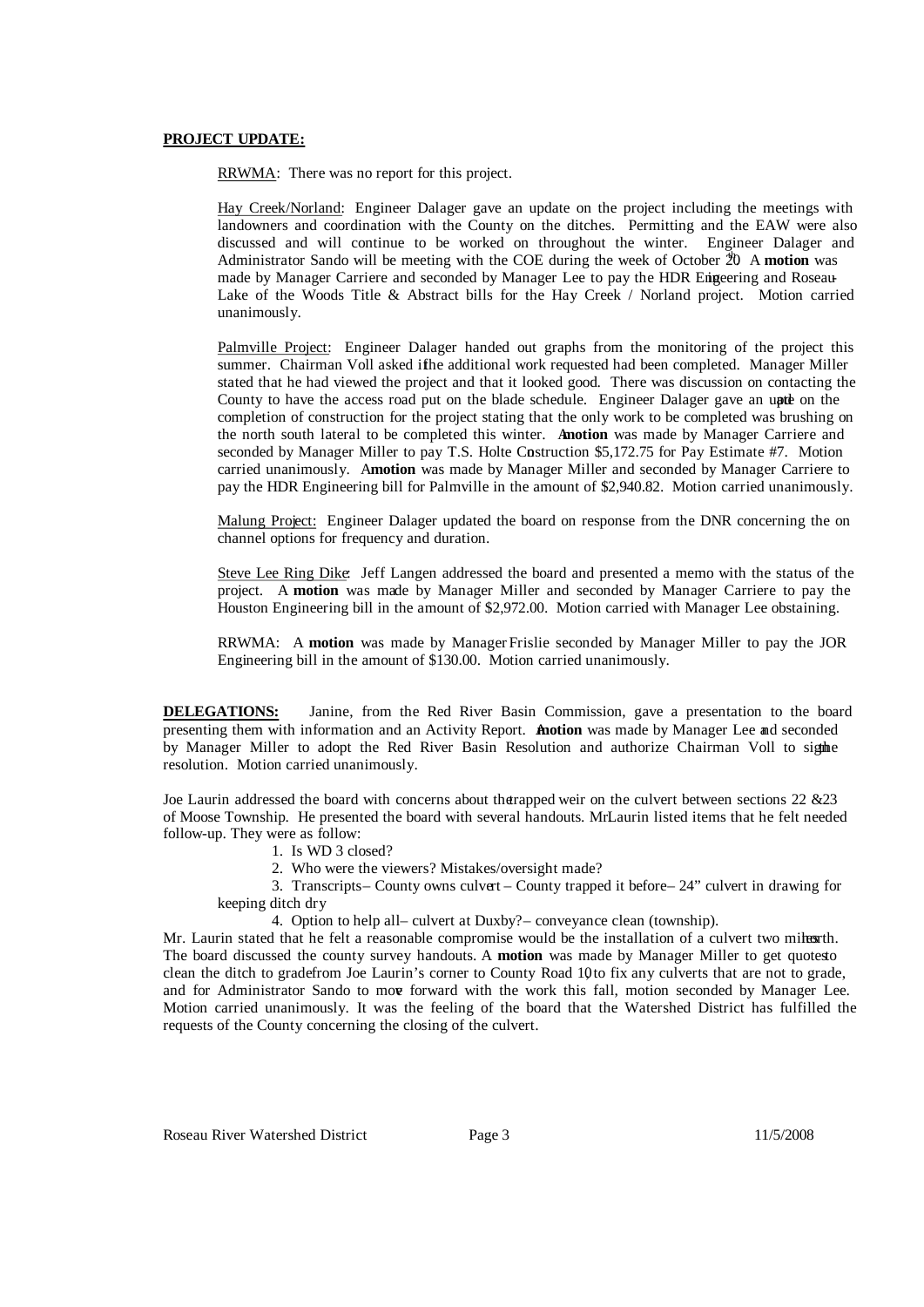### **PERMITS:**

A **motion** was made to approve permit # 08-15 (Dan Johnston) was made by Manager Carriere and seconded by Manager Lee. Motion Carried unanimously.

A **motion** was made to approve permit # 08-16 (Jan Farris) was made by Manager Lee and seconded by Manager Carriere. Motion Carried unanimously.

### **RRWMB Report:**

Administrator Sando gave a briefupdate on the October meeting. The next RRWMB meeting will be November 18<sup>th</sup> in Fertile.

### **Administrator's Report:**

Administrator Sando reported on the following issues:

- Beltrami and Lake Bottom Project Teams- Nate will discuss later in the meeting.
- Curtis Pontow declined the ring dike offer at this time
- Challenge Grant– eligible for \$15,000 total working with the county
- MAWD attendance Managers Miller, Lee and Carriere as welas Administrator Sando will be attending. A**motion** was made by Manager Lee and seconded by Manager Voll for Managers Miller and Carriere to be the official delegate with Manager Lee being the alternate. Motion carried unanimously.
- Ron Harnack has requested funding needs for the upcoming projects.

**RRIW:** Chairman Voll gave an update on the last meeting.

### **NEW BUSINESS:**

The board reviewed bills from Kittson County \$5,227.50 for work completed and is requesting the RRWD pay half. After discussion on thework completed, a **motion** was made by ManagerFrislie to pay one half of the bill for a total \$2613.75, seconded by Manager Carriere. Motion carried unanimously.

# **ENGINEER:**

Malung Project: Engineer Dalager updated the board on response from the DNRstating that their preferred option would be a combination of On-Channel and OffChannel design. Items to be completed for the project include the Preliminiary Engineers Report, project Hearing and RRWMB Step One submittal. There was discussion on funding.Engineer Dalager stated that the local costs for the above items would be approximately \$10,000 to \$15,000. It was the feeling of the board that any additional funding would be at the 7525 funding match. Engineer Dalager suggested having a Project Team meeting when a response is received from the DNR. Manager Lee suggested having a meeting the same day as the meeting for the Beltrami and Lake Bottom projects.

Hay Creek/Norland: Engineer Dalagerdiscussed the items to be completed for this project inciding Final Design, Permitting and Environmental Review. The next Project Team meeting would most likely be held in the spring. This was agreed to by the BoardAttorney Pat Moren updated the board on the acquisition of the Erickson Land.

Palmville Project: Engineer Dalager discussed items to be completed including Monitoring and Operation and Maintenance Plan. The next Project Team meeting would most likely be held in the spring. This was agreed to by the Board. There was discussion with Roseau Coury Engineer Brian Ketring concerning the slope of the ditch in the area Norm Flagstad's property. Engineer Ketring stated that the slopes were too steep andrequested that they be corrected or the Watershed District

Roseau River Watershed District Page 4 11/5/2008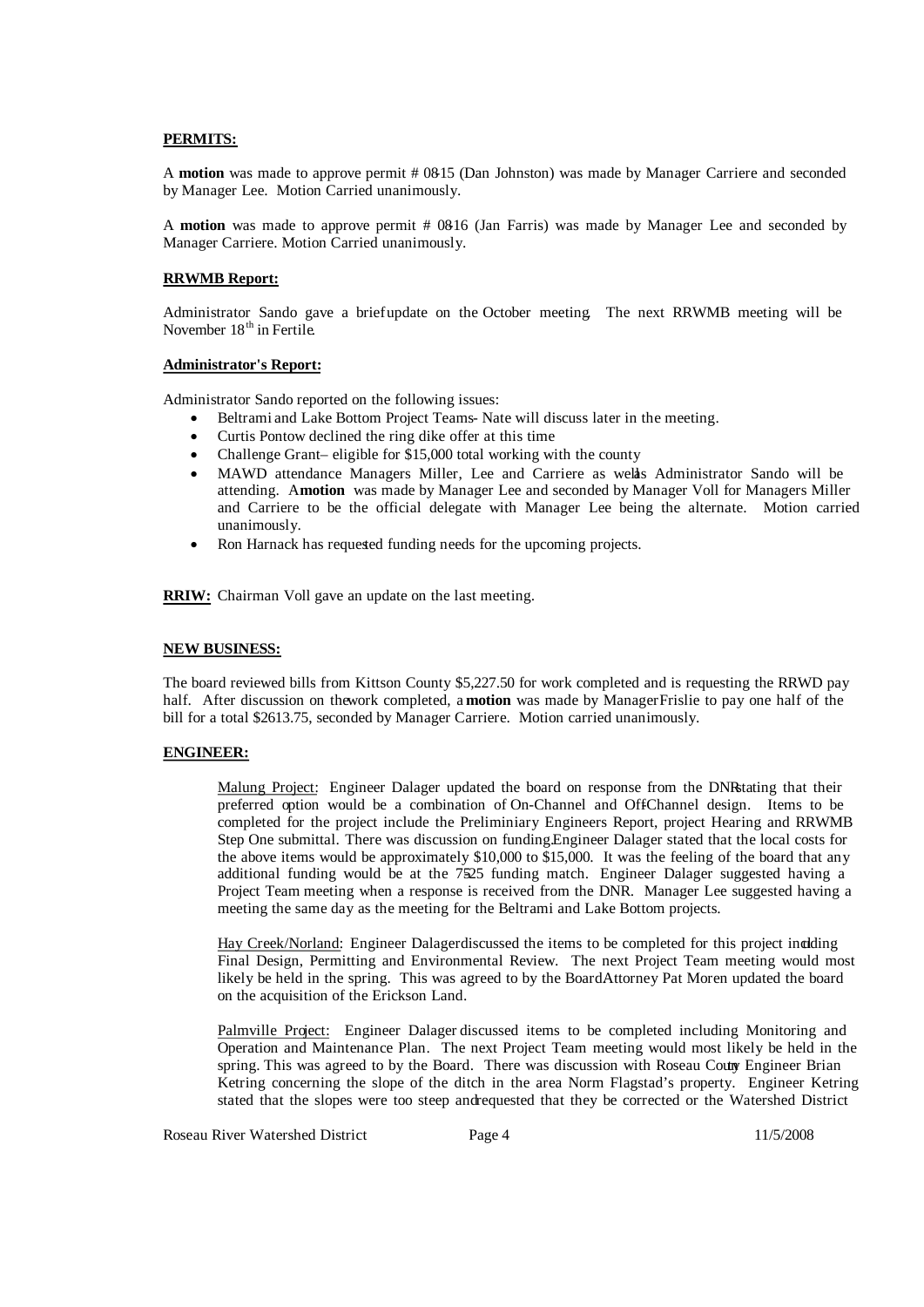accepts the responsibility for future mintenance. Engineer Dalager stated that getextile fabric has been laid and seeded with new growth establishing. It was the feeling of the board that this issue would be addressed in the spring.

Beltrami Culvert Sizing: Engineer Dalager discussed he funding request being submitted by Ron Harnack, RRWMB. It was the feeling of the Board that this would be handled at the local level to begin with.

Lake Bottom Project: A concept has been developed as a starting point. A project team will be scheduled for this project and Malung in December.

# **OLD BUSINESS:**

A committee of ManagerLee, Manager Miller, Manager Carriere and Administrator Sanduet with the city to discuss the West Interceptor Tax Levee and associated costs. Manager Miller discussel turning the required insurance responsibility over to the City. The City of Roseau feels they can obtain the insurance at a cheaper cost under their policy. The terms of assessment were discussed. It was scussed by the Board that the initial amount of \$12,500 could be lowered to \$ 8,700 leveed through the Auditors office to the City of Roseau as a whole. The City of Roseau would decide how to divide the costs among property owners. Expenses incurred by the Watershed District to this point will be ampiled and this item will be discussed at the December meeting.

After reviewing the vouchers, a**motion** was made by Manager Lee and seconded by Manager Frislie to approve the vouchers. Motion carriedunanimously

A **motion** to adjourn was made by Manager Carriere and seconded by Manager Lee.The meeting was adjourned at 10:55 a.m.

Respectfully submitted,

 $\frac{1}{2}$  ,  $\frac{1}{2}$  ,  $\frac{1}{2}$  ,  $\frac{1}{2}$  ,  $\frac{1}{2}$  ,  $\frac{1}{2}$  ,  $\frac{1}{2}$  ,  $\frac{1}{2}$ LeRoy Carriere, Secretary Tracy Halstensgard,Administrative Assistant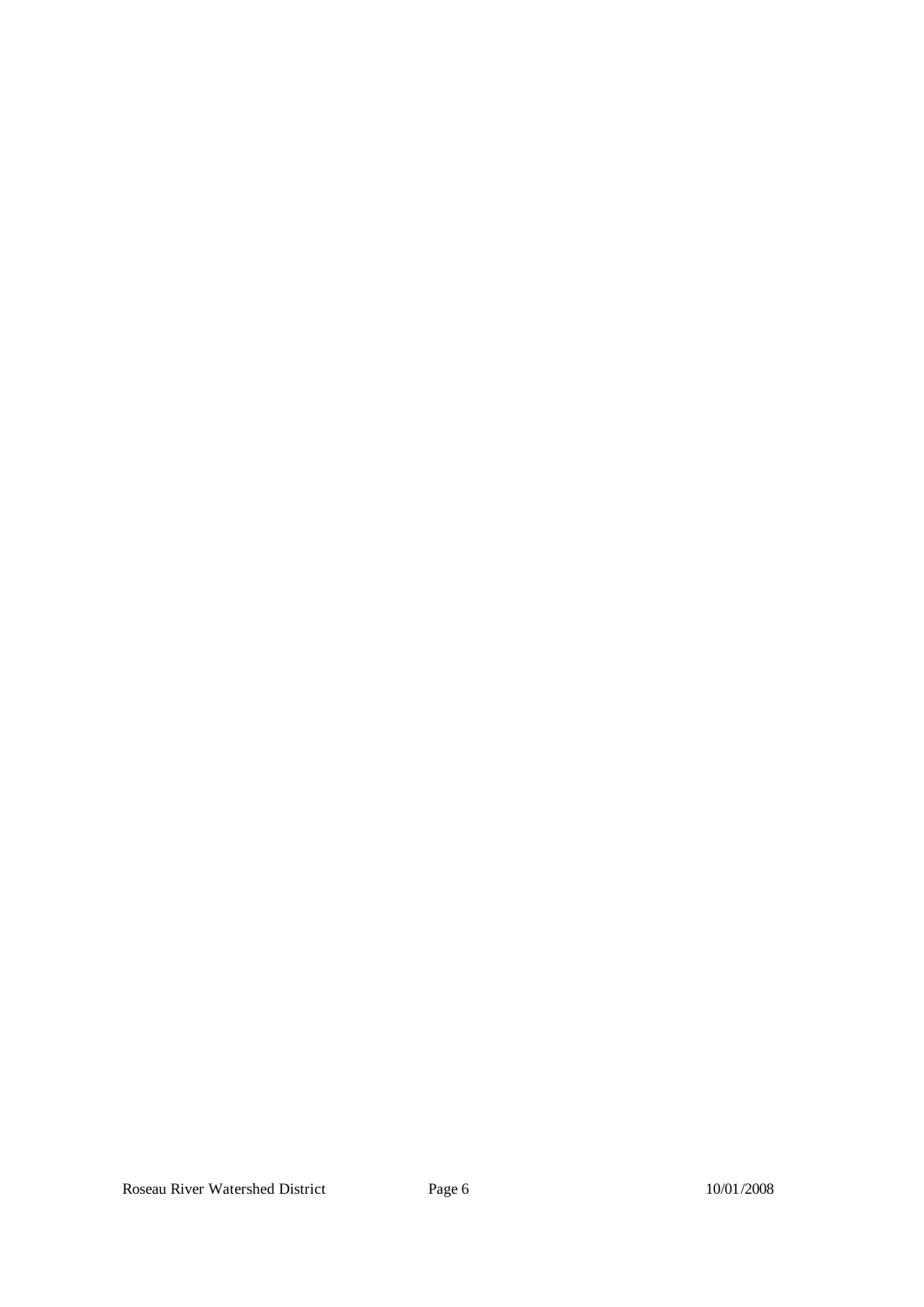### **MINUTES OF THE ROSEAU RIVER WATERSHED DISTRICT BOARD OF MANAGERS MEETING HELD December 3, 2008**

**ORDER:** ChairmanLaverne Voll called the meeting to order aß:00 a.m. at the Roseau River Watershed District Office.

**MANAGERS PRESENT**: Steve Lee, LeRoy Carriere, Allison Frislie, Laverne Voll and Todd Miller.

**STAFF PRESENT:** Administrator, Rob Sando; Administrative Assistant Tracy Halstensgard

**OTHERS PRESENT:** Refer to attendance sheet.

**CONSULTING STAFF PRESENT**: Pat Moren, Attorney.

**DELEGATIONS:** Houston Engineering

**AGENDA: Motion** by Manager Miller and seconded by ManagerLee to approve the agendawith the additions of Houston Engineer under delegations; West Interceptor tax levee under Old Business; and Beltrami Project team and Challenge Grant under New Business. Motion carried unanimously.

**MINUTES:** A **motion** was made by ManagerCarriere and seconded by ManagerLee to approve the November 5th, 2008 as mailed Motion carried unanimously A **motion** was made by Manager Voll and seconded by Manage Carriere to approve the October  $7<sup>h</sup>$ , 2008 special meeting minutes as mailed. Motion carried unanimously.

### **RECEIPTS:**

| Receipts -- Memo                               |     | <b>Balance</b> |
|------------------------------------------------|-----|----------------|
| Interest -- Checking account                   | S   | 308.97         |
| State of Minnesota -- RRIW grant reimbursement |     | 5,000.00       |
| Citizens State Bank -- CD interest             | \$  | 618.30         |
| Kittson County -- share of taxes               | \$  | 2,053.77       |
| City of Roseau -- WI final reimbursement       | \$. | 58,264.79      |
|                                                |     | 66,245.83      |

**BILLS:** A **motion** was made by ManagerCarriere and seconded by ManagerFrislie to pay the normal monthly bills. Motion carried unanimously.

After reviewing the vouchers, a**motion** was made by ManagerCarriere and seconded by ManagerLee to approve the vouchers and pay the amounts stated. Motion carried unanimously.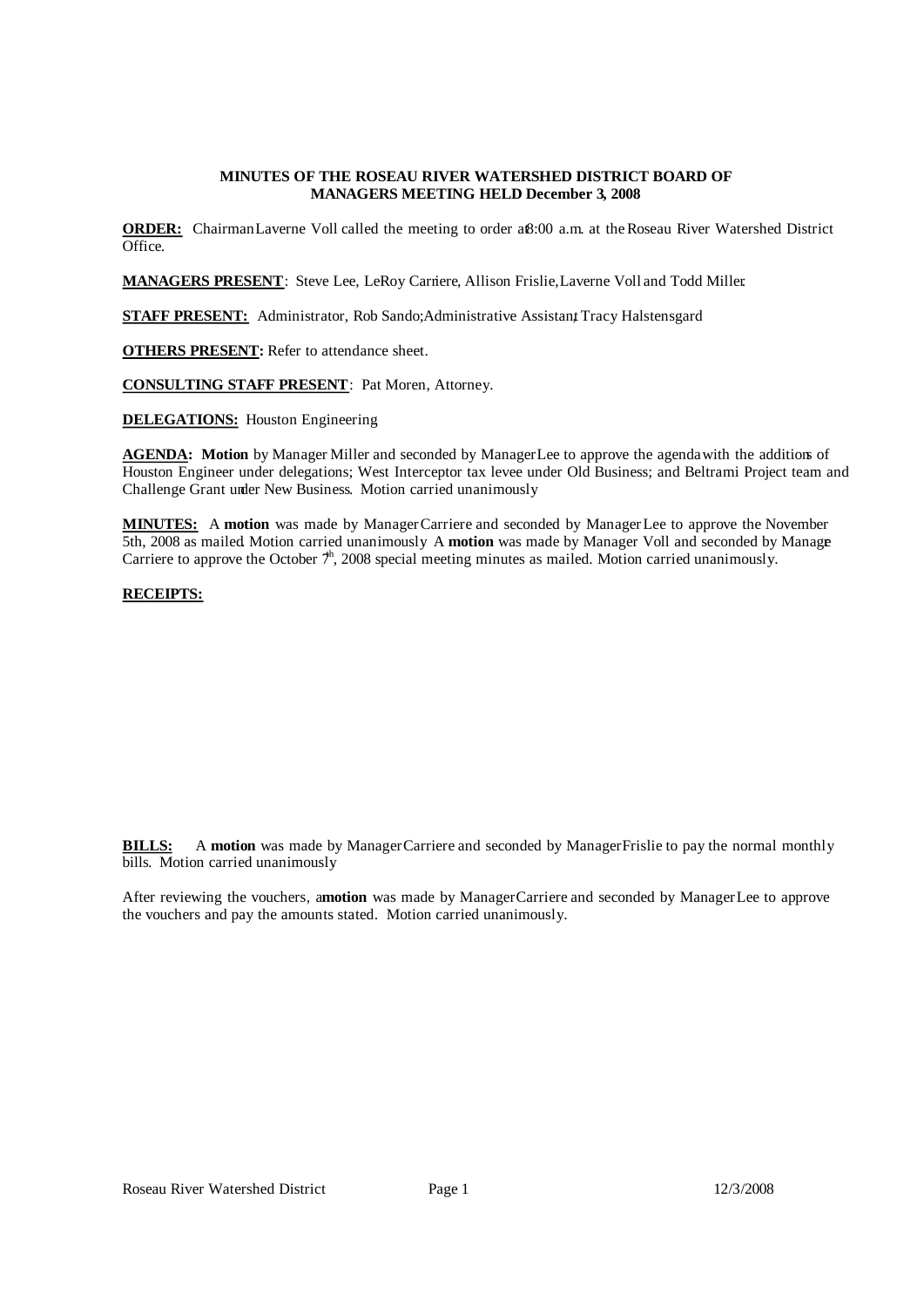| <b>Bills -- Memo</b>                                            |                           | <b>Amount</b> |
|-----------------------------------------------------------------|---------------------------|---------------|
| City of Roseau -- utilities                                     | \$                        | 373.41        |
| Unicel -- cell phone charge                                     | $\overline{\mathfrak{s}}$ | 57.07         |
| Century Tel -- phone bill                                       | \$                        | 99.41         |
| Sjoberg's Cable TV -- cable internet                            | $\overline{\mathbb{S}}$   | 40.67         |
| Roseau - Times Region -- notices                                | $\overline{\mathbb{S}}$   | 94.50         |
| Tony Torn -- copier maintenance                                 | $\overline{\mathcal{S}}$  | 13.22         |
| Roseau County Court Administrator -- filing fee                 | $\overline{\mathcal{S}}$  | 250.00        |
| HDR Engineering, Inc -- project engineering                     | \$                        | 31,079.16     |
| Patrick D. Moren -- legal fees                                  | \$                        | 2,113.75      |
| Steve Lee -- meetings, mileage and expenses                     | $\overline{\$}$           | 137.82        |
| LeRoy Carriere -- meetings, mileage and expenses                | $\overline{\$}$           | 69.26         |
| Allison Frislie -- meetings, mileage and expenses               | $\overline{\$}$           | 127.91        |
| LaVerne Voll -- meetings, mileage and expenses                  | $\overline{\$}$           | 369.48        |
| Todd Miller -- meetings, mileage and expenses                   | $\overline{\$}$           | 98.51         |
| Rob Sando -- expenses and mileage                               | \$                        | 377.93        |
| Rob Sando -- salary, insurance                                  | \$                        | 2,996.50      |
| Tracy Halstensgard -- wages                                     | $\overline{\mathcal{S}}$  | 1,764.06      |
| MonTech Computers -- ink                                        | \$                        | 80.92         |
| PERA -- employee and employer share                             | $\overline{\mathbb{S}}$   | 796.13        |
| Internal Revenue Service -- 941 tax withholding                 | \$                        | 1,576.99      |
| Roseau County Sheriff -- process service                        | $\overline{\$}$           | 30.00         |
| Minnesota Energy -- natural gas                                 | \$                        | 17.76         |
| Ace Hardware -- supplies                                        | \$                        | 26.91         |
| Doug's supermarket -- food for meetings                         | \$                        | 22.98         |
| Roseau - LOW Title & Abstract -- Lund closing                   | $\overline{\mathcal{S}}$  | 434.15        |
| Multi Office Products -- office supplies                        | $\overline{\$}$           | 15.82         |
| Scott's True Value -- office supplies                           | $\overline{\$}$           | 4.29          |
| Red River Waterhshed Management Board -- stream gage cost share | $\overline{\$}$           | 11,272.50     |
| Postmaster -- PO Box fee                                        | $\overline{\$}$           | 70.00         |
| TS Holte -- PE #5 for Palmville                                 | $\overline{\$}$           | 8,839.46      |
| Roseau County Recorder -- recording fee                         | \$                        | 46.00         |
| Geroy's Building Center -- office supplies                      | $\overline{\mathfrak{s}}$ | 51.72         |
| Roseau County Recorder -- recording fee                         | $\overline{\$}$           | 138.00        |
| Roseau County Court Administrator -- filing fee                 | $\overline{\$}$           | 20.00         |
| <b>TOTAL</b>                                                    | $\overline{\mathbf{S}}$   | 63,506.29     |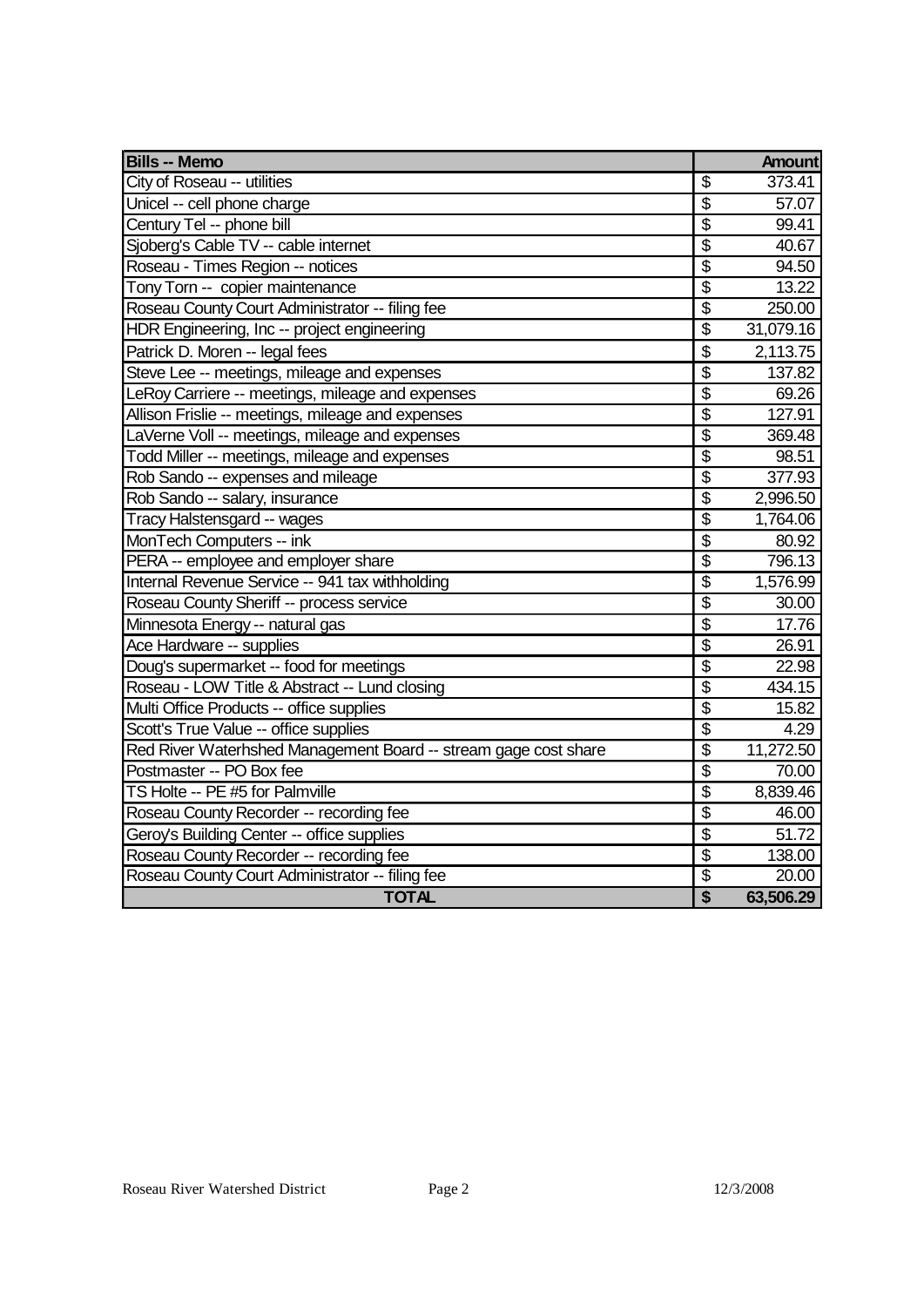# **PROJECT TEAM:**

RRWMA: Manager Miller reported that Paul Telander will be working on the EAW soon.

Hay Creek/Norland: Administrator Sando presented the board with a list of landowner questions. Engineer Dalager suggested that the board take some time toreview the list and discuss it with Administrator Sando in the next two weeks. Engineer Dalager gave the board a cost breakdown for the projects, including past, current and future expenses.

Malung Project: Engineer Dalager updated the board on the rpoposed alternatives being presented at the Project Team meeting this afternoon. There was discussion on funding.

Palmville Project: Engineer Dalager presented the board with a pay estimate for one half of the mobilization fee and the Engineer's Certicate of Substantial Completion. Chairman Voll requested that Engineer Dalager obtain the County Engineer's approval for the project. A**motion** was made by Manager Lee and seconded by Manager Miller to approve payment upon approval for the project by the County Engineer. Manager Frislie stated that the Watershed Board should have the final say for payment without going through the County Board or Engineer. After discussion the motion was amended to pay Pay Estimate 8 for the mobilization and retainage ithout approval of the County. Motion carried unanimously. There was discussion on submitting a letter to Pat Lynch concerning additional brushing on the project. The Board was in favor of submitting the letter concerning the allocation of remaining dan

A **motion** was made by Manager Carriere and seconded by Manager Lee to approved payment for project billing. Motion carried unanimously.

# **PERMITS:**

There were no permits for this meeting

**DELEGATIONS:** Daniel Haack, Fourtown-Grygla Sportsman's Club, met with the board to discuss installing a crossing for trail access. Mr. Haack met with Engineer Dalager to discuss options.

# **RRWMB Report:**

Manager Miller updated the board on the meeting inFertile at the Sand Hill Watershed District office There was discussion on Watershed Board managers being elected or appointment. Commissioner Swanson asked for their views on watershed funding being funneled through the County and managers being elected verses appointed. The feeling of this board was to maintai the status quo. A pilot project for culvert sizing was proposed by the Basin Commission; however the project would be required to take place on agricultural land.

### **Administrator's Report:**

Administrator Sando reported on the following issues:

- WD 3 ditch cleaning
- WI culvert trap blocking– Administrator Sando will report to the Sheriff's Department.
- Warren Hagen complaint
- Chris Johnson litigation update

**RRIW:** No meeting was held last month.

### **OLD BUSINESS:**

On the West Interceptor maintenance fundthere was discussion on whether or not theresponsibility for insurance (portion of the West Interceptor under the Railroad)was to be turned over to the City of Roseau. After some discussion, the Board directed Administrator Sando to contact the landowners of the triangle portions of land in Section 15 of Jadis Township to see if they are interested in purchasing the land back. If they are not interested in purchasing the land, the board will pursue selling the land with an auction.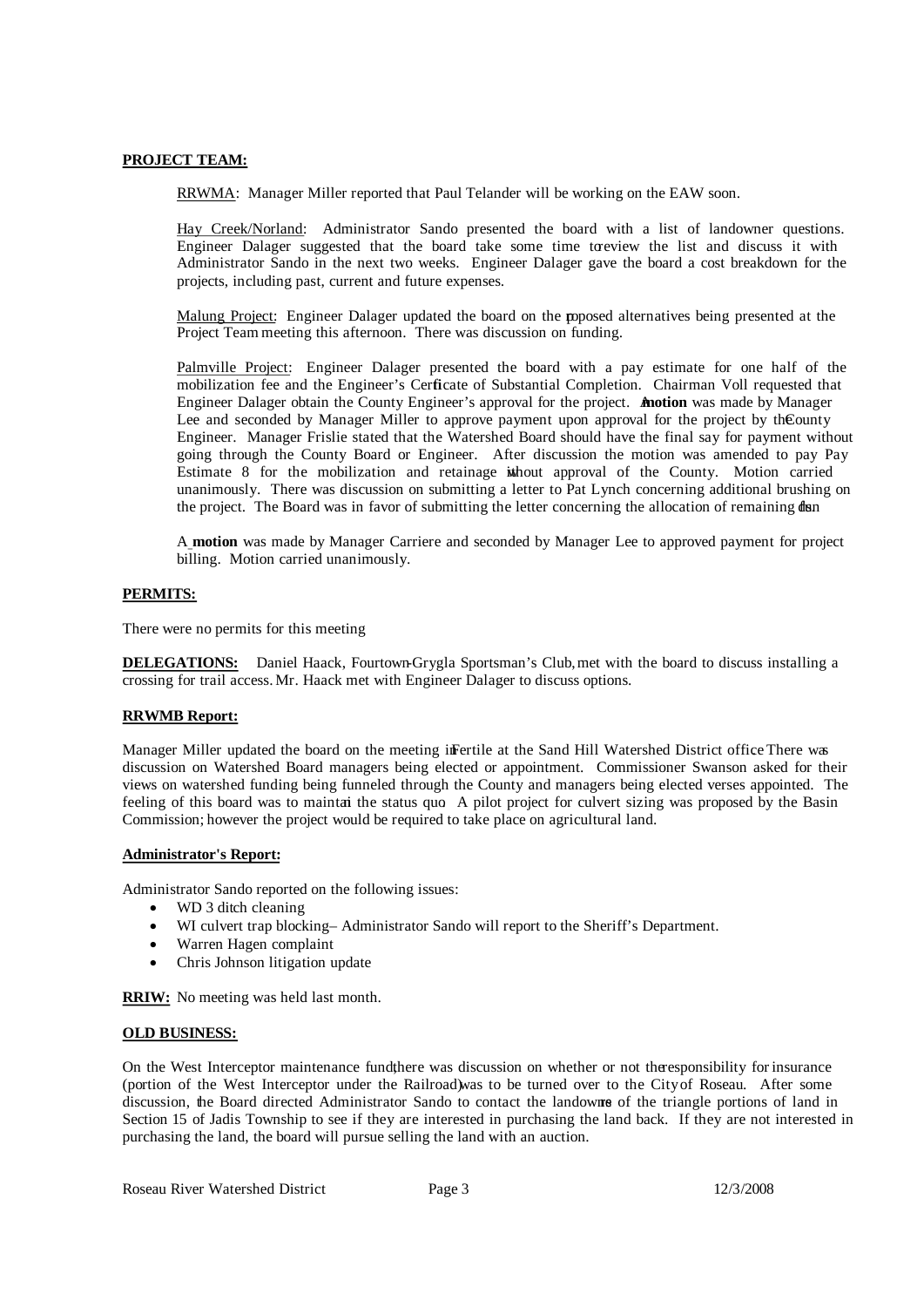### **NEW BUSINESS:**

Manager Carriere discussed the personnel committee reviews. A**motion** was made by Manager Carriere and seconded by Manager Frislie to increase Administrator Sando's salary by 1.5 %. Motion carried unanimously. A **motion** was made by Manager Carriere and secondedby Manager Frislie to increase Administrative Assistant Halstensgard's wage to \$15.50 per hour. Motion carried unanimously.

Engineer Dalager and Mr. Haack addressed the board with the proposal that they arrived at. **motion** was made by Manager Frislieand seconded by Manager Carriere to approve permi#08-17 to install a culvert. Motion carried unanimously.

 $\frac{1}{2}$  ,  $\frac{1}{2}$  ,  $\frac{1}{2}$  ,  $\frac{1}{2}$  ,  $\frac{1}{2}$  ,  $\frac{1}{2}$  ,  $\frac{1}{2}$  ,  $\frac{1}{2}$  ,  $\frac{1}{2}$  ,  $\frac{1}{2}$  ,  $\frac{1}{2}$  ,  $\frac{1}{2}$  ,  $\frac{1}{2}$  ,  $\frac{1}{2}$  ,  $\frac{1}{2}$  ,  $\frac{1}{2}$  ,  $\frac{1}{2}$  ,  $\frac{1}{2}$  ,  $\frac{1$ 

The meeting was recessed at 10:25 a.m. until 12:30 for the Project Team Meeting.

Respectfully submitted,

LeRoy Carriere, Secretary Tracy Halstensgard,Administrative Assistant